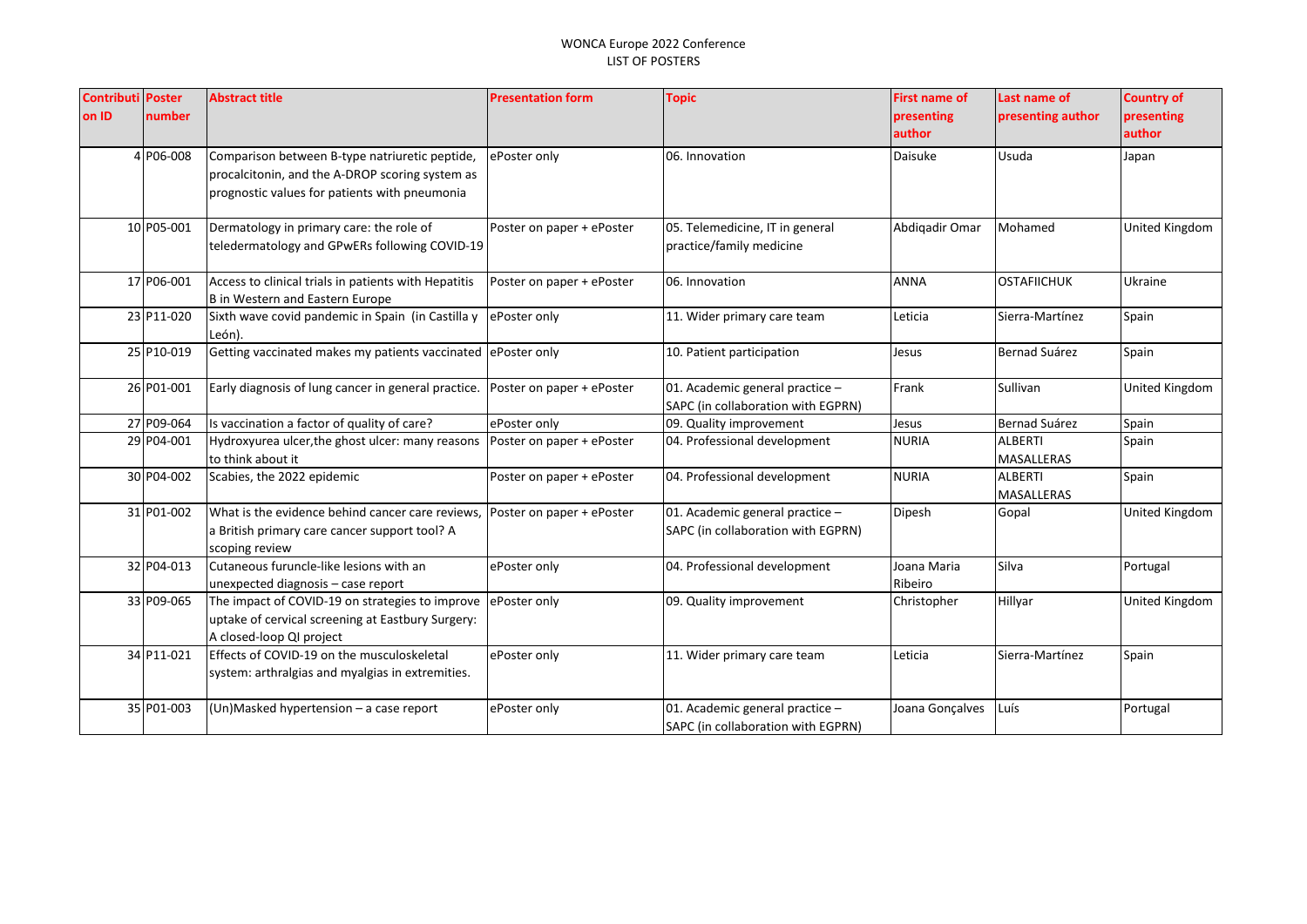| <b>Contributi Poster</b> |            | <b>Abstract title</b>                                                                                                                                                                                                                                                     | <b>Presentation form</b>  | <b>Topic</b>                                                          | First name of | Last name of      | <b>Country of</b> |
|--------------------------|------------|---------------------------------------------------------------------------------------------------------------------------------------------------------------------------------------------------------------------------------------------------------------------------|---------------------------|-----------------------------------------------------------------------|---------------|-------------------|-------------------|
| on ID                    | number     |                                                                                                                                                                                                                                                                           |                           |                                                                       | presenting    | presenting author | presenting        |
|                          |            |                                                                                                                                                                                                                                                                           |                           |                                                                       | author        |                   | author            |
|                          | 37 P01-004 | Clinical-Ultrasound-Screening of chronic kidney<br>disease(CKD) in high-risk patients with known<br>cardio-renal-metabolic disorders and the<br>correlations between clinical methods of KDIGO<br>assessment of renal function and renal<br>multimodal ultrasound by GPs. | Poster on paper + ePoster | 01. Academic general practice -<br>SAPC (in collaboration with EGPRN) | Mihai         | <b>IACOB</b>      | Austria           |
|                          | 38 P01-005 | The early detection of NAFLD and NASH with<br>fibrosis risk stratification at the targeted<br>population through the multiparametric liver<br>ultrasonographic-screening(MLUS) and artificial<br>intelligence by family physicians.                                       | Poster on paper + ePoster | 01. Academic general practice -<br>SAPC (in collaboration with EGPRN) | Mihai         | <b>IACOB</b>      | Austria           |
|                          | 39 P06-002 | Guidance for pharmacogenetic testing in general<br>practice                                                                                                                                                                                                               | Poster on paper + ePoster | 06. Innovation                                                        | Carolien      | Hooymans          | Netherlands       |
|                          | 43 P07-001 | The big gp consultation: shaping the future of<br>general practice                                                                                                                                                                                                        | Poster on paper + ePoster | 07. Service development                                               | Devina        | Maru              | United Kingdom    |
|                          | 44 P04-014 | Analysis of knowledge of calcium and vitamin D<br>in an urban population                                                                                                                                                                                                  | ePoster only              | 04. Professional development                                          | Alvaro        | Perez Martin      | Spain             |
|                          | 45 P11-022 | The impact of covid-19 on orthopedic trauma: a<br>descriptive study in two basic health areas in<br>Castilla y León (Spain)                                                                                                                                               | ePoster only              | 11. Wider primary care team                                           | Leticia       | Sierra-Martínez   | Spain             |
|                          | 46 P04-015 | Do we have blood pressure controlled in our<br>patients with myocardial infarction?                                                                                                                                                                                       | ePoster only              | 04. Professional development                                          | Alvaro        | Perez Martin      | Spain             |
|                          | 47 P05-002 | International physical activity questionnaire and<br>Fitbit Inspire activity tracker data from patients<br>with impaired fasting glucose comparison.                                                                                                                      | Poster on paper + ePoster | 05. Telemedicine, IT in general<br>practice/family medicine           | Antanas       | <b>Bliūdžius</b>  | Lithuania         |
|                          | 49 P06-003 | The evaluation of lockdown due to the COVID-19<br>pandemic impact for the patient with<br>prediabetes physical activity using Fitbit Inspire<br>activity trackers.                                                                                                        | Poster on paper + ePoster | 06. Innovation                                                        | Antanas       | Bliūdžius         | Lithuania         |
|                          | 52 P03-043 | Why do and don't GPs become GP trainers?                                                                                                                                                                                                                                  | ePoster only              | 03. Education                                                         | Jonathan      | Mills             | United Kingdom    |
|                          | 53 P03-044 | How do training and non-training GP practices<br>differ?                                                                                                                                                                                                                  | ePoster only              | 03. Education                                                         | Jonathan      | <b>Mills</b>      | United Kingdom    |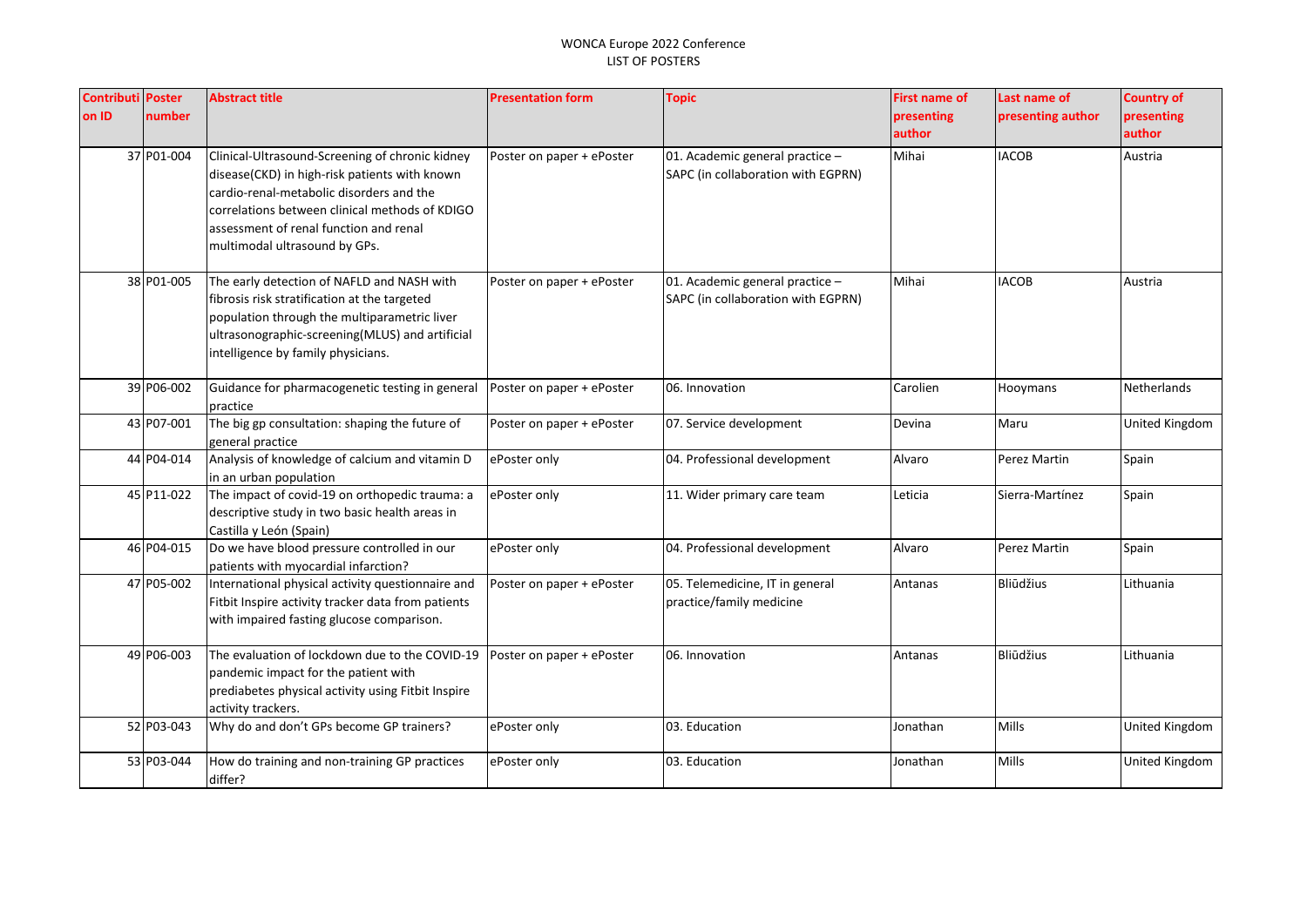| <b>Contributi Poster</b> |            | <b>Abstract title</b>                                                               | <b>Presentation form</b>  | <b>Topic</b>                       | <b>First name of</b> | Last name of      | <b>Country of</b>      |
|--------------------------|------------|-------------------------------------------------------------------------------------|---------------------------|------------------------------------|----------------------|-------------------|------------------------|
| on ID                    | number     |                                                                                     |                           |                                    | presenting           | presenting author | presenting             |
|                          |            |                                                                                     |                           |                                    | author               |                   | author                 |
|                          | 54 P09-066 | Is Proven Radiological Osteopenia A Suitable                                        | ePoster only              | 09. Quality improvement            | Wynne                | Chong             | United Kingdom         |
|                          |            | Referral Criterion For DEXA Scanning                                                |                           |                                    |                      |                   |                        |
|                          |            |                                                                                     |                           |                                    |                      |                   |                        |
|                          | 55 P10-020 | Knowledge of osteoporosis in an urban                                               | ePoster only              | 10. Patient participation          | Alvaro               | Perez Martin      | Spain                  |
|                          |            | population. Is it enough?                                                           |                           |                                    |                      |                   |                        |
|                          | 56 P10-021 | Medications help patient willing to take exercise                                   | ePoster only              | 10. Patient participation          | Ssu-Wen              | Chen              | Taiwan,                |
|                          |            |                                                                                     |                           |                                    |                      |                   | Province of            |
|                          | 57 P04-016 |                                                                                     |                           |                                    | Ssu-Wen              | Chen              | China                  |
|                          |            | Maybe it's better not to increase body weight,<br>even in normal body weight people | ePoster only              | 04. Professional development       |                      |                   | Taiwan,<br>Province of |
|                          |            |                                                                                     |                           |                                    |                      |                   | China                  |
|                          | 59 P08-001 | Home-based care: Does it work in Tanzania?                                          | Poster on paper + ePoster | 08. Health inequalities            | Randolph             | Quaye             | <b>United States</b>   |
|                          |            |                                                                                     |                           |                                    |                      |                   |                        |
|                          | 60 P01-006 | Psychogenic symptoms related to intrauterine                                        | ePoster only              | 01. Academic general practice -    | Joana Gonçalves      | Luís              | Portugal               |
|                          |            | system insertion - two case reports                                                 |                           | SAPC (in collaboration with EGPRN) |                      |                   |                        |
|                          |            |                                                                                     |                           |                                    |                      |                   |                        |
|                          | 62 P11-001 | How do we retain and support the wider                                              | Poster on paper + ePoster | 11. Wider primary care team        | Emer                 | Forde             | United Kingdom         |
|                          |            | workforce in primary care? Focus on Physicians                                      |                           |                                    |                      |                   |                        |
|                          |            | Associates.                                                                         |                           |                                    |                      |                   |                        |
|                          | 63 P09-001 | Prediction value of the LACE index to identify                                      | Poster on paper + ePoster | 09. Quality improvement            | Hyejin               | Lee               | Republic of            |
|                          |            | older adults at high risk for all-cause mortality in                                |                           |                                    |                      |                   | Korea                  |
|                          |            | South Korea: a nationwide population-based                                          |                           |                                    |                      |                   |                        |
|                          | 64 P07-019 | studv<br>Show me your meds please? A simple question                                | ePoster only              | 07. Service development            | Deb                  | Gompertz          | United Kingdom         |
|                          |            | enhancing patient centred care, reducing risks,                                     |                           |                                    |                      |                   |                        |
|                          |            | costs and environmental impact                                                      |                           |                                    |                      |                   |                        |
|                          |            |                                                                                     |                           |                                    |                      |                   |                        |
|                          | 66 P09-002 | Gabapentinoid prescribing at a primary care                                         | Poster on paper + ePoster | 09. Quality improvement            | Rosaline             | de Koning         | <b>United Kingdom</b>  |
|                          |            | practice in Oxfordshire                                                             |                           |                                    |                      |                   |                        |
|                          | 68 P01-122 | Q fever                                                                             | ePoster only              | 01. Academic general practice -    | M Carmen             | Vizuete           | Spain                  |
|                          |            |                                                                                     |                           | SAPC (in collaboration with EGPRN) |                      |                   |                        |
|                          | 69 P08-046 | Are we depriving the future General Practice                                        | ePoster only              | 08. Health inequalities            | Daniel               | <b>Butler</b>     | United Kingdom         |
|                          |            | workforce?                                                                          |                           |                                    |                      |                   |                        |
|                          | 71 P04-017 | Knowledge and opinion about rare diseases                                           | ePoster only              | 04. Professional development       | Alvaro               | Perez Martin      | Spain                  |
|                          |            | among medicine students, are they more rare                                         |                           |                                    |                      |                   |                        |
|                          |            | than we think?                                                                      |                           |                                    |                      |                   |                        |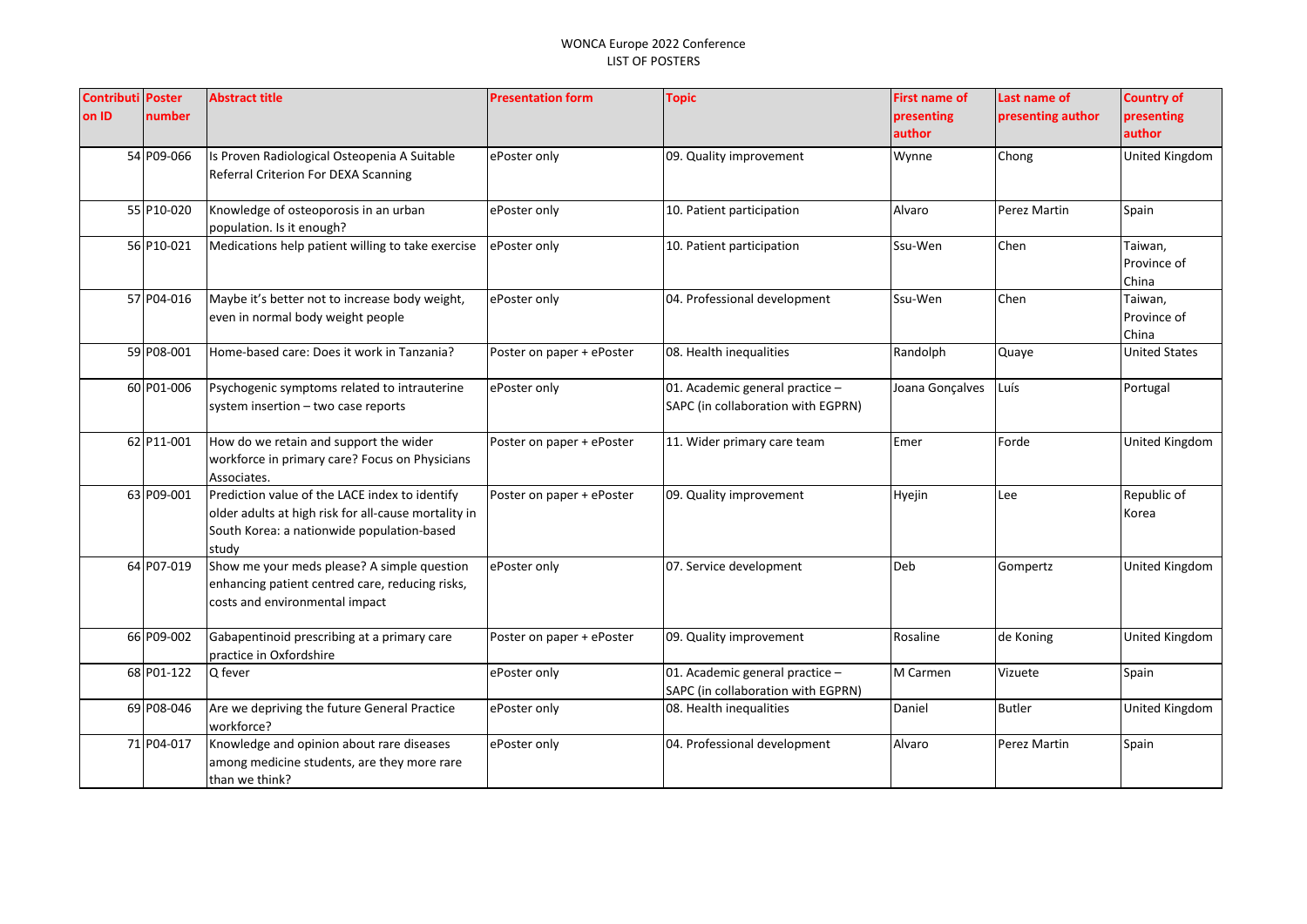| <b>Contributi Poster</b> |             | <b>Abstract title</b>                                                                                                                 | <b>Presentation form</b>  | <b>Topic</b>                                                          | <b>First name of</b> | Last name of                   | <b>Country of</b>               |
|--------------------------|-------------|---------------------------------------------------------------------------------------------------------------------------------------|---------------------------|-----------------------------------------------------------------------|----------------------|--------------------------------|---------------------------------|
| on ID                    | number      |                                                                                                                                       |                           |                                                                       | presenting<br>author | presenting author              | presenting<br>author            |
|                          | 72 P08-002  | Distribution of referrals and diagnoses of cancer<br>in a general practice population: exploring for<br>health inequalities           | Poster on paper + ePoster | 08. Health inequalities                                               | John                 | Edwards                        | United Kingdom                  |
|                          | 75 P01-007  | Blurred vision: Atypical presentation of bacterial<br>meningoencephalitis                                                             | Poster on paper + ePoster | 01. Academic general practice -<br>SAPC (in collaboration with EGPRN) | Pedro Alejandro      | <b>Gonzales Flores</b>         | Spain                           |
|                          | 79 P01-008  | Ultrasound patterns of covid-19 and use of<br>ventilation devices                                                                     | Poster on paper + ePoster | 01. Academic general practice -<br>SAPC (in collaboration with EGPRN) | Pedro Alejandro      | <b>Gonzales Flores</b>         | Spain                           |
|                          | 84 P09-004  | Retrospective review of presentation and<br>referrals of patients with long-COVID at a GP<br>partnership                              | Poster on paper + ePoster | 09. Quality improvement                                               | Shreeya              | Kotecha                        | United Kingdom                  |
|                          | 86 P10-001  | The analysis of the social appearance anxiety of<br>professional athletes and sedentary young<br>adolescents                          | Poster on paper + ePoster | 10. Patient participation                                             | Mehmet               | <b>KOCABAS</b>                 | Turkey                          |
|                          | 88 P04-003  | The power of the PDP - improving professional<br>development, patient safety and quality<br>improvement through high-quality PDPs     | Poster on paper + ePoster | 04. Professional development                                          | Sarah                | <b>Burns</b>                   | United Kingdom                  |
|                          | 89 P10-002  | Ferritin levels according to the development<br>period of professional volleyball players                                             | Poster on paper + ePoster | 10. Patient participation                                             | Mehmet               | <b>KOCABAS</b>                 | Turkey                          |
|                          | 92 P04-004  | The power of the PDP - does the appraisal<br>platform matter?                                                                         | Poster on paper + ePoster | 04. Professional development                                          | Sarah                | Burns                          | United Kingdom                  |
|                          | 93 P03-001  | Off to a good start: The importance of induction<br>for international doctors training to be GPs in the<br>UK                         | Poster on paper + ePoster | 03. Education                                                         | Emer                 | Forde                          | United Kingdom                  |
|                          | 96 P03-002  | Using clinically-engaged student research to<br>inform practice change                                                                | Poster on paper + ePoster | 03. Education                                                         | Nicola               | Lew                            | Singapore                       |
|                          | 97 P04-018  | Assessing nasogastric (NG) tube placement at<br>patients' home in Taiwan                                                              | ePoster only              | 04. Professional development                                          | Ssu-Wen              | Chen                           | Taiwan,<br>Province of<br>China |
|                          | 99 P01-009  | A trip with a near death experience                                                                                                   | Poster on paper + ePoster | 01. Academic general practice -<br>SAPC (in collaboration with EGPRN) | SOFÍA                | <b>GONZÁLEZ</b><br>FURUNDARENA | Spain                           |
|                          | 100 P03-003 | Putting skills into practice: community<br>entrustable professional activity (C-EPA)<br>placements for undergraduate medical students | Poster on paper + ePoster | 03. Education                                                         | Sarah                | Merrifield                     | United Kingdom                  |
|                          | 101 P01-010 | Management of chronic cough of the adult in<br>primary health care                                                                    | Poster on paper + ePoster | 01. Academic general practice -<br>SAPC (in collaboration with EGPRN) | Paul Egide           | Stumper                        | Luxembourg                      |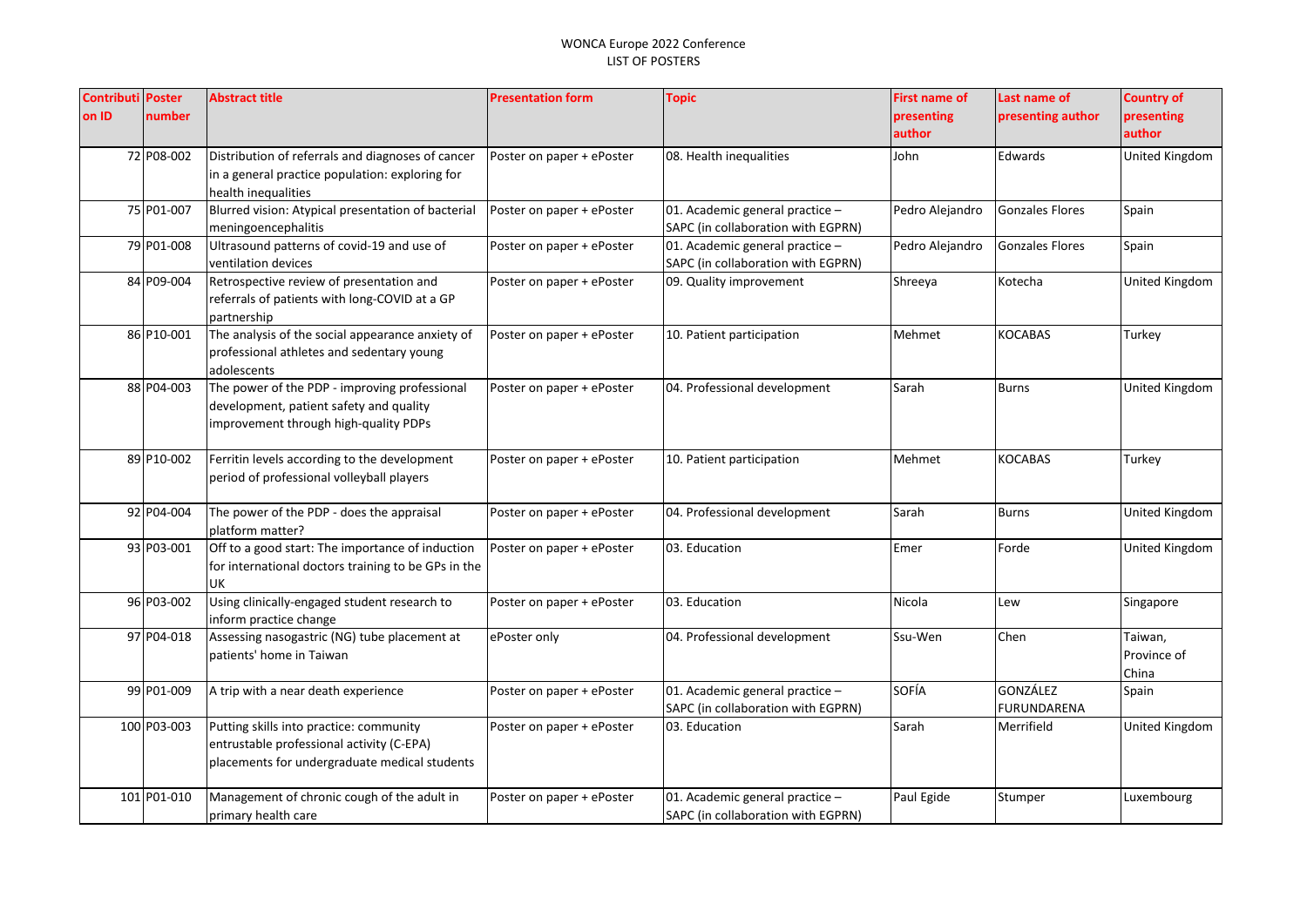| <b>Contributi Poster</b> |             | <b>Abstract title</b>                                                                           | <b>Presentation form</b>  | <b>Topic</b>                                                          | <b>First name of</b>            | Last name of      | <b>Country of</b>     |
|--------------------------|-------------|-------------------------------------------------------------------------------------------------|---------------------------|-----------------------------------------------------------------------|---------------------------------|-------------------|-----------------------|
| on ID                    | number      |                                                                                                 |                           |                                                                       | presenting                      | presenting author | presenting            |
|                          |             |                                                                                                 |                           |                                                                       | author                          |                   | author                |
|                          | 103 P11-023 | GPs understanding of the wider workforce in                                                     | ePoster only              | 11. Wider primary care team                                           | Emer                            | Forde             | United Kingdom        |
|                          |             | primary care                                                                                    |                           |                                                                       |                                 |                   |                       |
|                          | 104 P11-024 | Tackling the crisis of non communicable diseases                                                | ePoster only              | 11. Wider primary care team                                           | Emer                            | Forde             | United Kingdom        |
|                          |             | requires upskilling the entire primary care team                                                |                           |                                                                       |                                 |                   |                       |
|                          |             | in lifestyle medicine                                                                           |                           |                                                                       |                                 |                   |                       |
|                          | 110 P09-005 | A quality improvement project on co-ordinating                                                  | Poster on paper + ePoster | 09. Quality improvement                                               | Jiawen                          | Dong              | United Kingdom        |
|                          |             | post-discharge care for acute kidney injury                                                     |                           |                                                                       |                                 |                   |                       |
|                          | 111 P06-009 | Innovation in Palliative care in primary health                                                 | ePoster only              | 06. Innovation                                                        | Marta Auxiliadora Marqués Mayor |                   | Spain                 |
|                          |             | care services: Implementation of a protocol                                                     |                           |                                                                       |                                 |                   |                       |
|                          |             | about to the use of continuous infusors                                                         |                           |                                                                       |                                 |                   |                       |
|                          |             |                                                                                                 |                           |                                                                       |                                 |                   |                       |
|                          | 113 P07-002 | "Mifne" - establishing a service for physican's                                                 | Poster on paper + ePoster | 07. Service development                                               | Lilach                          | Malatskey         | Israel                |
|                          |             | mental health and wellbeing                                                                     |                           |                                                                       |                                 |                   |                       |
|                          | 120 P03-004 | Development of the Wessex Supported Return to                                                   | Poster on paper + ePoster | 03. Education                                                         | Pippa                           | Gardiner          | United Kingdom        |
|                          |             | Training programme for GP trainees                                                              |                           |                                                                       |                                 |                   |                       |
|                          |             |                                                                                                 |                           |                                                                       |                                 |                   |                       |
|                          | 121 P01-011 | Evaluation of preschool children's nutrition                                                    | Poster on paper + ePoster | 01. Academic general practice -                                       | Feyzanur                        | Erdem             | Turkey                |
|                          |             | behaviours and parental attitudes                                                               |                           | SAPC (in collaboration with EGPRN)                                    |                                 |                   |                       |
|                          | 122 P01-012 | Examining screen addiction tendency in children<br>aged 4-11 and evaluating attitude of parents | Poster on paper + ePoster | 01. Academic general practice -                                       | Nilay                           | Com Aybal         | Turkey                |
|                          |             | towards the prevention of screen addiction                                                      |                           | SAPC (in collaboration with EGPRN)                                    |                                 |                   |                       |
|                          |             |                                                                                                 |                           |                                                                       |                                 |                   |                       |
|                          | 123 P09-006 | How HIV GP champions can contribute to                                                          | Poster on paper + ePoster | 09. Quality improvement                                               | Jessica                         | Parsons           | United Kingdom        |
|                          |             | promoting HIV testing and improving patient                                                     |                           |                                                                       |                                 |                   |                       |
|                          |             | outcomes                                                                                        |                           |                                                                       |                                 |                   |                       |
|                          | 124 P08-047 | : Assessing a practice discussion of weight                                                     | ePoster only              | 08. Health inequalities                                               | Omowunmi                        | Sonubi            | United Kingdom        |
|                          |             | management options with patients                                                                |                           |                                                                       |                                 |                   |                       |
|                          | 125 P08-003 | Using the candidacy framework to understand                                                     | Poster on paper + ePoster | 08. Health inequalities                                               | Rebecca                         | Mawson            | <b>United Kingdom</b> |
|                          |             | access to sexual and reproductive healthcare                                                    |                           |                                                                       |                                 |                   |                       |
|                          |             | (SRH) in general practice in deprived                                                           |                           |                                                                       |                                 |                   |                       |
|                          | 126 P01-013 | communities.<br>Culturedo we aspire to be competent,                                            |                           |                                                                       | Rebecca                         |                   |                       |
|                          |             | sensitive, sensible, or humble?                                                                 | Poster on paper + ePoster | 01. Academic general practice -<br>SAPC (in collaboration with EGPRN) |                                 | Farrington        | <b>United Kingdom</b> |
|                          | 127 P03-005 | Remote appraisals: the virtual reality                                                          | Poster on paper + ePoster | 03. Education                                                         | Alex                            | Jones             | <b>United Kingdom</b> |
|                          |             |                                                                                                 |                           |                                                                       |                                 |                   |                       |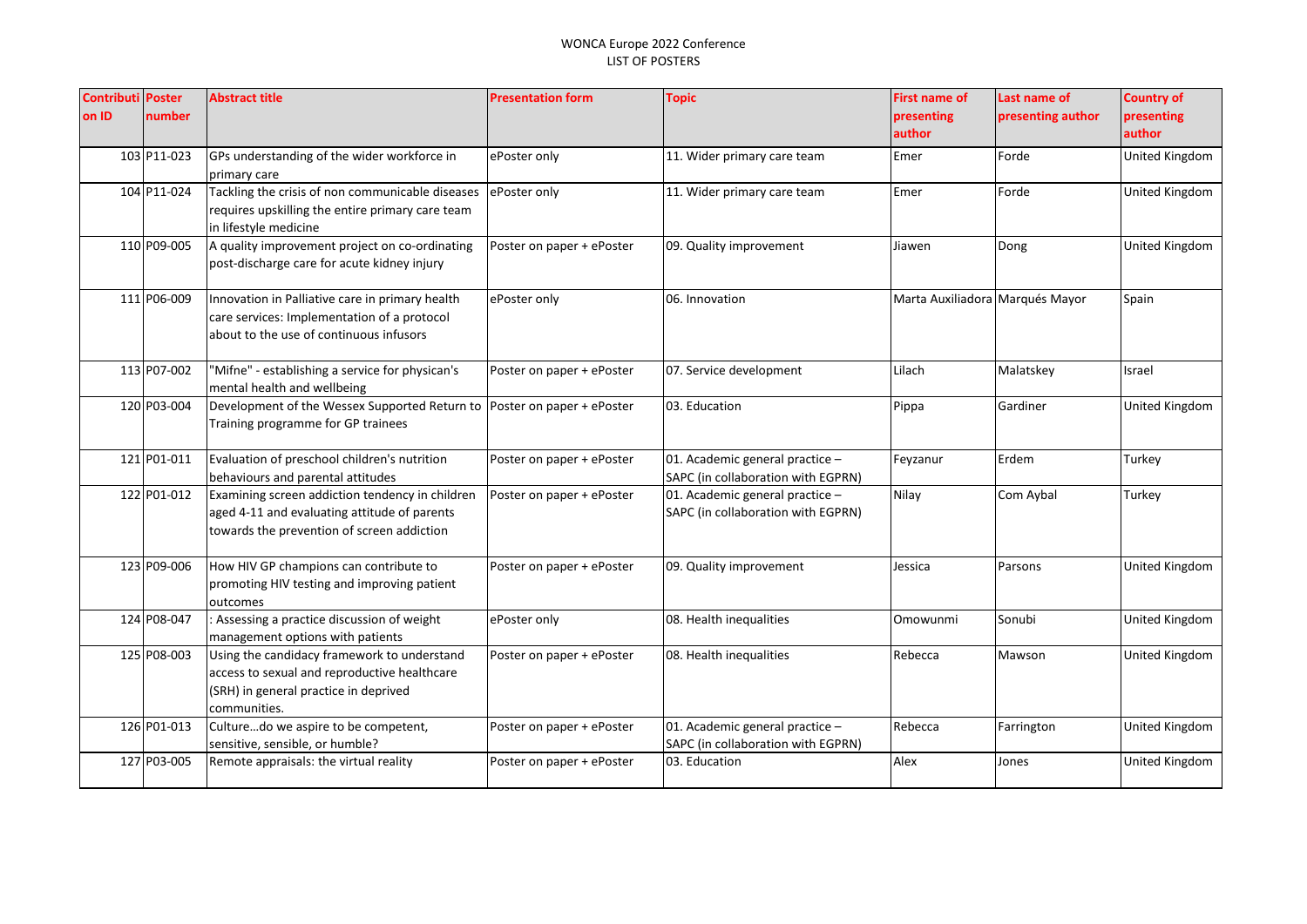| <b>Contributi Poster</b> |             | <b>Abstract title</b>                                                                                                                                   | <b>Presentation form</b>  | <b>Topic</b>                                                             | <b>First name of</b> | Last name of      | <b>Country of</b>     |
|--------------------------|-------------|---------------------------------------------------------------------------------------------------------------------------------------------------------|---------------------------|--------------------------------------------------------------------------|----------------------|-------------------|-----------------------|
| on ID                    | number      |                                                                                                                                                         |                           |                                                                          | presenting           | presenting author | presenting            |
|                          |             |                                                                                                                                                         |                           |                                                                          | author               |                   | author                |
|                          | 132 P09-007 | Increasing patient access to antimicrobial<br>educational material in general practice to<br>enhance patient antibiotic resistance awareness            | Poster on paper + ePoster | 09. Quality improvement                                                  | Erica                | Elsden            | United Kingdom        |
|                          |             | and reduce antibiotic prescribing                                                                                                                       |                           |                                                                          |                      |                   |                       |
|                          | 135 P03-006 | Tackling differential attainment amongst GP<br>trainees through 'Culture in Practice' learning<br>sets - An evaluation of the pilot scheme in<br>Wessex | Poster on paper + ePoster | 03. Education                                                            | Sarah                | Osafo             | United Kingdom        |
|                          | 137 P09-067 | Sodium Valproate and the Prevent Guidelines:<br>Adherence to contraception guidance                                                                     | ePoster only              | 09. Quality improvement                                                  | Rupali               | Shah              | United Kingdom        |
|                          | 139 P11-025 | Effects of 100% whey protein diet on pressure<br>ulcer healing: A randomised controlled trial                                                           | ePoster only              | 11. Wider primary care team                                              | Ming Hao             | Chin              | Singapore             |
|                          | 140 P09-068 | To improve the assessment and investigation of<br>delirium in acute medical unit at Queen Elizabeth<br>Hospital, Birmingham                             | ePoster only              | 09. Quality improvement                                                  | Nagu                 | Penakacherla      | <b>United Kingdom</b> |
|                          | 143 P11-026 | <b>Utility Boxes for Staff</b>                                                                                                                          | ePoster only              | 11. Wider primary care team                                              | Joydip               | Majumder          | United Kingdom        |
|                          | 148 P05-025 | Telemedicine and face-to-face visit in the COVID<br>era.                                                                                                | ePoster only              | 05. Telemedicine, IT in general<br>practice/family medicine              | María Ana            | Giraudo Stabio    | Spain                 |
|                          | 150 P02-004 | <b>TEST Abstract xyz</b>                                                                                                                                | ePoster only              | 02. Planetary health, climate change<br>and environmental sustainability | Test First name      | Test Last name    | Afghanistan           |
|                          | 152 P05-003 | The impact of patient characteristics on their<br>attitudes toward an online patient portal for<br>communicating laboratory test results                | Poster on paper + ePoster | 05. Telemedicine, IT in general<br>practice/family medicine              | Rosian               | Tossaint          | Netherlands           |
|                          | 155 P03-007 | Improving ophthalmology teaching through<br>eLearning                                                                                                   | Poster on paper + ePoster | 03. Education                                                            | Rajan                | Sondh             | United Kingdom        |
|                          | 159 P07-020 | Perception of Acuity, Risk, Losses and Gains:<br><b>Addressing Emergency Department</b><br>Overcrowding in the UK                                       | ePoster only              | 07. Service development                                                  | Gysbert              | Fourie            | United Kingdom        |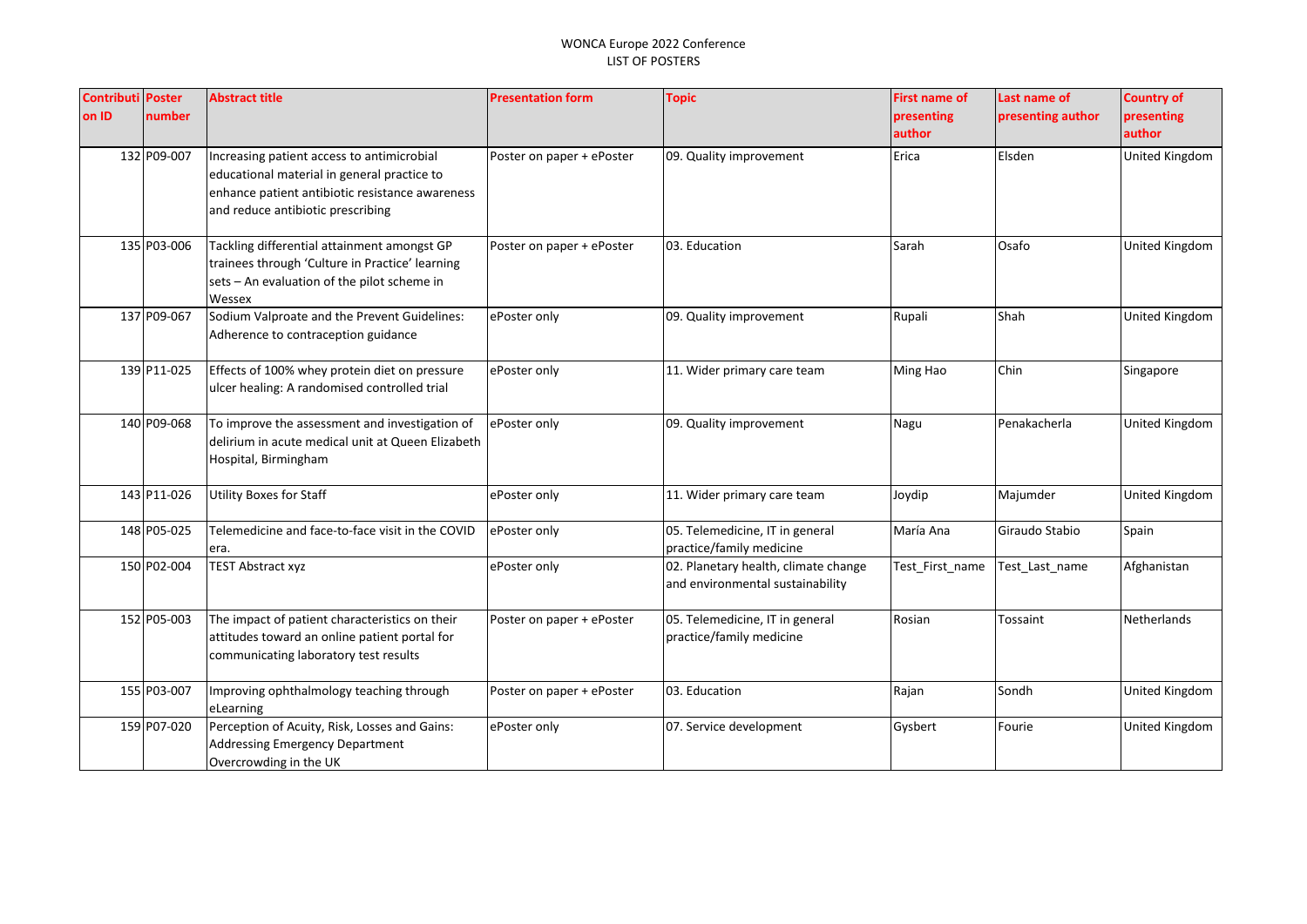| <b>Contributi Poster</b><br>on ID | number      | <b>Abstract title</b>                                                                                                                                                     | <b>Presentation form</b>  | <b>Topic</b>                                                          | <b>First name of</b><br>presenting | Last name of<br>presenting author | <b>Country of</b><br>presenting |
|-----------------------------------|-------------|---------------------------------------------------------------------------------------------------------------------------------------------------------------------------|---------------------------|-----------------------------------------------------------------------|------------------------------------|-----------------------------------|---------------------------------|
|                                   |             |                                                                                                                                                                           |                           |                                                                       | author                             |                                   | author                          |
|                                   | 160 P03-045 | The educational impact of the covid-19<br>pandemic on clinical year medical students,<br>studying at the university of Malta                                              | ePoster only              | 03. Education                                                         | Ramona                             | Camilleri                         | Malta                           |
|                                   | 164 P09-008 | Improving TSH monitoring in a primary care<br>setting                                                                                                                     | Poster on paper + ePoster | 09. Quality improvement                                               | Dearbhail                          | Reid                              | United Kingdom                  |
|                                   | 165 P05-004 | Physio Student App-based Virtual Delivery of Live Poster on paper + ePoster<br>MSK Rehab in General Practice                                                              |                           | 05. Telemedicine, IT in general<br>practice/family medicine           | Laura                              | Howard                            | <b>United Kingdom</b>           |
|                                   | 168 P08-004 | Equal healthcare, worse health: Are vulnerable<br>patient groups seen?                                                                                                    | Poster on paper + ePoster | 08. Health inequalities                                               | Milou                              | van den Bemd                      | Netherlands                     |
|                                   | 178 P07-003 | Moving Medicine - The development of the peri-<br>operative consultation guide & the role of<br>primary care                                                              | Poster on paper + ePoster | 07. Service development                                               | Pritesh                            | Morar                             | United Kingdom                  |
|                                   | 184 P01-014 | Intermittent energy restriction in patients with<br>type 2 diabetes mellitus: a systematic review                                                                         | Poster on paper + ePoster | 01. Academic general practice -<br>SAPC (in collaboration with EGPRN) | Elske Larissa                      | van den Burg                      | Netherlands                     |
|                                   | 187 P07-004 | Enhancing the diagnosis of HIV in primary care in<br>South London                                                                                                         | Poster on paper + ePoster | 07. Service development                                               | Jessica                            | Parsons                           | United Kingdom                  |
|                                   | 188 P04-005 | Motivational Interviewing on substance abuse. A<br>systematic review                                                                                                      | Poster on paper + ePoster | 04. Professional development                                          | Susanne                            | Unverzagt                         | Germany                         |
|                                   | 189 P04-019 | A case report of dorsal back pain with<br>unexpected end                                                                                                                  | ePoster only              | 04. Professional development                                          | Azahara                            | Del Milagro Vazquez               | Spain                           |
|                                   | 191 P07-021 | A scoping review of smoking cessation<br>intervention effectiveness in pregnant women in<br>primary care                                                                  | ePoster only              | 07. Service development                                               | Niamh                              | Connolly                          | Ireland                         |
|                                   | 194 P09-009 | Improving post-discharge follow-up of self-harm<br>or suicidal patients in primary care                                                                                   | Poster on paper + ePoster | 09. Quality improvement                                               | Nafiz                              | Imtiaz                            | United Kingdom                  |
|                                   | 195 P04-006 | GPs returning to work after short career breaks:<br>effectiveness of interventions to increase<br>support and their confidence                                            | Poster on paper + ePoster | 04. Professional development                                          | Pamela                             | Curtis                            | United Kingdom                  |
|                                   | 197 P09-069 | Serving Through The Perimenopause:<br>Experiences of Women In Defence                                                                                                     | ePoster only              | 09. Quality improvement                                               | Antony                             | Willman                           | United Kingdom                  |
|                                   | 198 P01-015 | Assessment of osteoporosis risk in men with<br>prostate cancer receiving androgen-deprivation-<br>therapy: a cross-sectional study using a primary<br>care audit database | Poster on paper + ePoster | 01. Academic general practice -<br>SAPC (in collaboration with EGPRN) | Qizhi                              | Huang                             | United Kingdom                  |
|                                   | 203 P09-070 | Screening for tobacco use in the health care<br>facilities among Tunisian adults                                                                                          | ePoster only              | 09. Quality improvement                                               | Waad                               | Ben belgacem                      | Tunisia                         |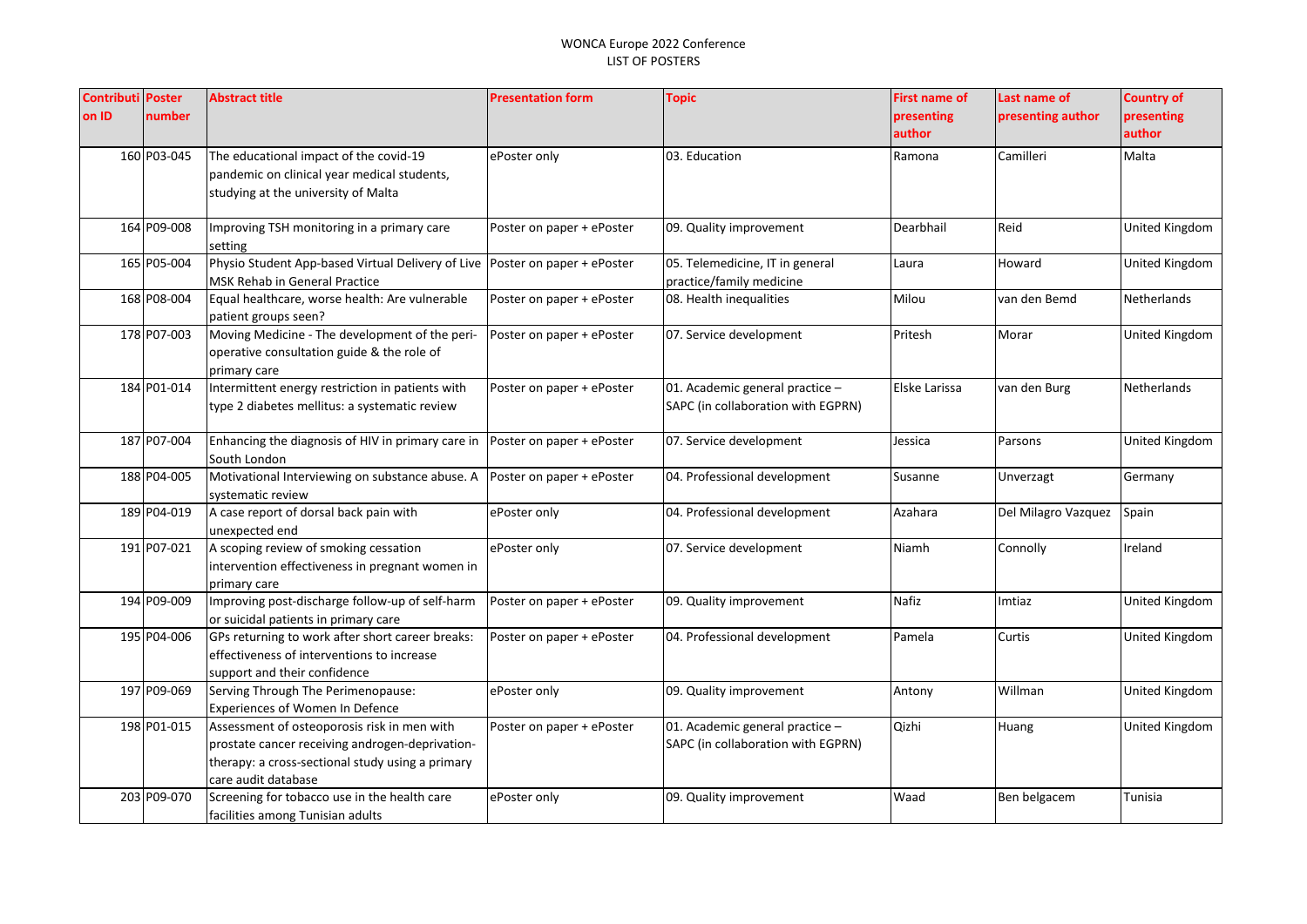| <b>Contributi Poster</b> |             | <b>Abstract title</b>                                               | <b>Presentation form</b>  | <b>Topic</b>                       | <b>First name of</b> | Last name of        | <b>Country of</b>     |
|--------------------------|-------------|---------------------------------------------------------------------|---------------------------|------------------------------------|----------------------|---------------------|-----------------------|
| on ID                    | number      |                                                                     |                           |                                    | presenting           | presenting author   | presenting            |
|                          |             |                                                                     |                           |                                    | author               |                     | author                |
|                          | 205 P04-020 | The importance of physical examination in chest                     | ePoster only              | 04. Professional development       | Azahara              | Del Milagro Vazquez | Spain                 |
|                          |             | pain, about a case report                                           |                           |                                    |                      |                     |                       |
|                          | 207 P07-022 | Prospective prediction of alcohol consumption                       | ePoster only              | 07. Service development            | Waad                 | Ben belgacem        | <b>Tunisia</b>        |
|                          |             | among a Tunisian sample of adolescents                              |                           |                                    |                      |                     |                       |
|                          | 208 P04-007 | Partnerships despite pandemics: the case of two                     | Poster on paper + ePoster | 04. Professional development       | Sophie               | Mylan               | <b>United Kingdom</b> |
|                          |             | evolving global health partnerships during COVID-                   |                           |                                    |                      |                     |                       |
|                          |             | 19                                                                  |                           |                                    |                      |                     |                       |
|                          | 209 P08-005 | Migration and the challenges of maternity and                       | Poster on paper + ePoster | 08. Health inequalities            | Margarida            | Lopes               | Portugal              |
|                          |             | mental health care - a clinical case                                |                           |                                    |                      |                     |                       |
|                          | 210 P03-046 | Hand-foot-and-mouth disease - beyond the                            | ePoster only              | 03. Education                      | Margarida            | Lopes               | Portugal              |
|                          |             | basics                                                              |                           |                                    |                      |                     |                       |
|                          | 213 P07-023 | Ready or not - What do we know about Covid-19<br>vaccine hesitancy? | ePoster only              | 07. Service development            | Ana Luísa            | Pereira             | Portugal              |
|                          | 215 P03-047 | The socio-emotional impact of the covid-19                          | ePoster only              | 03. Education                      | Ramona               | Camilleri           | Malta                 |
|                          |             | pandemic on clinical year medical students,                         |                           |                                    |                      |                     |                       |
|                          |             | studying at the university of Malta                                 |                           |                                    |                      |                     |                       |
|                          | 218 P03-048 | Impact of covid-19 on medical education in                          | ePoster only              | 03. Education                      | Niamh                | Connolly            | Ireland               |
|                          |             | different income countries: a scoping review of                     |                           |                                    |                      |                     |                       |
|                          |             | the literature                                                      |                           |                                    |                      |                     |                       |
|                          | 220 P01-123 | When corticosteroids are not the answer                             | ePoster only              | 01. Academic general practice -    | Daniela              | Saraiva             | Portugal              |
|                          |             |                                                                     |                           | SAPC (in collaboration with EGPRN) |                      |                     |                       |
|                          | 221 P09-071 | Triptans and medication overuse headache: a                         | ePoster only              | 09. Quality improvement            | Olga                 | Tanda               | United Kingdom        |
|                          |             | local picture and management strategies                             |                           |                                    |                      |                     |                       |
|                          | 222 P11-002 | What are paramedics doing in primary care?                          | Poster on paper + ePoster | 11. Wider primary care team        | Georgette            | Eaton               | United Kingdom        |
|                          |             |                                                                     |                           |                                    |                      |                     |                       |
|                          | 226 P03-008 | GP trainers' perceptions of their learning needs:                   | Poster on paper + ePoster | 03. Education                      | <b>Israr Ahmad</b>   | Khan                | <b>United Kingdom</b> |
|                          |             | supporting trainees for the MRCGP clinical                          |                           |                                    |                      |                     |                       |
|                          |             | examination                                                         |                           |                                    |                      |                     |                       |
|                          | 227 P01-016 | Deprescribing and patient safety                                    | Poster on paper + ePoster | 01. Academic general practice -    | Ana                  | Cebrian             | Spain                 |
|                          |             |                                                                     |                           | SAPC (in collaboration with EGPRN) |                      |                     |                       |
|                          | 229 P08-006 | Run talk run - tackling health inequalities                         | Poster on paper + ePoster | 08. Health inequalities            | Hussain              | Al-Zubaidi          | <b>United Kingdom</b> |
|                          | 230 P10-003 | <b>GENDER FEATURES OF LEFT VENTRICULAR WALL</b>                     | Poster on paper + ePoster | 10. Patient participation          | Diana                | Temirzakova         | Kazakhstan            |
|                          |             | DAMAGE IN MYOCARDIAL INFARCTION                                     |                           |                                    |                      |                     |                       |
|                          |             |                                                                     |                           |                                    |                      |                     |                       |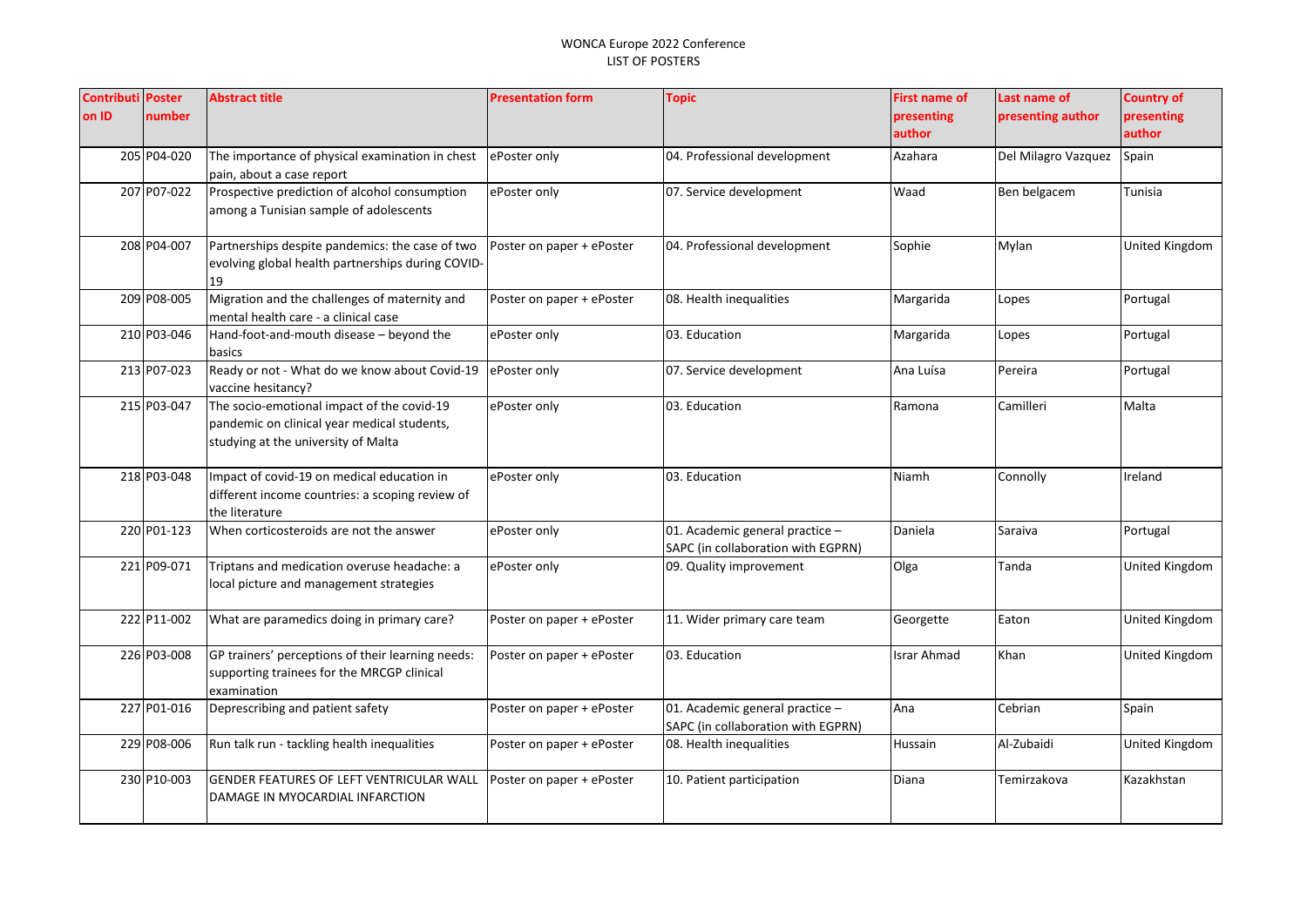| <b>Contributi Poster</b> |             | <b>Abstract title</b>                                                        | <b>Presentation form</b>  | <b>Topic</b>                       | <b>First name of</b> | Last name of         | <b>Country of</b> |
|--------------------------|-------------|------------------------------------------------------------------------------|---------------------------|------------------------------------|----------------------|----------------------|-------------------|
| on ID                    | number      |                                                                              |                           |                                    | presenting           | presenting author    | presenting        |
|                          |             |                                                                              |                           |                                    | author               |                      | author            |
|                          | 239 P06-004 | An innovative approach to maintain best practice   Poster on paper + ePoster |                           | 06. Innovation                     | Meredith             | Donaldson            | United Kingdom    |
|                          |             | in younger patients with asthma during COVID                                 |                           |                                    |                      |                      |                   |
|                          |             | and beyond                                                                   |                           |                                    |                      |                      |                   |
|                          | 241 P07-024 | A positive side effect of COVID-19 - redesigning a                           | ePoster only              | 07. Service development            | Nadine               | Cousins              | United Kingdom    |
|                          |             | patient centred service in GP out of hours                                   |                           |                                    |                      |                      |                   |
|                          |             |                                                                              |                           |                                    |                      |                      |                   |
|                          | 242 P11-027 | Primary care complexity in COVID Era.                                        | ePoster only              | 11. Wider primary care team        | María Ana            | Giraudo Stabio       | Spain             |
|                          | 245 P04-021 | Practice-based small group learning as a method                              | ePoster only              | 04. Professional development       | Antony               | Willman              | United Kingdom    |
|                          |             | of continuous professional development in                                    |                           |                                    |                      |                      |                   |
|                          |             | Defence Primary Healthcare.                                                  |                           |                                    |                      |                      |                   |
|                          | 247 P11-028 | Factors associated with burnout in primary care.                             | ePoster only              | 11. Wider primary care team        | María Ana            | Giraudo Stabio       | Spain             |
|                          |             |                                                                              |                           |                                    |                      |                      |                   |
|                          | 250 P09-072 | Decrease late diagnosis of HIV, a challenge to                               | ePoster only              | 09. Quality improvement            | <b>MARIA JOSEFA</b>  | <b>MARTINEZ RUIZ</b> | Spain             |
|                          |             | control the epidemic in the health system of                                 |                           |                                    |                      |                      |                   |
|                          |             | developed countries                                                          |                           |                                    |                      |                      |                   |
|                          | 251 P11-029 | Burnout in Primary Care: the new pandemic.                                   | ePoster only              | 11. Wider primary care team        | Leonardo David       | Heredia Rodríguez    | Spain             |
|                          |             |                                                                              |                           |                                    |                      |                      |                   |
|                          | 252 P01-124 | Fever and malaise during the COVID-19                                        | ePoster only              | 01. Academic general practice -    | Leonardo             | Napoleão             | Portugal          |
|                          |             | pandemic - a case report                                                     |                           | SAPC (in collaboration with EGPRN) |                      |                      |                   |
|                          | 253 P11-030 | Evolution of physician burnout in primary care                               | ePoster only              | 11. Wider primary care team        | Leonardo David       | Heredia Rodríguez    | Spain             |
|                          |             | $(2016 - 2021)$                                                              |                           |                                    |                      |                      |                   |
|                          | 256 P01-125 | Cyst of the canal of Nuck, a rare cause of                                   | ePoster only              | 01. Academic general practice -    | Leonardo             | Napoleão             | Portugal          |
|                          |             | inguinal mass - a case report                                                |                           | SAPC (in collaboration with EGPRN) |                      |                      |                   |
|                          | 257 P03-009 | Dysgeusia and phantogeusia during and after                                  | Poster on paper + ePoster | 03. Education                      | Nataša               | Naskovska Ilievska   | Slovenia          |
|                          |             | SARS-CoV-2 infection                                                         |                           |                                    |                      |                      |                   |
|                          | 260 P01-017 | Diagnosing, treating and also giving company: a                              | Poster on paper + ePoster | 01. Academic general practice -    | Jana                 | Hernandez            | Spain             |
|                          |             | case report on palliative care at home                                       |                           | SAPC (in collaboration with EGPRN) |                      |                      |                   |
|                          | 261 P11-031 | The role of general practitioner in prevention                               | ePoster only              | 11. Wider primary care team        | Silvia               | Masaryková           | Slovakia          |
|                          |             | and early management of Human Papilloma                                      |                           |                                    |                      |                      |                   |
|                          |             | Virus (HPV) - caused cancer                                                  |                           |                                    |                      |                      |                   |
|                          |             |                                                                              |                           |                                    |                      |                      |                   |
|                          | 263 P11-032 | Primary Care is at risk, the universal health care                           | ePoster only              | 11. Wider primary care team        | Leonardo David       | Heredia Rodríguez    | Spain             |
|                          |             | system is at risk.                                                           |                           |                                    |                      |                      |                   |
|                          | 269 P01-018 | SEIZURES DUE TO HYPOMAGNESAEMIA                                              | Poster on paper + ePoster | 01. Academic general practice -    | Beatriz              | Roca-Cusachs         | Spain             |
|                          |             | ASSOCIATED WITH CHRONIC USE OF PROTON                                        |                           | SAPC (in collaboration with EGPRN) |                      |                      |                   |
|                          |             | <b>PUMP INHIBITORS</b>                                                       |                           |                                    |                      |                      |                   |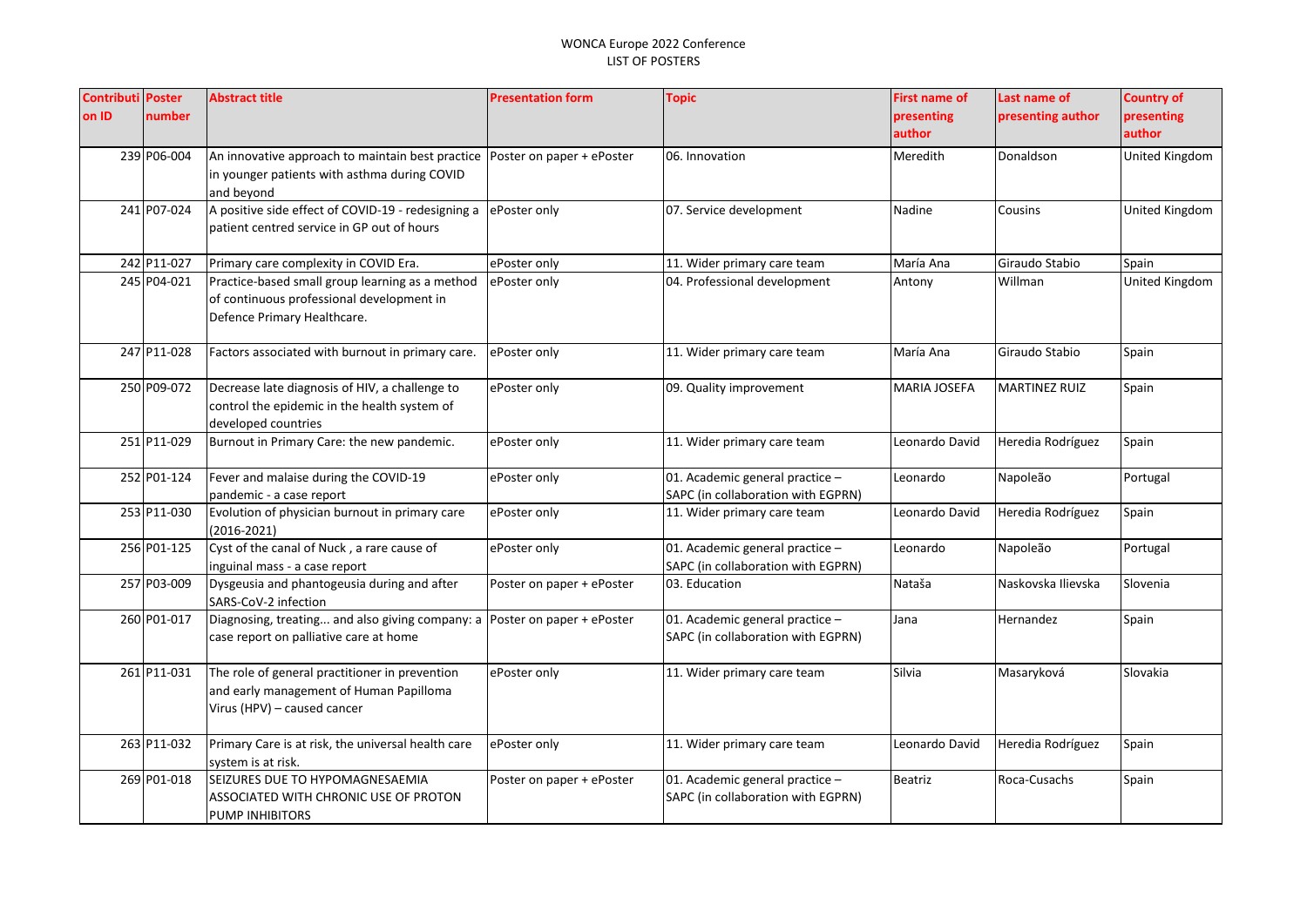| <b>Contributi Poster</b> |             | <b>Abstract title</b>                                                                    | <b>Presentation form</b>  | <b>Topic</b>                       | <b>First name of</b> | Last name of          | <b>Country of</b> |
|--------------------------|-------------|------------------------------------------------------------------------------------------|---------------------------|------------------------------------|----------------------|-----------------------|-------------------|
| on ID                    | number      |                                                                                          |                           |                                    | presenting           | presenting author     | presenting        |
|                          |             |                                                                                          |                           |                                    | author               |                       | author            |
|                          | 270 P06-010 | An early career GP in OOH management -                                                   | ePoster only              | 06. Innovation                     | Nadine               | Cousins               | United Kingdom    |
|                          |             | creating leaders of the future                                                           |                           |                                    |                      |                       |                   |
|                          | 271 P01-019 | Fever and focal neurologic abnormalities in a                                            | Poster on paper + ePoster | 01. Academic general practice -    | Kilian               | Griñan Ferre          | Spain             |
|                          |             | Young patient: HIV rapid test                                                            |                           | SAPC (in collaboration with EGPRN) |                      |                       |                   |
|                          | 272 P03-010 | Reflections on the applied knowledge test; "I                                            | Poster on paper + ePoster | 03. Education                      | Tessa                | Lambton               | United Kingdom    |
|                          |             | didn't give it enough respect"                                                           |                           |                                    |                      |                       |                   |
|                          | 275 P09-011 | Evaluation of prescribing accuracy and                                                   | Poster on paper + ePoster | 09. Quality improvement            | ADESUWA              | <b>OMORUYI</b>        | United Kingdom    |
|                          |             | monitoring of DOACs in over 65s in a GP practice                                         |                           |                                    | PATRICIA             |                       |                   |
|                          |             | in middlesborough                                                                        |                           |                                    |                      |                       |                   |
|                          | 281 P03-011 | Consult like a GP early in training: a consultation                                      | Poster on paper + ePoster | 03. Education                      | Claire               | Evans                 | United Kingdom    |
|                          |             | skills package to improve differential attainment                                        |                           |                                    |                      |                       |                   |
|                          |             |                                                                                          |                           |                                    |                      |                       |                   |
|                          | 282 P09-012 | Primary Care indemnity themes promoting safety   Poster on paper + ePoster               |                           | 09. Quality improvement            | Ellen                | Nicholson             | United Kingdom    |
|                          |             | interventions                                                                            |                           |                                    |                      |                       |                   |
|                          | 283 P10-004 | Type 2 diabetes Mellitus and Heart Failure.                                              | Poster on paper + ePoster | 10. Patient participation          | Laura                | Donoghue              | Ireland           |
|                          | 284 P06-005 | Associated or not?                                                                       |                           |                                    |                      | Dixon                 |                   |
|                          |             | EMPOWER Exploring & mapping priorities for<br>women's health technology, equipment, kit, | Poster on paper + ePoster | 06. Innovation                     | Sharon               |                       | United Kingdom    |
|                          |             | devices, and products: a partnership priority                                            |                           |                                    |                      |                       |                   |
|                          |             | setting project                                                                          |                           |                                    |                      |                       |                   |
|                          | 292 P04-022 | Osteoporosis in chronic obstructive pulmonary                                            | ePoster only              | 04. Professional development       | Margarida            | Sousa Silva           | Portugal          |
|                          |             | disease: a real clinical challenge                                                       |                           |                                    |                      |                       |                   |
|                          | 293 P11-033 | Dealing with mental health - what is the best                                            | ePoster only              | 11. Wider primary care team        | Margarida            | Sousa Silva           | Portugal          |
|                          |             | approach?                                                                                |                           |                                    |                      |                       |                   |
|                          | 294 P01-126 | Jugulo-subclavian thrombosis after Covid-19: A                                           | ePoster only              | 01. Academic general practice -    | Ana                  | <b>Esteban Flores</b> | Spain             |
|                          |             | case report.                                                                             |                           | SAPC (in collaboration with EGPRN) |                      |                       |                   |
|                          | 295 P01-127 | Why pain should never be taken lightly.                                                  | ePoster only              | 01. Academic general practice -    | Ana                  | <b>Esteban Flores</b> | Spain             |
|                          |             |                                                                                          |                           | SAPC (in collaboration with EGPRN) |                      |                       |                   |
|                          | 297 P01-128 | Diabetes mellitus and vascular dementia, what                                            | ePoster only              | 01. Academic general practice -    | Ana                  | <b>Esteban Flores</b> | Spain             |
|                          |             | came first, the chicken or the egg?                                                      |                           | SAPC (in collaboration with EGPRN) |                      |                       |                   |
|                          | 298 P09-013 | Ending the HIV epidemic - the role of primary                                            | Poster on paper + ePoster | 09. Quality improvement            | Philip               | Rankin                | United Kingdom    |
|                          |             | care                                                                                     |                           |                                    |                      |                       |                   |
|                          | 299 P01-129 | Doctor, my back hurts.                                                                   | ePoster only              | 01. Academic general practice -    | Ana                  | <b>Esteban Flores</b> | Spain             |
|                          |             |                                                                                          |                           | SAPC (in collaboration with EGPRN) |                      |                       |                   |
|                          | 300 P11-034 | The importance of identifying the etiology of                                            | ePoster only              | 11. Wider primary care team        | James Richard        | Moore                 | Spain             |
|                          |             | ulcers for a correct approach.                                                           |                           |                                    |                      |                       |                   |
|                          | 302 P11-035 | Use of a subcutaneus line in Primary Care                                                | ePoster only              | 11. Wider primary care team        | James Richard        | Moore                 | Spain             |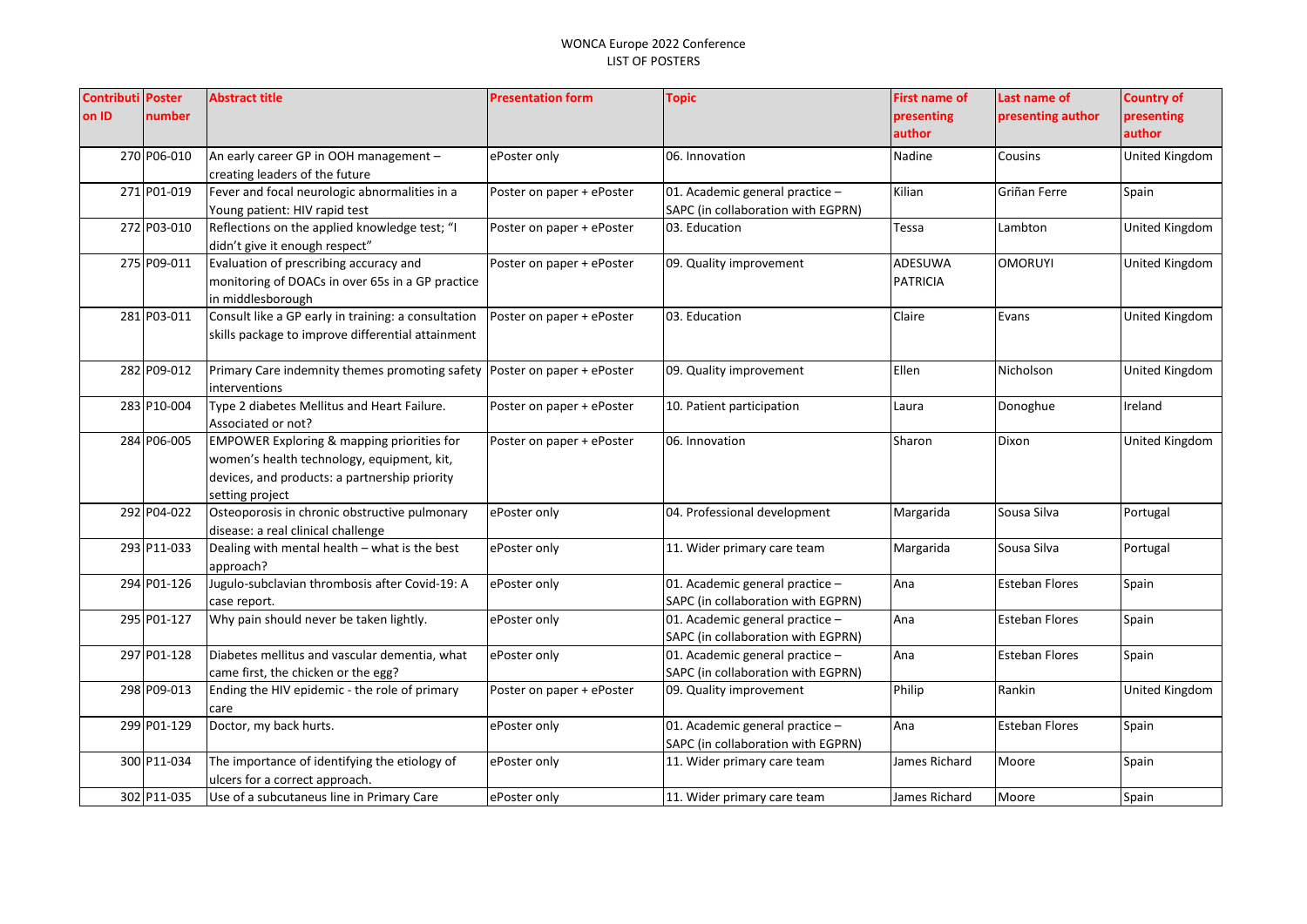| <b>Contributi Poster</b><br>on ID | number      | <b>Abstract title</b>                                                                                                                                    | <b>Presentation form</b>  | <b>Topic</b>                                                          | <b>First name of</b><br>presenting<br>author | Last name of<br>presenting author | <b>Country of</b><br>presenting<br>author |
|-----------------------------------|-------------|----------------------------------------------------------------------------------------------------------------------------------------------------------|---------------------------|-----------------------------------------------------------------------|----------------------------------------------|-----------------------------------|-------------------------------------------|
|                                   | 309 P03-012 | A roadmap for workplace based assessments for<br>GP ST3 trainers and trainees to improve portfolio<br>engagement                                         | Poster on paper + ePoster | 03. Education                                                         | Annie                                        | He                                | United Kingdom                            |
|                                   | 311 P01-020 | Fever, constitutional syndrome and arthralgia as<br>manifestations of systemic vasculitis. A case<br>report                                              | Poster on paper + ePoster | 01. Academic general practice -<br>SAPC (in collaboration with EGPRN) | Patricia                                     | Gonzalez Abad                     | Spain                                     |
|                                   | 312 P04-008 | An evaluation of the virtual Simulated Surgery<br>assessment for the Induction and Return to<br>practice (I&R) scheme                                    | Poster on paper + ePoster | 04. Professional development                                          | Anwar                                        | Khan                              | United Kingdom                            |
|                                   | 313 P01-130 | The Australian Contraception and Abortion<br>Primary Care Practitioner Support (AusCAPPS)<br>Network: An online community of practice<br>protocol        | ePoster only              | 01. Academic general practice -<br>SAPC (in collaboration with EGPRN) | Danielle                                     | Mazza                             | Australia                                 |
|                                   | 321 P05-005 | Perspectives on communicative barriers and<br>resources of digital communication between<br>nursing homes and family practices: a mixed<br>methods study | Poster on paper + ePoster | 05. Telemedicine, IT in general<br>practice/family medicine           | Kathleen                                     | Denny                             | Germany                                   |
|                                   | 325 P09-015 | Clinical pharmacy service bringing value to a<br>primary care network                                                                                    | Poster on paper + ePoster | 09. Quality improvement                                               | U A Tanvir                                   | Alam                              | United Kingdom                            |
|                                   | 327 P08-007 | Mission Success cardiovascular diseases<br>preventive consultation                                                                                       | Poster on paper + ePoster | 08. Health inequalities                                               | Ana Katerine                                 | Ramirez Carbajal                  | Spain                                     |
|                                   | 332 P04-023 | Gingival hyperplasia - a case report of acute<br>myeloid leukemia                                                                                        | ePoster only              | 04. Professional development                                          | Filipa                                       | Moreira                           | Portugal                                  |
|                                   | 335 P11-003 | Role of primary care units in the management of<br>mental health disorders related to covid-19<br>pandemic                                               | Poster on paper + ePoster | 11. Wider primary care team                                           | Haythem                                      | Ayachi                            | Tunisia                                   |
|                                   | 338 P03-049 | Urinary parasitic infection - a case report that<br>highlights the importance of an interdiscisplinary<br>approach                                       | ePoster only              | 03. Education                                                         | Augusto                                      | Nogueira                          | Portugal                                  |
|                                   | 339 P09-073 | Hospital referrals: are we communicating<br>correctly? - continuous quality improvement<br>cycle                                                         | ePoster only              | 09. Quality improvement                                               | Catarina                                     | Neves dos Santos                  | Portugal                                  |
|                                   | 341 P03-050 | Charles Bonnet syndrome - a case report about<br>the psychological impact of this condition                                                              | ePoster only              | 03. Education                                                         | Augusto                                      | Nogueira                          | Portugal                                  |
|                                   | 343 P10-022 | Healthy lifestyle and health literacy promotion -<br>an intervention project                                                                             | ePoster only              | 10. Patient participation                                             | Catarina                                     | Neves dos Santos                  | Portugal                                  |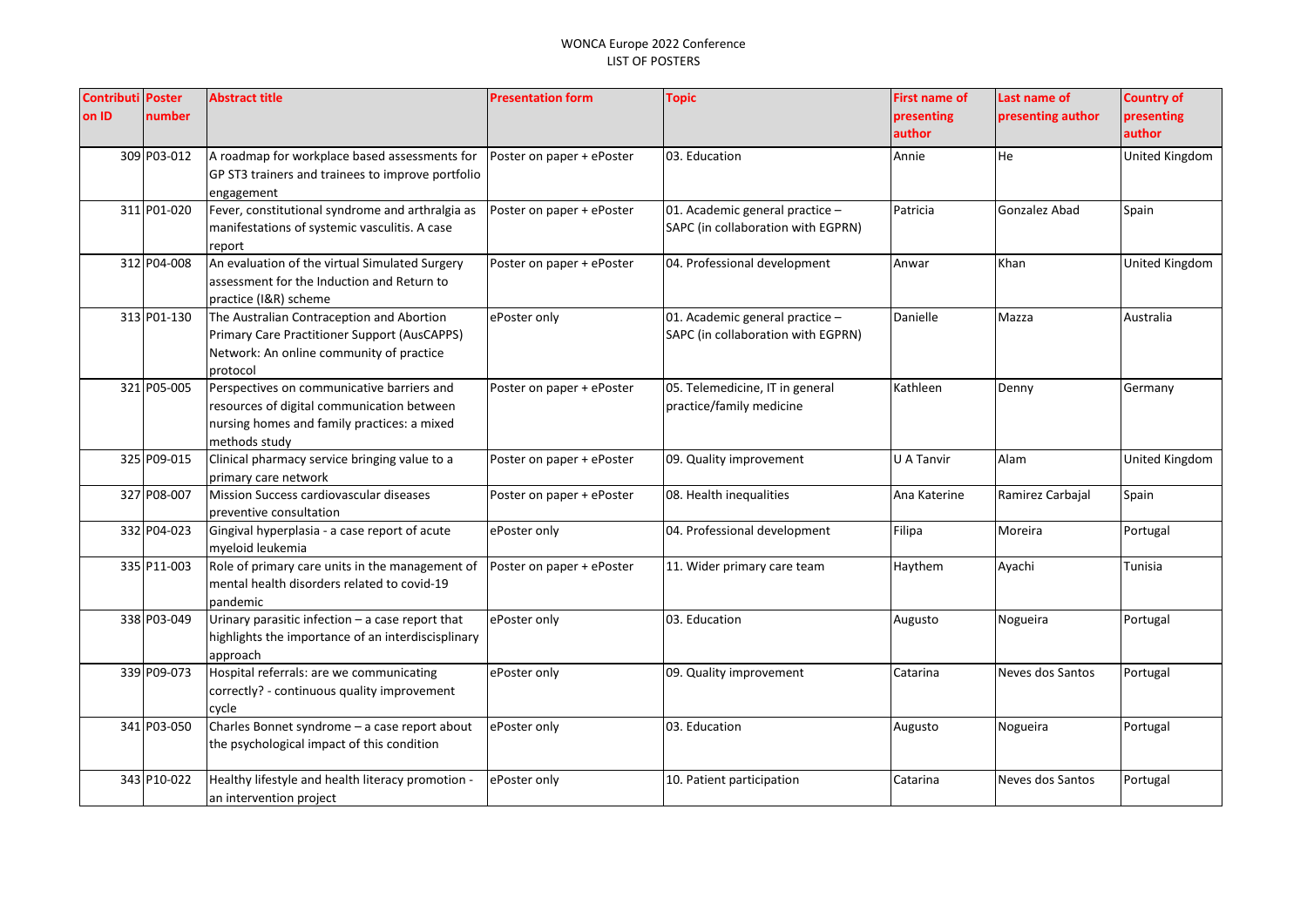| on ID<br>number<br>presenting<br>presenting author<br>presenting<br>author<br>author<br>344 P01-021<br>Prescribing SSRIs for women of reproductive age,<br>01. Academic general practice -<br>Elizabeth<br>United Kingdom<br>Poster on paper + ePoster<br>Lovegrove<br>during pregnancy or breastfeeding: systematic<br>SAPC (in collaboration with EGPRN)<br>review of local formulary guidance in England<br>and Wales.<br>345 P03-051<br>Inferior vena cava thrombus without major risk<br>ePoster only<br>03. Education<br>Neves dos Santos<br>Portugal<br>Catarina<br>factors - an unlikely diagnosis<br>347 P09-074<br><b>United Kingdom</b><br>Impact of the coronavirus pandemic on<br>ePoster only<br>09. Quality improvement<br>Sebastian<br>Powell<br>attendances at the Islay Hospital accident and<br>emergency department<br>350 P09-075<br>Risk of diabetic foot ulcer - assessment and<br>Sousa Silva<br>ePoster only<br>09. Quality improvement<br>Margarida<br>Portugal<br>continuous quality improvement in a family<br>medicine clinic<br>352 P09-016<br>Cátia<br>Portugal<br>Medical overuse in primary care: the role of<br>09. Quality improvement<br>Poster on paper + ePoster<br>Fernandes<br>communication<br>361 P05-026<br>Getting closer in times of distance - is e-mail<br>05. Telemedicine, IT in general<br>Rocha<br>Portugal<br>ePoster only<br>Frederico<br>practice/family medicine<br>promoting access to primary care?<br>373 P02-001<br>Switching from Metered Dose Inhalers (MDI) to<br>02. Planetary health, climate change<br>Poster on paper + ePoster<br>Lino Lucio<br>United Kingdom<br>Locurcio<br>the "greener" Dry Powder ones: implementing<br>and environmental sustainability<br>change in GP practice reducing global carbon<br>footprint.<br>375 P09-018<br>The unidentified risks associated with prescribing<br>Poster on paper + ePoster<br>09. Quality improvement<br>Sheehan<br>United Kingdom<br>Ronan<br>long-term nitrofurantoin in general practice<br>377 P01-022<br>01. Academic general practice -<br>Maria Ana<br>Severe Zolpidem abuse in a geriatric patient - a<br>Poster on paper + ePoster<br>Portugal<br>Lampreia<br>SAPC (in collaboration with EGPRN)<br>case report<br>379 P09-019<br>Gynecological screening revisited in times of<br><b>MARIA</b><br>ZAMPARELLA<br>Italy<br>Poster on paper + ePoster<br>09. Quality improvement<br>pandemic<br>381 P06-011<br>A case of invasive pulmonary aspergillosis<br><b>IPPEI</b><br><b>OSUGI</b><br>ePoster only<br>06. Innovation<br>Japan<br>occurred during treatment of coronavirus<br>disease 2019<br>382 P03-014<br>Learning disabilities and young family physicians:<br>03. Education<br>Poster on paper + ePoster<br>Methnani<br>Tunisia<br>Imene<br>a survey study<br>Children treated with cannabis based medicinal<br>383 P01-023<br>01. Academic general practice -<br>Poster on paper + ePoster<br>Simon<br>Erridge<br>United Kingdom<br>SAPC (in collaboration with EGPRN)<br>products for treatment resistant epilepsy -<br>analysis from the UK medical cannabis registry<br>386 P09-076<br>Impact of COVID-19 Pandemic on Patients with<br>09. Quality improvement<br>Martínez-Fuerte<br>ePoster only<br>Rosario<br>Spain<br><b>Motor Neuron Disease</b> | <b>Contributi Poster</b> | <b>Abstract title</b> | <b>Presentation form</b> | <b>Topic</b> | <b>First name of</b> | Last name of | <b>Country of</b> |
|--------------------------------------------------------------------------------------------------------------------------------------------------------------------------------------------------------------------------------------------------------------------------------------------------------------------------------------------------------------------------------------------------------------------------------------------------------------------------------------------------------------------------------------------------------------------------------------------------------------------------------------------------------------------------------------------------------------------------------------------------------------------------------------------------------------------------------------------------------------------------------------------------------------------------------------------------------------------------------------------------------------------------------------------------------------------------------------------------------------------------------------------------------------------------------------------------------------------------------------------------------------------------------------------------------------------------------------------------------------------------------------------------------------------------------------------------------------------------------------------------------------------------------------------------------------------------------------------------------------------------------------------------------------------------------------------------------------------------------------------------------------------------------------------------------------------------------------------------------------------------------------------------------------------------------------------------------------------------------------------------------------------------------------------------------------------------------------------------------------------------------------------------------------------------------------------------------------------------------------------------------------------------------------------------------------------------------------------------------------------------------------------------------------------------------------------------------------------------------------------------------------------------------------------------------------------------------------------------------------------------------------------------------------------------------------------------------------------------------------------------------------------------------------------------------------------------------------------------------------------------------------------------------------------------------------------------------------------------------------------------------------------------------------------------------------------------------------------------------------------------------------------------------------------------------------------------------------------------------------------------------------------------------------------------|--------------------------|-----------------------|--------------------------|--------------|----------------------|--------------|-------------------|
|                                                                                                                                                                                                                                                                                                                                                                                                                                                                                                                                                                                                                                                                                                                                                                                                                                                                                                                                                                                                                                                                                                                                                                                                                                                                                                                                                                                                                                                                                                                                                                                                                                                                                                                                                                                                                                                                                                                                                                                                                                                                                                                                                                                                                                                                                                                                                                                                                                                                                                                                                                                                                                                                                                                                                                                                                                                                                                                                                                                                                                                                                                                                                                                                                                                                                                  |                          |                       |                          |              |                      |              |                   |
|                                                                                                                                                                                                                                                                                                                                                                                                                                                                                                                                                                                                                                                                                                                                                                                                                                                                                                                                                                                                                                                                                                                                                                                                                                                                                                                                                                                                                                                                                                                                                                                                                                                                                                                                                                                                                                                                                                                                                                                                                                                                                                                                                                                                                                                                                                                                                                                                                                                                                                                                                                                                                                                                                                                                                                                                                                                                                                                                                                                                                                                                                                                                                                                                                                                                                                  |                          |                       |                          |              |                      |              |                   |
|                                                                                                                                                                                                                                                                                                                                                                                                                                                                                                                                                                                                                                                                                                                                                                                                                                                                                                                                                                                                                                                                                                                                                                                                                                                                                                                                                                                                                                                                                                                                                                                                                                                                                                                                                                                                                                                                                                                                                                                                                                                                                                                                                                                                                                                                                                                                                                                                                                                                                                                                                                                                                                                                                                                                                                                                                                                                                                                                                                                                                                                                                                                                                                                                                                                                                                  |                          |                       |                          |              |                      |              |                   |
|                                                                                                                                                                                                                                                                                                                                                                                                                                                                                                                                                                                                                                                                                                                                                                                                                                                                                                                                                                                                                                                                                                                                                                                                                                                                                                                                                                                                                                                                                                                                                                                                                                                                                                                                                                                                                                                                                                                                                                                                                                                                                                                                                                                                                                                                                                                                                                                                                                                                                                                                                                                                                                                                                                                                                                                                                                                                                                                                                                                                                                                                                                                                                                                                                                                                                                  |                          |                       |                          |              |                      |              |                   |
|                                                                                                                                                                                                                                                                                                                                                                                                                                                                                                                                                                                                                                                                                                                                                                                                                                                                                                                                                                                                                                                                                                                                                                                                                                                                                                                                                                                                                                                                                                                                                                                                                                                                                                                                                                                                                                                                                                                                                                                                                                                                                                                                                                                                                                                                                                                                                                                                                                                                                                                                                                                                                                                                                                                                                                                                                                                                                                                                                                                                                                                                                                                                                                                                                                                                                                  |                          |                       |                          |              |                      |              |                   |
|                                                                                                                                                                                                                                                                                                                                                                                                                                                                                                                                                                                                                                                                                                                                                                                                                                                                                                                                                                                                                                                                                                                                                                                                                                                                                                                                                                                                                                                                                                                                                                                                                                                                                                                                                                                                                                                                                                                                                                                                                                                                                                                                                                                                                                                                                                                                                                                                                                                                                                                                                                                                                                                                                                                                                                                                                                                                                                                                                                                                                                                                                                                                                                                                                                                                                                  |                          |                       |                          |              |                      |              |                   |
|                                                                                                                                                                                                                                                                                                                                                                                                                                                                                                                                                                                                                                                                                                                                                                                                                                                                                                                                                                                                                                                                                                                                                                                                                                                                                                                                                                                                                                                                                                                                                                                                                                                                                                                                                                                                                                                                                                                                                                                                                                                                                                                                                                                                                                                                                                                                                                                                                                                                                                                                                                                                                                                                                                                                                                                                                                                                                                                                                                                                                                                                                                                                                                                                                                                                                                  |                          |                       |                          |              |                      |              |                   |
|                                                                                                                                                                                                                                                                                                                                                                                                                                                                                                                                                                                                                                                                                                                                                                                                                                                                                                                                                                                                                                                                                                                                                                                                                                                                                                                                                                                                                                                                                                                                                                                                                                                                                                                                                                                                                                                                                                                                                                                                                                                                                                                                                                                                                                                                                                                                                                                                                                                                                                                                                                                                                                                                                                                                                                                                                                                                                                                                                                                                                                                                                                                                                                                                                                                                                                  |                          |                       |                          |              |                      |              |                   |
|                                                                                                                                                                                                                                                                                                                                                                                                                                                                                                                                                                                                                                                                                                                                                                                                                                                                                                                                                                                                                                                                                                                                                                                                                                                                                                                                                                                                                                                                                                                                                                                                                                                                                                                                                                                                                                                                                                                                                                                                                                                                                                                                                                                                                                                                                                                                                                                                                                                                                                                                                                                                                                                                                                                                                                                                                                                                                                                                                                                                                                                                                                                                                                                                                                                                                                  |                          |                       |                          |              |                      |              |                   |
|                                                                                                                                                                                                                                                                                                                                                                                                                                                                                                                                                                                                                                                                                                                                                                                                                                                                                                                                                                                                                                                                                                                                                                                                                                                                                                                                                                                                                                                                                                                                                                                                                                                                                                                                                                                                                                                                                                                                                                                                                                                                                                                                                                                                                                                                                                                                                                                                                                                                                                                                                                                                                                                                                                                                                                                                                                                                                                                                                                                                                                                                                                                                                                                                                                                                                                  |                          |                       |                          |              |                      |              |                   |
|                                                                                                                                                                                                                                                                                                                                                                                                                                                                                                                                                                                                                                                                                                                                                                                                                                                                                                                                                                                                                                                                                                                                                                                                                                                                                                                                                                                                                                                                                                                                                                                                                                                                                                                                                                                                                                                                                                                                                                                                                                                                                                                                                                                                                                                                                                                                                                                                                                                                                                                                                                                                                                                                                                                                                                                                                                                                                                                                                                                                                                                                                                                                                                                                                                                                                                  |                          |                       |                          |              |                      |              |                   |
|                                                                                                                                                                                                                                                                                                                                                                                                                                                                                                                                                                                                                                                                                                                                                                                                                                                                                                                                                                                                                                                                                                                                                                                                                                                                                                                                                                                                                                                                                                                                                                                                                                                                                                                                                                                                                                                                                                                                                                                                                                                                                                                                                                                                                                                                                                                                                                                                                                                                                                                                                                                                                                                                                                                                                                                                                                                                                                                                                                                                                                                                                                                                                                                                                                                                                                  |                          |                       |                          |              |                      |              |                   |
|                                                                                                                                                                                                                                                                                                                                                                                                                                                                                                                                                                                                                                                                                                                                                                                                                                                                                                                                                                                                                                                                                                                                                                                                                                                                                                                                                                                                                                                                                                                                                                                                                                                                                                                                                                                                                                                                                                                                                                                                                                                                                                                                                                                                                                                                                                                                                                                                                                                                                                                                                                                                                                                                                                                                                                                                                                                                                                                                                                                                                                                                                                                                                                                                                                                                                                  |                          |                       |                          |              |                      |              |                   |
|                                                                                                                                                                                                                                                                                                                                                                                                                                                                                                                                                                                                                                                                                                                                                                                                                                                                                                                                                                                                                                                                                                                                                                                                                                                                                                                                                                                                                                                                                                                                                                                                                                                                                                                                                                                                                                                                                                                                                                                                                                                                                                                                                                                                                                                                                                                                                                                                                                                                                                                                                                                                                                                                                                                                                                                                                                                                                                                                                                                                                                                                                                                                                                                                                                                                                                  |                          |                       |                          |              |                      |              |                   |
|                                                                                                                                                                                                                                                                                                                                                                                                                                                                                                                                                                                                                                                                                                                                                                                                                                                                                                                                                                                                                                                                                                                                                                                                                                                                                                                                                                                                                                                                                                                                                                                                                                                                                                                                                                                                                                                                                                                                                                                                                                                                                                                                                                                                                                                                                                                                                                                                                                                                                                                                                                                                                                                                                                                                                                                                                                                                                                                                                                                                                                                                                                                                                                                                                                                                                                  |                          |                       |                          |              |                      |              |                   |
|                                                                                                                                                                                                                                                                                                                                                                                                                                                                                                                                                                                                                                                                                                                                                                                                                                                                                                                                                                                                                                                                                                                                                                                                                                                                                                                                                                                                                                                                                                                                                                                                                                                                                                                                                                                                                                                                                                                                                                                                                                                                                                                                                                                                                                                                                                                                                                                                                                                                                                                                                                                                                                                                                                                                                                                                                                                                                                                                                                                                                                                                                                                                                                                                                                                                                                  |                          |                       |                          |              |                      |              |                   |
|                                                                                                                                                                                                                                                                                                                                                                                                                                                                                                                                                                                                                                                                                                                                                                                                                                                                                                                                                                                                                                                                                                                                                                                                                                                                                                                                                                                                                                                                                                                                                                                                                                                                                                                                                                                                                                                                                                                                                                                                                                                                                                                                                                                                                                                                                                                                                                                                                                                                                                                                                                                                                                                                                                                                                                                                                                                                                                                                                                                                                                                                                                                                                                                                                                                                                                  |                          |                       |                          |              |                      |              |                   |
|                                                                                                                                                                                                                                                                                                                                                                                                                                                                                                                                                                                                                                                                                                                                                                                                                                                                                                                                                                                                                                                                                                                                                                                                                                                                                                                                                                                                                                                                                                                                                                                                                                                                                                                                                                                                                                                                                                                                                                                                                                                                                                                                                                                                                                                                                                                                                                                                                                                                                                                                                                                                                                                                                                                                                                                                                                                                                                                                                                                                                                                                                                                                                                                                                                                                                                  |                          |                       |                          |              |                      |              |                   |
|                                                                                                                                                                                                                                                                                                                                                                                                                                                                                                                                                                                                                                                                                                                                                                                                                                                                                                                                                                                                                                                                                                                                                                                                                                                                                                                                                                                                                                                                                                                                                                                                                                                                                                                                                                                                                                                                                                                                                                                                                                                                                                                                                                                                                                                                                                                                                                                                                                                                                                                                                                                                                                                                                                                                                                                                                                                                                                                                                                                                                                                                                                                                                                                                                                                                                                  |                          |                       |                          |              |                      |              |                   |
|                                                                                                                                                                                                                                                                                                                                                                                                                                                                                                                                                                                                                                                                                                                                                                                                                                                                                                                                                                                                                                                                                                                                                                                                                                                                                                                                                                                                                                                                                                                                                                                                                                                                                                                                                                                                                                                                                                                                                                                                                                                                                                                                                                                                                                                                                                                                                                                                                                                                                                                                                                                                                                                                                                                                                                                                                                                                                                                                                                                                                                                                                                                                                                                                                                                                                                  |                          |                       |                          |              |                      |              |                   |
|                                                                                                                                                                                                                                                                                                                                                                                                                                                                                                                                                                                                                                                                                                                                                                                                                                                                                                                                                                                                                                                                                                                                                                                                                                                                                                                                                                                                                                                                                                                                                                                                                                                                                                                                                                                                                                                                                                                                                                                                                                                                                                                                                                                                                                                                                                                                                                                                                                                                                                                                                                                                                                                                                                                                                                                                                                                                                                                                                                                                                                                                                                                                                                                                                                                                                                  |                          |                       |                          |              |                      |              |                   |
|                                                                                                                                                                                                                                                                                                                                                                                                                                                                                                                                                                                                                                                                                                                                                                                                                                                                                                                                                                                                                                                                                                                                                                                                                                                                                                                                                                                                                                                                                                                                                                                                                                                                                                                                                                                                                                                                                                                                                                                                                                                                                                                                                                                                                                                                                                                                                                                                                                                                                                                                                                                                                                                                                                                                                                                                                                                                                                                                                                                                                                                                                                                                                                                                                                                                                                  |                          |                       |                          |              |                      |              |                   |
|                                                                                                                                                                                                                                                                                                                                                                                                                                                                                                                                                                                                                                                                                                                                                                                                                                                                                                                                                                                                                                                                                                                                                                                                                                                                                                                                                                                                                                                                                                                                                                                                                                                                                                                                                                                                                                                                                                                                                                                                                                                                                                                                                                                                                                                                                                                                                                                                                                                                                                                                                                                                                                                                                                                                                                                                                                                                                                                                                                                                                                                                                                                                                                                                                                                                                                  |                          |                       |                          |              |                      |              |                   |
|                                                                                                                                                                                                                                                                                                                                                                                                                                                                                                                                                                                                                                                                                                                                                                                                                                                                                                                                                                                                                                                                                                                                                                                                                                                                                                                                                                                                                                                                                                                                                                                                                                                                                                                                                                                                                                                                                                                                                                                                                                                                                                                                                                                                                                                                                                                                                                                                                                                                                                                                                                                                                                                                                                                                                                                                                                                                                                                                                                                                                                                                                                                                                                                                                                                                                                  |                          |                       |                          |              |                      |              |                   |
|                                                                                                                                                                                                                                                                                                                                                                                                                                                                                                                                                                                                                                                                                                                                                                                                                                                                                                                                                                                                                                                                                                                                                                                                                                                                                                                                                                                                                                                                                                                                                                                                                                                                                                                                                                                                                                                                                                                                                                                                                                                                                                                                                                                                                                                                                                                                                                                                                                                                                                                                                                                                                                                                                                                                                                                                                                                                                                                                                                                                                                                                                                                                                                                                                                                                                                  |                          |                       |                          |              |                      |              |                   |
|                                                                                                                                                                                                                                                                                                                                                                                                                                                                                                                                                                                                                                                                                                                                                                                                                                                                                                                                                                                                                                                                                                                                                                                                                                                                                                                                                                                                                                                                                                                                                                                                                                                                                                                                                                                                                                                                                                                                                                                                                                                                                                                                                                                                                                                                                                                                                                                                                                                                                                                                                                                                                                                                                                                                                                                                                                                                                                                                                                                                                                                                                                                                                                                                                                                                                                  |                          |                       |                          |              |                      |              |                   |
|                                                                                                                                                                                                                                                                                                                                                                                                                                                                                                                                                                                                                                                                                                                                                                                                                                                                                                                                                                                                                                                                                                                                                                                                                                                                                                                                                                                                                                                                                                                                                                                                                                                                                                                                                                                                                                                                                                                                                                                                                                                                                                                                                                                                                                                                                                                                                                                                                                                                                                                                                                                                                                                                                                                                                                                                                                                                                                                                                                                                                                                                                                                                                                                                                                                                                                  |                          |                       |                          |              |                      |              |                   |
|                                                                                                                                                                                                                                                                                                                                                                                                                                                                                                                                                                                                                                                                                                                                                                                                                                                                                                                                                                                                                                                                                                                                                                                                                                                                                                                                                                                                                                                                                                                                                                                                                                                                                                                                                                                                                                                                                                                                                                                                                                                                                                                                                                                                                                                                                                                                                                                                                                                                                                                                                                                                                                                                                                                                                                                                                                                                                                                                                                                                                                                                                                                                                                                                                                                                                                  |                          |                       |                          |              |                      |              |                   |
|                                                                                                                                                                                                                                                                                                                                                                                                                                                                                                                                                                                                                                                                                                                                                                                                                                                                                                                                                                                                                                                                                                                                                                                                                                                                                                                                                                                                                                                                                                                                                                                                                                                                                                                                                                                                                                                                                                                                                                                                                                                                                                                                                                                                                                                                                                                                                                                                                                                                                                                                                                                                                                                                                                                                                                                                                                                                                                                                                                                                                                                                                                                                                                                                                                                                                                  |                          |                       |                          |              |                      |              |                   |
|                                                                                                                                                                                                                                                                                                                                                                                                                                                                                                                                                                                                                                                                                                                                                                                                                                                                                                                                                                                                                                                                                                                                                                                                                                                                                                                                                                                                                                                                                                                                                                                                                                                                                                                                                                                                                                                                                                                                                                                                                                                                                                                                                                                                                                                                                                                                                                                                                                                                                                                                                                                                                                                                                                                                                                                                                                                                                                                                                                                                                                                                                                                                                                                                                                                                                                  |                          |                       |                          |              |                      |              |                   |
|                                                                                                                                                                                                                                                                                                                                                                                                                                                                                                                                                                                                                                                                                                                                                                                                                                                                                                                                                                                                                                                                                                                                                                                                                                                                                                                                                                                                                                                                                                                                                                                                                                                                                                                                                                                                                                                                                                                                                                                                                                                                                                                                                                                                                                                                                                                                                                                                                                                                                                                                                                                                                                                                                                                                                                                                                                                                                                                                                                                                                                                                                                                                                                                                                                                                                                  |                          |                       |                          |              |                      |              |                   |
|                                                                                                                                                                                                                                                                                                                                                                                                                                                                                                                                                                                                                                                                                                                                                                                                                                                                                                                                                                                                                                                                                                                                                                                                                                                                                                                                                                                                                                                                                                                                                                                                                                                                                                                                                                                                                                                                                                                                                                                                                                                                                                                                                                                                                                                                                                                                                                                                                                                                                                                                                                                                                                                                                                                                                                                                                                                                                                                                                                                                                                                                                                                                                                                                                                                                                                  |                          |                       |                          |              |                      |              |                   |
|                                                                                                                                                                                                                                                                                                                                                                                                                                                                                                                                                                                                                                                                                                                                                                                                                                                                                                                                                                                                                                                                                                                                                                                                                                                                                                                                                                                                                                                                                                                                                                                                                                                                                                                                                                                                                                                                                                                                                                                                                                                                                                                                                                                                                                                                                                                                                                                                                                                                                                                                                                                                                                                                                                                                                                                                                                                                                                                                                                                                                                                                                                                                                                                                                                                                                                  |                          |                       |                          |              |                      |              |                   |
|                                                                                                                                                                                                                                                                                                                                                                                                                                                                                                                                                                                                                                                                                                                                                                                                                                                                                                                                                                                                                                                                                                                                                                                                                                                                                                                                                                                                                                                                                                                                                                                                                                                                                                                                                                                                                                                                                                                                                                                                                                                                                                                                                                                                                                                                                                                                                                                                                                                                                                                                                                                                                                                                                                                                                                                                                                                                                                                                                                                                                                                                                                                                                                                                                                                                                                  |                          |                       |                          |              |                      |              |                   |
|                                                                                                                                                                                                                                                                                                                                                                                                                                                                                                                                                                                                                                                                                                                                                                                                                                                                                                                                                                                                                                                                                                                                                                                                                                                                                                                                                                                                                                                                                                                                                                                                                                                                                                                                                                                                                                                                                                                                                                                                                                                                                                                                                                                                                                                                                                                                                                                                                                                                                                                                                                                                                                                                                                                                                                                                                                                                                                                                                                                                                                                                                                                                                                                                                                                                                                  |                          |                       |                          |              |                      |              |                   |
|                                                                                                                                                                                                                                                                                                                                                                                                                                                                                                                                                                                                                                                                                                                                                                                                                                                                                                                                                                                                                                                                                                                                                                                                                                                                                                                                                                                                                                                                                                                                                                                                                                                                                                                                                                                                                                                                                                                                                                                                                                                                                                                                                                                                                                                                                                                                                                                                                                                                                                                                                                                                                                                                                                                                                                                                                                                                                                                                                                                                                                                                                                                                                                                                                                                                                                  |                          |                       |                          |              |                      |              |                   |
|                                                                                                                                                                                                                                                                                                                                                                                                                                                                                                                                                                                                                                                                                                                                                                                                                                                                                                                                                                                                                                                                                                                                                                                                                                                                                                                                                                                                                                                                                                                                                                                                                                                                                                                                                                                                                                                                                                                                                                                                                                                                                                                                                                                                                                                                                                                                                                                                                                                                                                                                                                                                                                                                                                                                                                                                                                                                                                                                                                                                                                                                                                                                                                                                                                                                                                  |                          |                       |                          |              |                      |              |                   |
|                                                                                                                                                                                                                                                                                                                                                                                                                                                                                                                                                                                                                                                                                                                                                                                                                                                                                                                                                                                                                                                                                                                                                                                                                                                                                                                                                                                                                                                                                                                                                                                                                                                                                                                                                                                                                                                                                                                                                                                                                                                                                                                                                                                                                                                                                                                                                                                                                                                                                                                                                                                                                                                                                                                                                                                                                                                                                                                                                                                                                                                                                                                                                                                                                                                                                                  |                          |                       |                          |              |                      |              |                   |
|                                                                                                                                                                                                                                                                                                                                                                                                                                                                                                                                                                                                                                                                                                                                                                                                                                                                                                                                                                                                                                                                                                                                                                                                                                                                                                                                                                                                                                                                                                                                                                                                                                                                                                                                                                                                                                                                                                                                                                                                                                                                                                                                                                                                                                                                                                                                                                                                                                                                                                                                                                                                                                                                                                                                                                                                                                                                                                                                                                                                                                                                                                                                                                                                                                                                                                  |                          |                       |                          |              |                      |              |                   |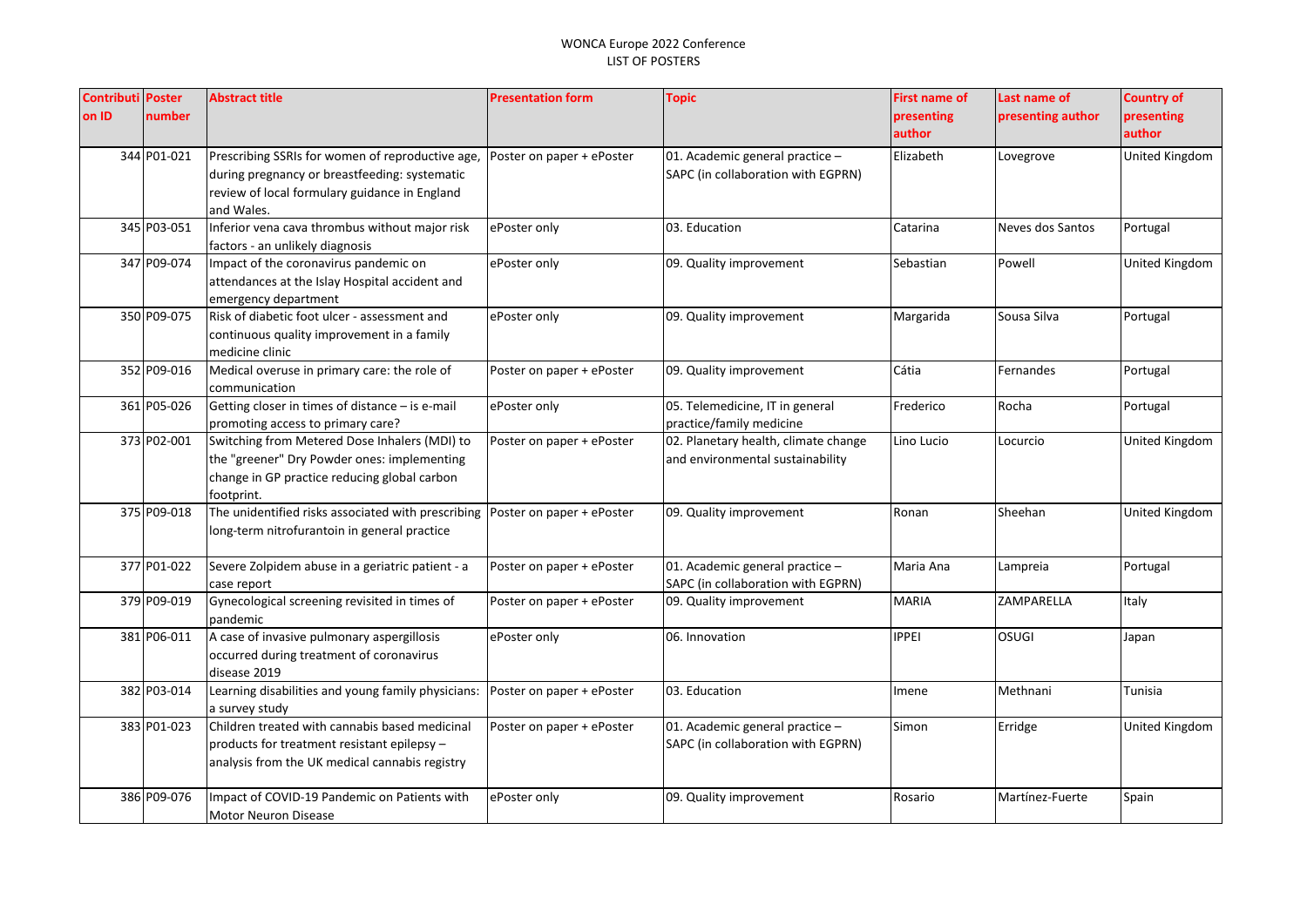| <b>Contributi Poster</b> |             | <b>Abstract title</b>                                    | <b>Presentation form</b>  | <b>Topic</b>                                                          | <b>First name of</b> | Last name of      | <b>Country of</b>     |
|--------------------------|-------------|----------------------------------------------------------|---------------------------|-----------------------------------------------------------------------|----------------------|-------------------|-----------------------|
| on ID                    | number      |                                                          |                           |                                                                       | presenting           | presenting author | presenting            |
|                          |             |                                                          |                           |                                                                       | author               |                   | author                |
|                          | 387 P11-004 | ORIENT: protocol for evaluating effect of a nurse-       | ePoster only              | 11. Wider primary care team                                           | Mridula              | Shankar           | Australia             |
|                          |             | led model on contraception and medical                   |                           |                                                                       |                      |                   |                       |
|                          |             | abortion access in Australian rural general              |                           |                                                                       |                      |                   |                       |
|                          |             | practice                                                 |                           |                                                                       |                      |                   |                       |
|                          | 389 P01-024 | Consensus expert recommendations on the                  | Poster on paper + ePoster | 01. Academic general practice -                                       | Patrice              | Carter            | United Kingdom        |
|                          |             | primary care use of direct oral anticoagulants in        |                           | SAPC (in collaboration with EGPRN)                                    |                      |                   |                       |
|                          |             | patients with venous thromboembolism: A                  |                           |                                                                       |                      |                   |                       |
|                          |             | Delphi exercise                                          |                           |                                                                       |                      |                   |                       |
|                          | 391 P03-015 | Should language matter in a consulting skills            | Poster on paper + ePoster | 03. Education                                                         | Anwar                | Khan              | United Kingdom        |
|                          |             | assessment                                               |                           |                                                                       |                      |                   |                       |
|                          | 392 P03-016 | Peer mentoring scheme for GP trainees to                 | Poster on paper + ePoster | 03. Education                                                         | Susanna              | Mellor            | <b>United Kingdom</b> |
|                          |             | improve wellbeing and educational outcomes               |                           |                                                                       |                      |                   |                       |
|                          |             | during an era of online learning                         |                           |                                                                       |                      |                   |                       |
|                          | 394 P01-025 | Anemia in children, be careful                           | Poster on paper + ePoster | 01. Academic general practice -                                       | Jiwei                | Chen Qin          | Spain                 |
|                          | 395 P05-006 | Young men dominate with the most fractures at            |                           | SAPC (in collaboration with EGPRN)<br>05. Telemedicine, IT in general | Stein                | Vabo              |                       |
|                          |             |                                                          | Poster on paper + ePoster | practice/family medicine                                              |                      |                   | Norway                |
|                          |             | a ski resort - an observational study in primary<br>care |                           |                                                                       |                      |                   |                       |
|                          | 396 P09-077 | Improving the annual health review rate of               | ePoster only              | 09. Quality improvement                                               | Zainab               | Afzal             | United Kingdom        |
|                          |             | patients with learning disabilities                      |                           |                                                                       |                      |                   |                       |
|                          | 399 P03-017 | Medical considerations when preparing                    | Poster on paper + ePoster | 03. Education                                                         | Kamilla              | Kamaruddin        | United Kingdom        |
|                          |             | transgender patients for surgery: an overview for        |                           |                                                                       |                      |                   |                       |
|                          |             | general practitioners                                    |                           |                                                                       |                      |                   |                       |
|                          | 400 P05-007 | Continuity of Primary Health Care, EMR and               | Poster on paper + ePoster | 05. Telemedicine, IT in general                                       | Gazmend              | Bojaj             | Albania               |
|                          |             | Quality Enhancement in the Future of Family              |                           | practice/family medicine                                              |                      |                   |                       |
|                          |             | Medicine in Kosovo                                       |                           |                                                                       |                      |                   |                       |
|                          | 404 P04-024 | Binge eating disorder - revision of definition,          | ePoster only              | 04. Professional development                                          | <b>Bruna</b>         | Rodrigues         | Portugal              |
|                          |             | approach and treatment                                   |                           |                                                                       |                      |                   |                       |
|                          | 408 P01-132 | Prevalence of Alzheimer's disease in the primary         | ePoster only              | 01. Academic general practice -                                       | Pedro Alejandro      | Gonzales Flores   | Spain                 |
|                          |             | care center Canaletes-Fontetes. Cerdanyola del           |                           | SAPC (in collaboration with EGPRN)                                    |                      |                   |                       |
|                          |             | Vallès. Barcelona. Spain                                 |                           |                                                                       |                      |                   |                       |
|                          | 414 P07-025 | ALLIANCE (quAlity famiLy pLanning services and           | ePoster only              | 07. Service development                                               | Samantha             | Chakraborty       | Australia             |
|                          |             | referrAls in commuNity pharmaCy: Expanding               |                           |                                                                       |                      |                   |                       |
|                          |             | pharmacists' scope of practice): a protocol for a        |                           |                                                                       |                      |                   |                       |
|                          |             | stepped-wedge trial                                      |                           |                                                                       |                      |                   |                       |
|                          |             |                                                          |                           |                                                                       |                      |                   |                       |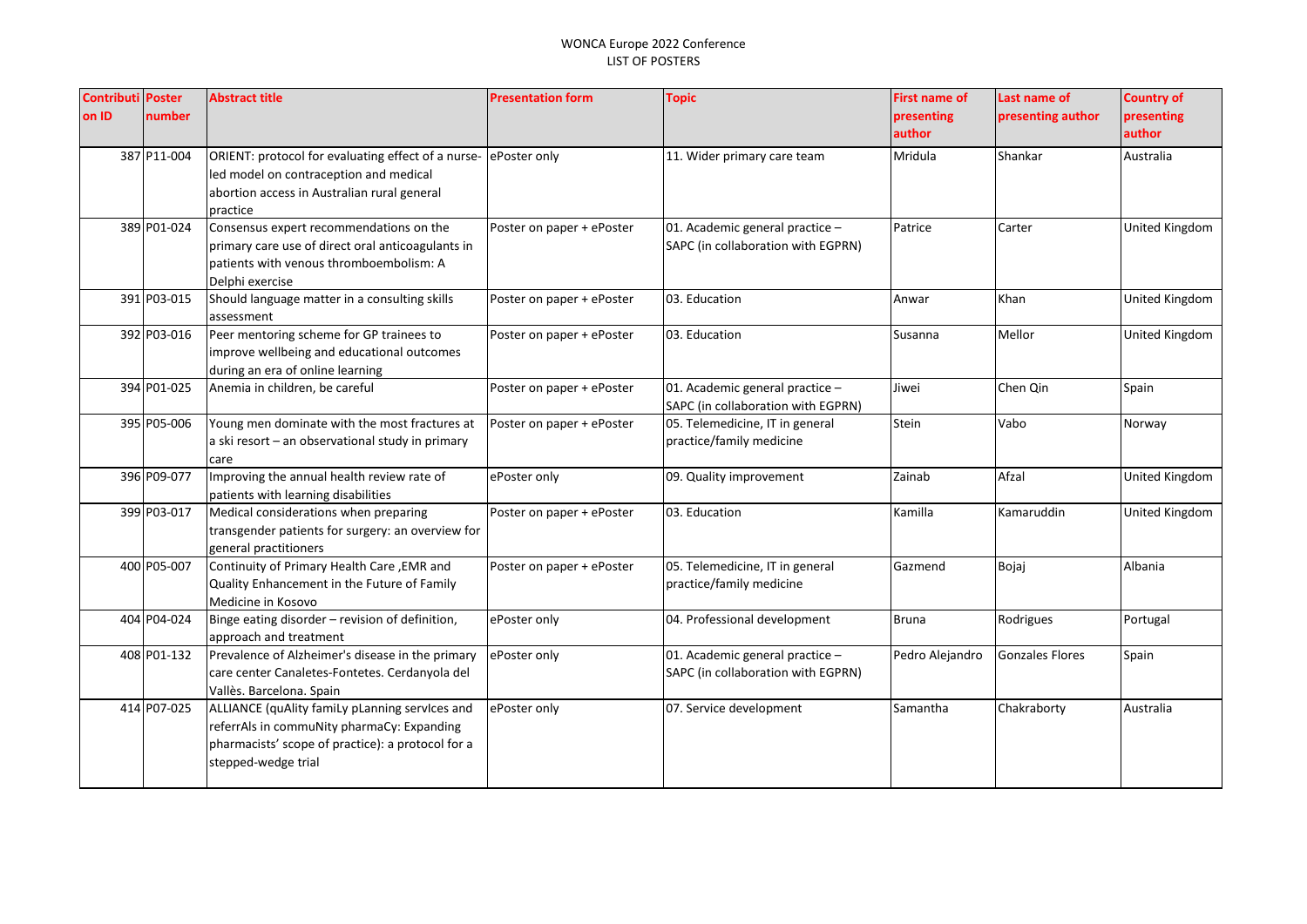| <b>Contributi Poster</b> |             | <b>Abstract title</b>                              | <b>Presentation form</b>  | <b>Topic</b>                       | First name of   | Last name of               | <b>Country of</b>     |
|--------------------------|-------------|----------------------------------------------------|---------------------------|------------------------------------|-----------------|----------------------------|-----------------------|
| on ID                    | number      |                                                    |                           |                                    | presenting      | presenting author          | presenting            |
|                          |             |                                                    |                           |                                    | author          |                            | author                |
|                          | 416 P07-005 | Alpha-Stim cranial electrotherapy stimulation      | Poster on paper + ePoster | 07. Service development            | David           | Smart                      | United Kingdom        |
|                          |             | (CES) for anxiety treatment: outcomes from UK      |                           |                                    |                 |                            |                       |
|                          |             | primary care GP practices                          |                           |                                    |                 |                            |                       |
|                          |             |                                                    |                           |                                    |                 |                            |                       |
|                          | 418 P08-008 | A cross-sectional study into the relationship      | ePoster only              | 08. Health inequalities            | Matilda         | Walker                     | United Kingdom        |
|                          |             | between childhood socioeconomic status and         |                           |                                    |                 |                            |                       |
|                          |             | biological age                                     |                           |                                    |                 |                            |                       |
| 419                      |             | Implementation of palliative care                  | ePoster only              | 07. Service development            | Francisco Timbó | Paiva Neto                 | <b>Brazil</b>         |
|                          |             | macroprocesses in a primary health care center     |                           |                                    | de              |                            |                       |
|                          |             | in Brazil: Results of Health Care Planning         |                           |                                    |                 |                            |                       |
|                          |             |                                                    |                           |                                    |                 |                            |                       |
|                          | 425 P04-025 | Nail unusual alterations in a child: a consequence | ePoster only              | 04. Professional development       | Joana Maria     | Silva                      | Portugal              |
|                          |             | of common infection                                |                           |                                    | Ribeiro         |                            |                       |
|                          | 426 P01-027 | Clinical profile of patients with Alzheimer's      | Poster on paper + ePoster | 01. Academic general practice -    | Pedro Alejandro | <b>Gonzales Flores</b>     | Spain                 |
|                          |             | disease in the primary care center (PCC)           |                           | SAPC (in collaboration with EGPRN) |                 |                            |                       |
|                          |             | Canaletes-Fontetes. Cerdanyola del Vallès. Spain   |                           |                                    |                 |                            |                       |
|                          |             |                                                    |                           |                                    |                 |                            |                       |
|                          | 428 P09-020 | Blood pressure monitoring in patients taking       | Poster on paper + ePoster | 09. Quality improvement            | Bethan          | Machado                    | <b>United Kingdom</b> |
|                          |             | mirabegron                                         |                           |                                    |                 |                            |                       |
|                          | 432 P07-006 | Clinical impact of directly managed practices on   | Poster on paper + ePoster | 07. Service development            | Peter           | Saul                       | United Kingdom        |
|                          |             | out of hours workload                              |                           |                                    |                 |                            |                       |
|                          | 434 P01-133 | Cervical lesion under study                        | ePoster only              | 01. Academic general practice -    | Marta           | Ayuso Miñarro              | Spain                 |
|                          |             |                                                    |                           | SAPC (in collaboration with EGPRN) |                 |                            |                       |
|                          | 435 P01-134 | Persistent abdominal pain                          | ePoster only              | 01. Academic general practice $-$  | Marta           | Ayuso Miñarro              | Spain                 |
|                          |             |                                                    |                           | SAPC (in collaboration with EGPRN) |                 |                            |                       |
|                          | 436 P01-135 | Polymyalgia rheumatica: a case report              | ePoster only              | 01. Academic general practice -    | Paula           | López López - Muelas Spain |                       |
|                          |             |                                                    |                           | SAPC (in collaboration with EGPRN) |                 | <b>GONZÁLEZ</b>            |                       |
|                          | 438 P01-028 | CADASIL a case report                              | Poster on paper + ePoster | 01. Academic general practice -    | SOFÍA           |                            | Spain                 |
|                          |             |                                                    |                           | SAPC (in collaboration with EGPRN) |                 | FURUNDARENA                |                       |
|                          | 441 P04-026 | Brain abscess and its differential diagnosis: a    | ePoster only              | 04. Professional development       | Eva             | Pérez Carvajal             | Spain                 |
|                          |             | clinical case                                      |                           |                                    |                 |                            |                       |
|                          | 443 P01-029 | Risk of comorbidity following osteoarthritis       | Poster on paper + ePoster | 01. Academic general practice -    | Anne            | Kamps                      | Netherlands           |
|                          |             | diagnosis: a cohort study in the Netherlands       |                           | SAPC (in collaboration with EGPRN) |                 |                            |                       |
|                          | 444 P04-027 | Do we have cholesterol controlled in our           | ePoster only              | 04. Professional development       | Maria Jose      | Agueros Fernandez          | Spain                 |
|                          |             |                                                    |                           |                                    |                 |                            |                       |
|                          |             | patients with myocardial infarction?               |                           |                                    |                 |                            |                       |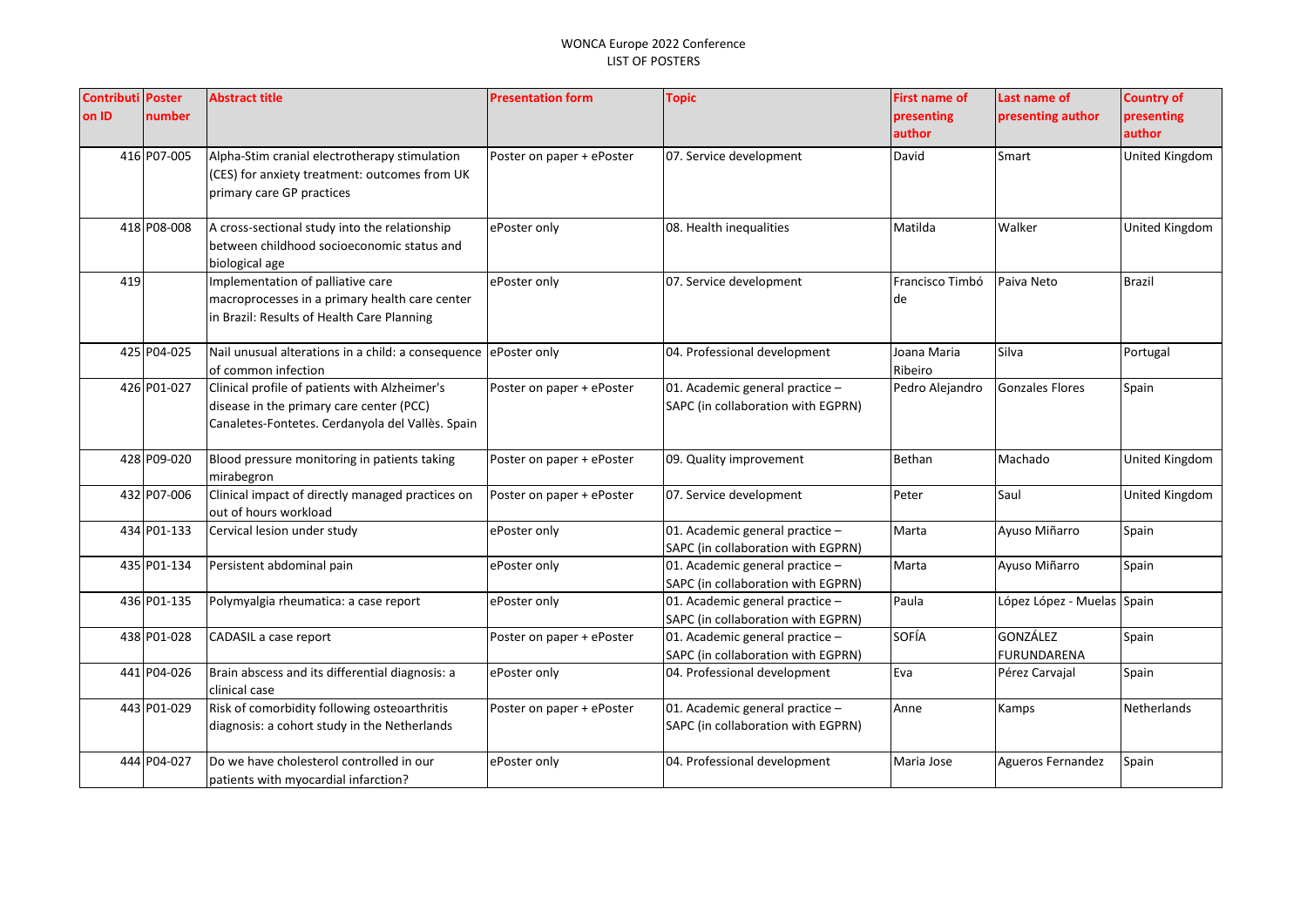| <b>Contributi Poster</b> |             | <b>Abstract title</b>                                         | <b>Presentation form</b>  | <b>Topic</b>                       | <b>First name of</b> | Last name of         | <b>Country of</b>     |
|--------------------------|-------------|---------------------------------------------------------------|---------------------------|------------------------------------|----------------------|----------------------|-----------------------|
| on ID                    | number      |                                                               |                           |                                    | presenting           | presenting author    | presenting            |
|                          |             |                                                               |                           |                                    | author               |                      | author                |
|                          | 447 P09-078 | Improve the diagnosis of patients with type LADA ePoster only |                           | 09. Quality improvement            | MARIA JOSEFA         | <b>MARTINEZ RUIZ</b> | Spain                 |
|                          |             | diabetes in patiens diagnosed with type II                    |                           |                                    |                      |                      |                       |
|                          |             | diabetes mellitus                                             |                           |                                    |                      |                      |                       |
|                          | 449 P05-008 | The extraordinary predictability of patient                   | Poster on paper + ePoster | 05. Telemedicine, IT in general    | Devin                | Gray                 | United Kingdom        |
|                          |             | demand: a review of one year of online triage in              |                           | practice/family medicine           |                      |                      |                       |
|                          |             | General Practice in England                                   |                           |                                    |                      |                      |                       |
|                          | 456 P03-018 | Effectiveness of online blended learning in non-              | Poster on paper + ePoster | 03. Education                      | Penny                | Milner               | United Kingdom        |
|                          |             | communicable diseases for primary care                        |                           |                                    |                      |                      |                       |
|                          |             | clinicians working in humanitarian settings.                  |                           |                                    |                      |                      |                       |
|                          | 457 P03-019 | Outside the Box: a project to enhance the "well-              | Poster on paper + ePoster | 03. Education                      | Lizzie               | Grove                | United Kingdom        |
|                          |             | roundedness" of final year medical students                   |                           |                                    |                      |                      |                       |
|                          |             | during a longitudinal primary care placement                  |                           |                                    |                      |                      |                       |
|                          |             |                                                               |                           |                                    |                      |                      |                       |
|                          | 459 P03-020 | Impact of a general practice alumni networking                | Poster on paper + ePoster | 03. Education                      | Tal                  | Wasty                | United Kingdom        |
|                          |             | session on speciality career choice                           |                           |                                    |                      |                      |                       |
|                          |             |                                                               |                           |                                    |                      |                      |                       |
|                          | 463 P05-009 | Demand and capacity mapping: prioryCARE - the                 | Poster on paper + ePoster | 05. Telemedicine, IT in general    | Abigail              | <b>Brooks</b>        | <b>United Kingdom</b> |
|                          |             | future of general practice                                    |                           | practice/family medicine           |                      |                      |                       |
|                          | 464 P09-079 | Risk assessment in women of childbearing age                  | ePoster only              | 09. Quality improvement            | Mustafa              | Bayoumi              | United Kingdom        |
|                          |             | who are on sodium valproate                                   |                           |                                    | Mohamed              |                      |                       |
|                          |             |                                                               |                           |                                    | Mustafa              |                      |                       |
|                          | 465 P09-080 | Driving risk assessment in psychiatric patients               | ePoster only              | 09. Quality improvement            | Mustafa              | Bayoumi              | <b>United Kingdom</b> |
|                          |             |                                                               |                           |                                    | Mohamed              |                      |                       |
|                          |             |                                                               |                           |                                    | Mustafa              |                      |                       |
|                          | 467 P08-009 | Problems and challenges hospices face during                  | Poster on paper + ePoster | 08. Health inequalities            | Lyubima              | Despotova-Toleva     | <b>Bulgaria</b>       |
|                          |             | the COVID-19 crisis                                           |                           |                                    |                      |                      |                       |
|                          | 468 P08-010 | Advance care planning in hard-to-reach groups: a              | Poster on paper + ePoster | 08. Health inequalities            | Kerran               | Kandola              | United Kingdom        |
|                          |             | focus on the bengali ethnic minority population               |                           |                                    |                      |                      |                       |
|                          | 473 P01-030 | at james wigg practice<br>Post COVID condition                |                           | 01. Academic general practice -    | Rita                 | Benzinho             | Portugal              |
|                          |             |                                                               | ePoster only              | SAPC (in collaboration with EGPRN) |                      |                      |                       |
|                          | 478 P04-028 |                                                               | ePoster only              | 04. Professional development       | Ana                  | Vidal                | Portugal              |
|                          | 481 P04-029 | The power of music: a systematic review<br>TESTICULAR CANCER  | ePoster only              | 04. Professional development       | PABLO                | <b>PUERTAS</b>       | Spain                 |
|                          |             |                                                               |                           |                                    | NATANAEL             |                      |                       |
|                          | 482 P07-026 | NOT EVERYTHING IS PATHOLOGY OF OVERUSE                        | ePoster only              | 07. Service development            | PABLO                | <b>PUERTAS</b>       | Spain                 |
|                          |             | IN ATHLETES                                                   |                           |                                    | <b>NATANAEL</b>      |                      |                       |
|                          |             |                                                               |                           |                                    |                      |                      |                       |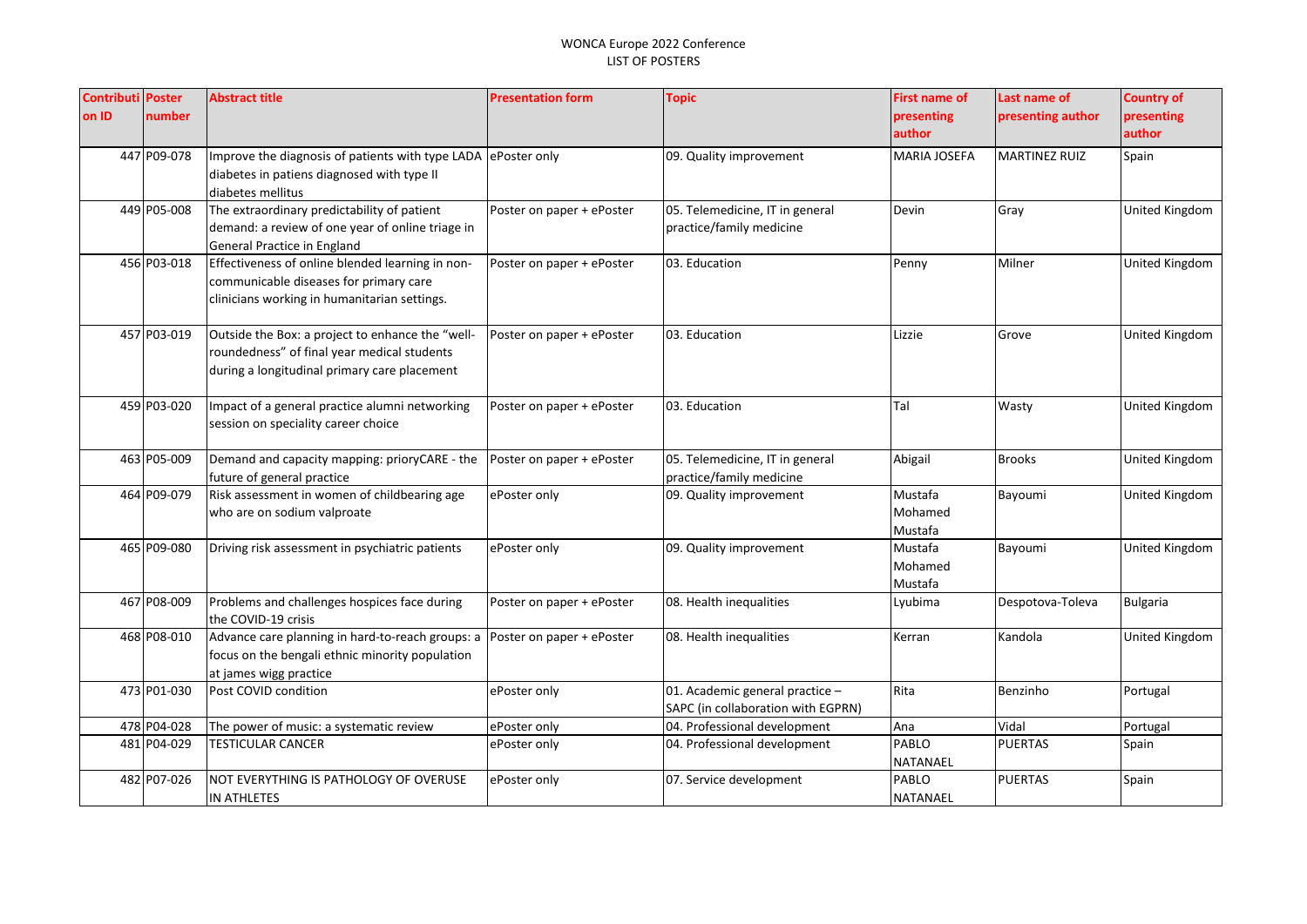| <b>Contributi</b><br>on ID | <b>Poster</b><br>number | <b>Abstract title</b>                                                                                                                                                                     | <b>Presentation form</b>  | <b>Topic</b>                                                          | <b>First name of</b><br>presenting<br>author | Last name of<br>presenting author | <b>Country of</b><br>presenting<br>author      |
|----------------------------|-------------------------|-------------------------------------------------------------------------------------------------------------------------------------------------------------------------------------------|---------------------------|-----------------------------------------------------------------------|----------------------------------------------|-----------------------------------|------------------------------------------------|
|                            | 485 P09-081             | Unopposed oestrogen use in hormone<br>replacement therapy                                                                                                                                 | ePoster only              | 09. Quality improvement                                               | Chloe                                        | Uffendell                         | United Kingdom                                 |
|                            | 486 P11-036             | Weighing up the options; How can we improve<br>weight management in England?                                                                                                              | ePoster only              | 11. Wider primary care team                                           | Richard                                      | Mayne                             | United Kingdom                                 |
|                            | 487 P03-052             | The impact of Streetdoctors on young people at<br>risk of violence: a local case study with Liverpool<br>Youth Offending Team                                                             | ePoster only              | 03. Education                                                         | Oliver                                       | Sunderland                        | United Kingdom                                 |
|                            | 492 P08-048             | HRT prescribing patterns and financial cost to<br>patients                                                                                                                                | ePoster only              | 08. Health inequalities                                               | Louise                                       | Newson                            | United Kingdom                                 |
|                            | 495 P01-031             | A Rare Case in Family Medicine: Acetamiprid<br>Poisoning                                                                                                                                  | Poster on paper + ePoster | 01. Academic general practice -<br>SAPC (in collaboration with EGPRN) | Deniz                                        | Almak                             | Turkey                                         |
|                            | 497 P04-030             | Toxic hepatitis: do we have probable cause?                                                                                                                                               | ePoster only              | 04. Professional development                                          | Ana                                          | Vidal                             | Portugal                                       |
|                            | 498 P08-049             | Early diagnosis vs. COVID-19                                                                                                                                                              | ePoster only              | 08. Health inequalities                                               | <b>ANNA</b>                                  | <b>FERRER CAMPOS</b>              | Spain                                          |
|                            | 500 P01-136             | Graves disease and its etiologic role in a<br>infertility case                                                                                                                            | ePoster only              | 01. Academic general practice -<br>SAPC (in collaboration with EGPRN) | Tiago                                        | Flores                            | Portugal                                       |
|                            | 505 P05-010             | Impact of covid19 lockdown on glycemic control<br>in patients with type 2 diabetes mellitus in Dubai                                                                                      | Poster on paper + ePoster | 05. Telemedicine, IT in general<br>practice/family medicine           | ibtehal                                      | makki                             | <b>United Arab</b><br>Emirates                 |
|                            | 508 P11-005             | Epidemiological characteristics of symptom<br>diagnoses in primary care: A retrospective cohort<br>study                                                                                  | Poster on paper + ePoster | 11. Wider primary care team                                           | Asma                                         | Chaabouni                         | <b>Netherlands</b>                             |
|                            | 509 P05-011             | The prescribing of topical chloramphenicol for<br>conjunctivitis during the COVID-19 pancdemic                                                                                            | ePoster only              | 05. Telemedicine, IT in general<br>practice/family medicine           | <b>Bradley</b>                               | Pittam                            | United Kingdom                                 |
|                            | 515 P09-082             | Intervention project and quality work: screening<br>for colorectal cancer at the marinha grande<br>health center                                                                          | ePoster only              | 09. Quality improvement                                               | Sara                                         | Esteves Araújo<br>Correia         | Spain                                          |
|                            | 516 P09-083             | Association between Hyperuricemia and Health-<br>Related Quality of Life in Korean Adults: Based<br>on the Seventh Korean National Health and<br>Nutrition Examination Survey (2016-2017) | ePoster only              | 09. Quality improvement                                               | <b>JIHO</b>                                  | <b>CHOI</b>                       | Korea,<br>Democratic<br>Peoples<br>Republic of |
|                            | 520 P01-032             | Always "reed" the skin                                                                                                                                                                    | ePoster only              | 01. Academic general practice -<br>SAPC (in collaboration with EGPRN) | Madalena                                     | Braga                             | Portugal                                       |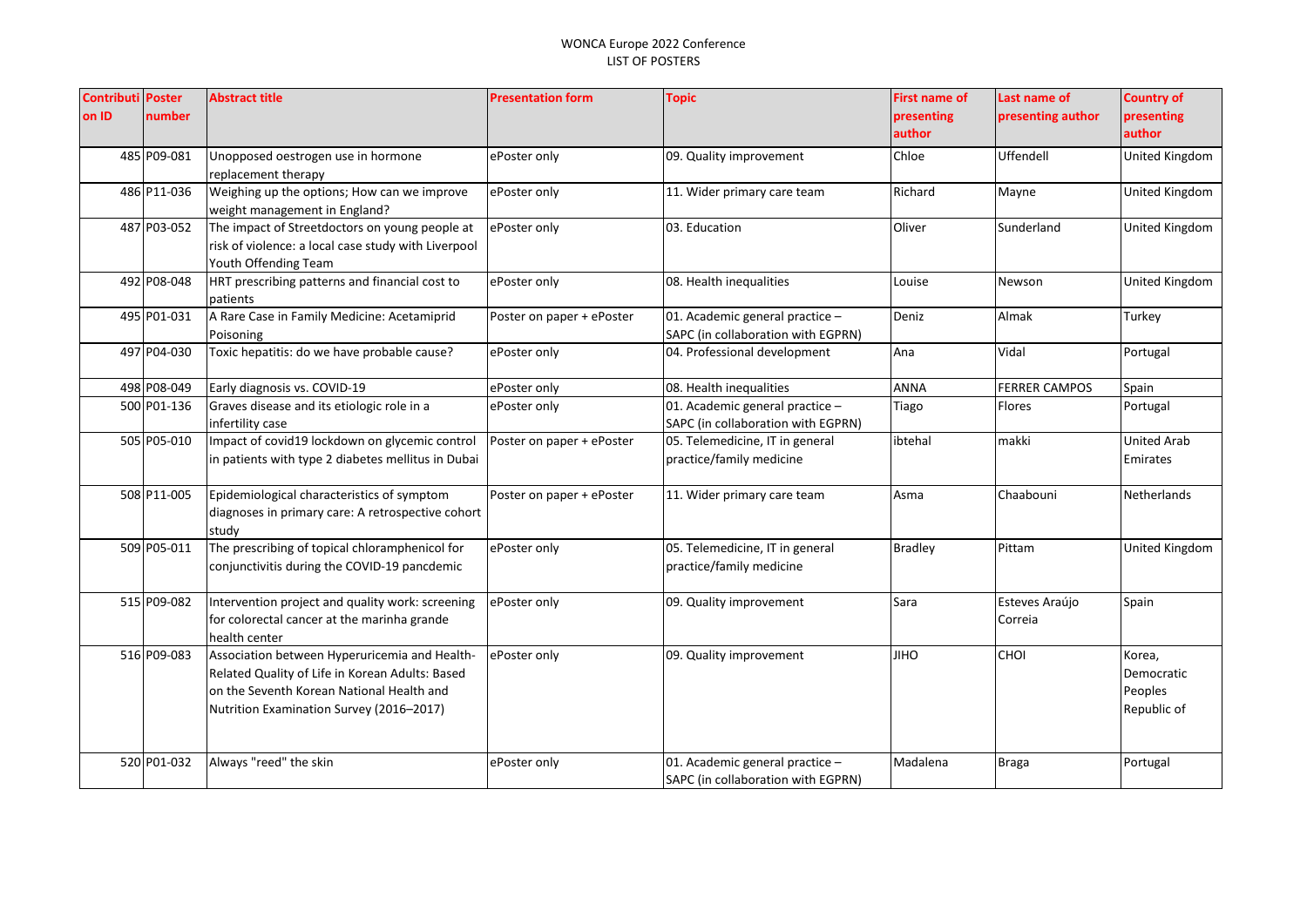| <b>Contributi Poster</b><br>on ID | number      | <b>Abstract title</b>                                                                                                                                                 | <b>Presentation form</b>  | <b>Topic</b>                                                          | <b>First name of</b><br>presenting<br>author | Last name of<br>presenting author | <b>Country of</b><br>presenting<br>author |
|-----------------------------------|-------------|-----------------------------------------------------------------------------------------------------------------------------------------------------------------------|---------------------------|-----------------------------------------------------------------------|----------------------------------------------|-----------------------------------|-------------------------------------------|
|                                   | 523 P01-033 | 'Pseudo-geyser sign" as the first presentation of<br>septic arthritis of the shoulder?                                                                                | ePoster only              | 01. Academic general practice -<br>SAPC (in collaboration with EGPRN) | Madalena                                     | <b>Braga</b>                      | Portugal                                  |
|                                   | 524 P03-021 | Application of a new quality framework for<br>multidisciplinary primary care learners                                                                                 | Poster on paper + ePoster | 03. Education                                                         | Will                                         | Wallage                           | United Kingdom                            |
|                                   | 530 P03-022 | Massive Open Online Courses (MOOCs),<br>Professional Development in Genomics: Primary<br>Care (PC), genetic counsellors (GC) and<br>Wellcome Connecting Science (WCS) | Poster on paper + ePoster | 03. Education                                                         | Imran                                        | Rafi                              | United Kingdom                            |
|                                   | 531 P01-034 | Until cabbages appear in urine - Colovesical<br>fistula - A case report                                                                                               | Poster on paper + ePoster | 01. Academic general practice -<br>SAPC (in collaboration with EGPRN) | Antónia                                      | Palhares Lima                     | Portugal                                  |
|                                   | 534 P07-027 | Utilising existing assets in rural communities to<br>create inclusive and sustainable supports- the<br>example of Dolans Social farm                                  | ePoster only              | 07. Service development                                               | Miriam                                       | Dolan                             | United Kingdom                            |
|                                   | 535 P01-137 | Anaphylaxis: case report in primary care                                                                                                                              | ePoster only              | 01. Academic general practice -<br>SAPC (in collaboration with EGPRN) | <b>BEATRIZ</b>                               | LOPEZ SERRANO                     | Spain                                     |
|                                   | 540 P01-138 | Cavitated lung lesion                                                                                                                                                 | ePoster only              | 01. Academic general practice -<br>SAPC (in collaboration with EGPRN) | <b>BEATRIZ</b>                               | LOPEZ SERRANO                     | Spain                                     |
|                                   | 542 P01-139 | Castleman disease. Case report                                                                                                                                        | ePoster only              | 01. Academic general practice -<br>SAPC (in collaboration with EGPRN) | <b>BEATRIZ</b>                               | LOPEZ SERRANO                     | Spain                                     |
|                                   | 543 P05-027 | A case of sarcoma: coordination between care<br>levels                                                                                                                | ePoster only              | 05. Telemedicine, IT in general<br>practice/family medicine           | Daniel                                       | Bundó Luque                       | Spain                                     |
|                                   | 545 P01-140 | Erythrodermia: paraneoplasic syndrome                                                                                                                                 | ePoster only              | 01. Academic general practice -<br>SAPC (in collaboration with EGPRN) | <b>BEATRIZ</b>                               | <b>LOPEZ SERRANO</b>              | Spain                                     |
|                                   | 546 P01-141 | Genital verrucas as a sign of secondary syphilis                                                                                                                      | ePoster only              | 01. Academic general practice -<br>SAPC (in collaboration with EGPRN) | <b>BEATRIZ</b>                               | LOPEZ SERRANO                     | Spain                                     |
|                                   | 551 P08-011 | Reducing health inequalities through social<br>prescribing: health champions, green space and<br>primary care chaplaincy                                              | Poster on paper + ePoster | 08. Health inequalities                                               | Jamila                                       | Sherif                            | United Kingdom                            |
|                                   | 554 P07-007 | Factors affecting utilization of an urban<br>community health center in the Philippines: a<br>cross-sectional study                                                   | Poster on paper + ePoster | 07. Service development                                               | Lissa Luz                                    | Calimag                           | Philippines                               |
|                                   | 556 P03-023 | Putting pen to paper: teaching GP trainees to<br>write applied knowledge test (AKT) questions to<br>enable better exam preparation                                    | Poster on paper + ePoster | 03. Education                                                         | Camelia                                      | Zamfir                            | United Kingdom                            |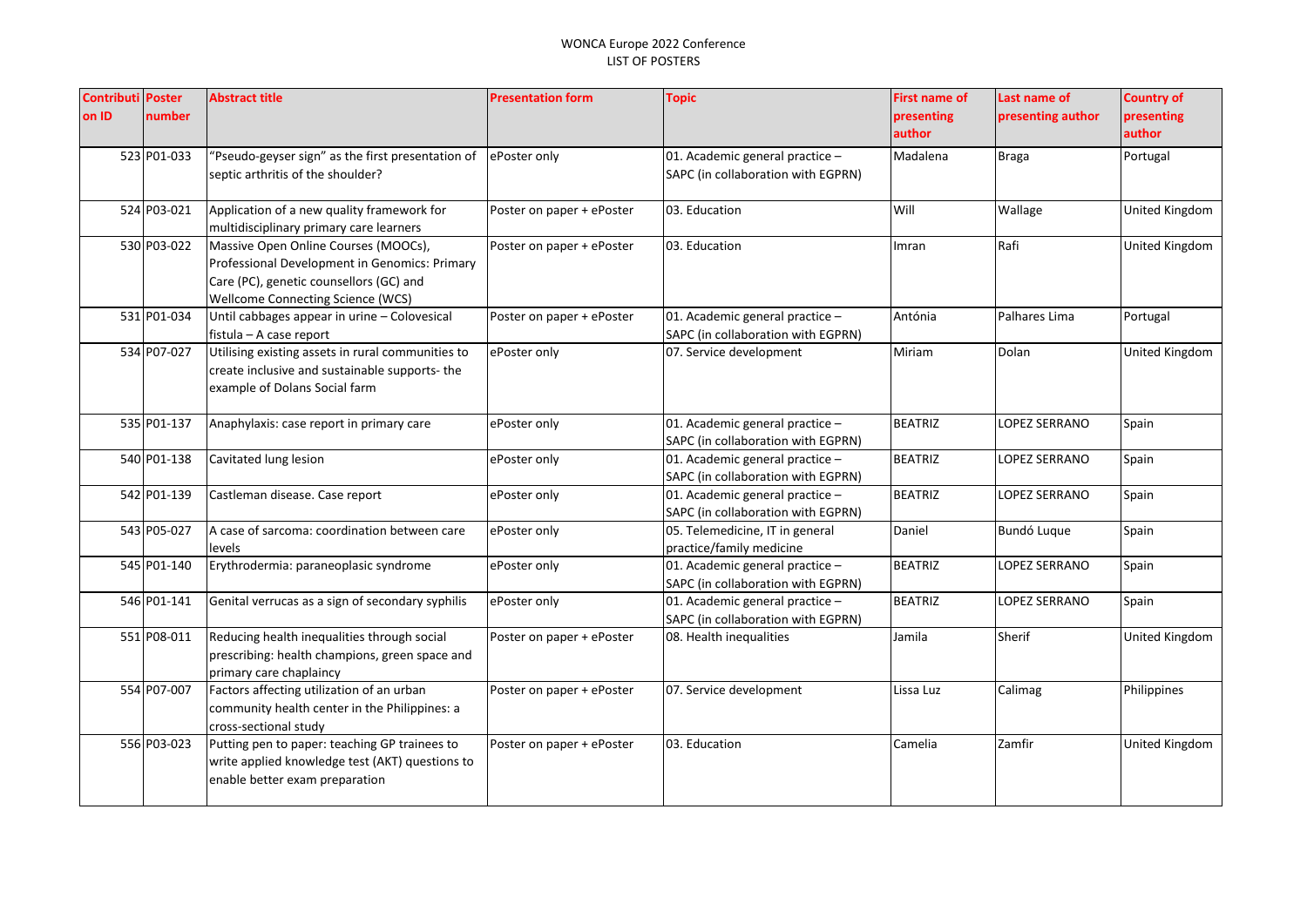| <b>Contributi Poster</b> |             | <b>Abstract title</b>                                  | <b>Presentation form</b>  | <b>Topic</b>                       | <b>First name of</b> | Last name of                   | <b>Country of</b> |
|--------------------------|-------------|--------------------------------------------------------|---------------------------|------------------------------------|----------------------|--------------------------------|-------------------|
| on ID                    | number      |                                                        |                           |                                    | presenting           | presenting author              | presenting        |
|                          |             |                                                        |                           |                                    | author               |                                | author            |
|                          | 557 P01-142 | Nodular injury on chest X-ray. What is the             | ePoster only              | 01. Academic general practice -    | Soraya               | López Zacarez                  | Spain             |
|                          |             | diagnosis?                                             |                           | SAPC (in collaboration with EGPRN) |                      |                                |                   |
|                          | 558 P03-024 | Differential attainment in general practice (GP)       | Poster on paper + ePoster | 03. Education                      | Camelia              | Zamfir                         | United Kingdom    |
|                          |             | training-a buddy system to increase support            |                           |                                    |                      |                                |                   |
|                          |             | amongst trainees                                       |                           |                                    |                      |                                |                   |
|                          | 559 P01-143 | What a false Coronavirus positive test can hide.       | ePoster only              | 01. Academic general practice -    | Soraya               | López Zacarez                  | Spain             |
|                          |             |                                                        |                           | SAPC (in collaboration with EGPRN) |                      |                                |                   |
|                          | 560 P01-144 | Will it be anxiety?                                    | ePoster only              | 01. Academic general practice -    | Cristina             | Hato Antón                     | Spain             |
|                          |             |                                                        |                           | SAPC (in collaboration with EGPRN) |                      |                                |                   |
|                          | 562 P01-145 | Mediastinal choriocarcinoma. About a clinical          | ePoster only              | 01. Academic general practice -    | Soraya               | López Zacarez                  | Spain             |
|                          |             | case.                                                  |                           | SAPC (in collaboration with EGPRN) |                      |                                |                   |
|                          | 563 P01-146 | Headache with alarm signs: an extremely rare           | ePoster only              | 01. Academic general practice -    | Soraya               | López Zacarez                  | Spain             |
|                          |             | tumour.                                                |                           | SAPC (in collaboration with EGPRN) |                      |                                |                   |
|                          | 564 P10-005 | High stress level among women in Kazakhstan: a         | Poster on paper + ePoster | 10. Patient participation          | Diana                | Temirzakova                    | Kazakhstan        |
|                          |             | pilot study                                            |                           |                                    |                      |                                |                   |
|                          | 565 P04-031 | Nephrotic syndrome vs heart failure: a case            | ePoster only              | 04. Professional development       |                      | CAROLINA MARIA ESPINOSA GASPAR | Spain             |
|                          | 572 P11-037 | report<br>When pandemic is not only about Covid-19 and | ePoster only              | 11. Wider primary care team        | Daniela              | Stavarachi Puiu                | Spain             |
|                          |             | primary care needs hospital backup in its team         |                           |                                    | Florentina           |                                |                   |
|                          |             |                                                        |                           |                                    |                      |                                |                   |
|                          | 574 P05-012 | Perceptions, attitudes and willingness of fourth       | ePoster only              | 05. Telemedicine, IT in general    | Marie Christelle     | Wong-Marcon                    | Philippines       |
|                          |             | vear medical students for AY 2020-2021 on CIM          |                           | practice/family medicine           |                      |                                |                   |
|                          |             | CMSS - DOH Telemedicine Program : a cross-             |                           |                                    |                      |                                |                   |
|                          |             | sectional study                                        |                           |                                    |                      |                                |                   |
|                          | 575 P08-012 | The inequity of access to care among migrant           | Poster on paper + ePoster | 08. Health inequalities            | Orawan               | Tawaytibhongs                  | Thailand          |
|                          |             | workers: A case study of silicosis management          |                           |                                    |                      |                                |                   |
|                          |             | and its outcome                                        |                           |                                    |                      |                                |                   |
|                          | 578 P07-008 | Familial hypercholesterolaemia (FH) detection          | Poster on paper + ePoster | 07. Service development            | Anis Safura          | Ramli                          | Malaysia          |
|                          |             | using Familial Hypercholesterolaemia Case              |                           |                                    |                      |                                |                   |
|                          |             | Ascertainment Tool (FAMCAT), Simon Broome              |                           |                                    |                      |                                |                   |
|                          |             | (SB) criteria and Dutch Lipid Clinic Criteria (DLCC)   |                           |                                    |                      |                                |                   |
|                          |             | in primary care clinics in Klang Valley, Malaysia      |                           |                                    |                      |                                |                   |
|                          |             |                                                        |                           |                                    |                      |                                |                   |
|                          |             |                                                        |                           |                                    |                      |                                |                   |
|                          | 580 P11-006 | Ospital ng Makati palliative and hospice care          | Poster on paper + ePoster | 11. Wider primary care team        | Abegail              | Caringal                       | Philippines       |
|                          |             | approach to a 17-year old female with                  |                           |                                    |                      |                                |                   |
|                          |             | osteosarcoma: A case study                             |                           |                                    |                      |                                |                   |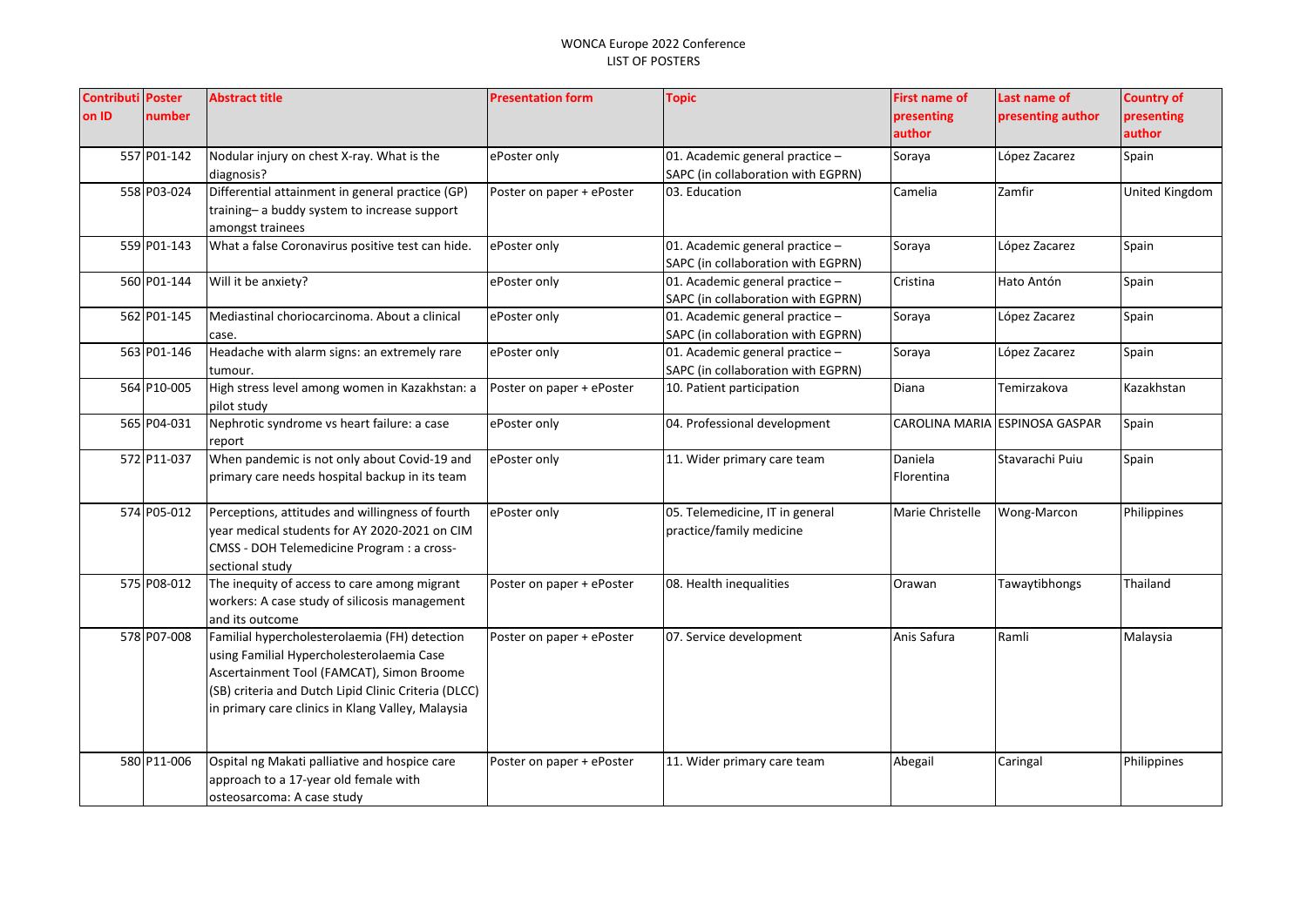| <b>Contributi Poster</b><br>on ID | number      | <b>Abstract title</b>                                                                                                                           | <b>Presentation form</b>  | <b>Topic</b>                                                          | <b>First name of</b><br>presenting<br>author | Last name of<br>presenting author | <b>Country of</b><br>presenting<br>author |
|-----------------------------------|-------------|-------------------------------------------------------------------------------------------------------------------------------------------------|---------------------------|-----------------------------------------------------------------------|----------------------------------------------|-----------------------------------|-------------------------------------------|
|                                   | 581 P04-032 | West syndrome and the importance of routine<br>physical examinations and parent education                                                       | ePoster only              | 04. Professional development                                          | Sofia                                        | Cavaco Raposo                     | Portugal                                  |
|                                   | 582 P08-013 | The GP's role in reducing inequalities in child<br>mortality                                                                                    | Poster on paper + ePoster | 08. Health inequalities                                               | Bryony                                       | Kendall                           | <b>United Kingdom</b>                     |
|                                   | 584 P04-033 | Implications and potential benefits of<br>magnesium supplementation in depression $-$ an<br>evidence-based review                               | ePoster only              | 04. Professional development                                          | Sofia                                        | Cavaco Raposo                     | Portugal                                  |
|                                   | 586 P01-036 | Practice funding and patient self-reported health<br>in English primary care: national longitudinal<br>study                                    | Poster on paper + ePoster | 01. Academic general practice -<br>SAPC (in collaboration with EGPRN) | Veline                                       | Lesperance                        | <b>United Kingdom</b>                     |
|                                   | 589 P09-084 | Long term steroid eyedrops prescribing and<br>monitoring in general practice                                                                    | ePoster only              | 09. Quality improvement                                               | Faris                                        | Mdanat                            | <b>United Kingdom</b>                     |
|                                   | 596 P09-021 | Are women being prescribed the safest possible<br>hormone replacement therapy?                                                                  | Poster on paper + ePoster | 09. Quality improvement                                               | Beth                                         | Goddard                           | United Kingdom                            |
|                                   | 598 P09-022 | Impact of COVID-19 contact-tracing on GP<br>workload throughout 2021                                                                            | Poster on paper + ePoster | 09. Quality improvement                                               | Santiago                                     | Pérez-Cachafeiro                  | Spain                                     |
|                                   | 599 P08-014 | Factors associated with worsening of mental<br>health in men during the COVID-19 pandemic: a<br>retrospective longitudinal study                | Poster on paper + ePoster | 08. Health inequalities                                               | Alejandra                                    | Aguilar-Latorre                   | Spain                                     |
|                                   | 600 P08-015 | Analysis of the impact on emotional well-being<br>and quality of life of patients diagnosed with<br>Long-COVID                                  | Poster on paper + ePoster | 08. Health inequalities                                               | Alejandra                                    | Aguilar-Latorre                   | Spain                                     |
|                                   | 605 P08-016 | Long-COVID sufferers' personal experiences with<br>discrimination and social stigma                                                             | Poster on paper + ePoster | 08. Health inequalities                                               | Mario                                        | Samper-Pardo                      | Spain                                     |
|                                   | 606 P09-023 | Diet habits of primary health care workers during   Poster on paper + ePoster<br>COVID-19                                                       |                           | 09. Quality improvement                                               | Marina                                       | Jotic Ivanovic                    | Bosnia and<br>Herzegovina                 |
|                                   | 610 P04-034 | Opiophobia on primary health care: evaluation<br>of barriers on prescribing strong opioids for pain<br>control by family physicians in Portugal | ePoster only              | 04. Professional development                                          | Ana                                          | Vidal                             | Portugal                                  |
|                                   | 612 P08-017 | Assessing weight bias among health care<br>practitioners                                                                                        | Poster on paper + ePoster | 08. Health inequalities                                               | Omowunmi                                     | Sonubi                            | United Kingdom                            |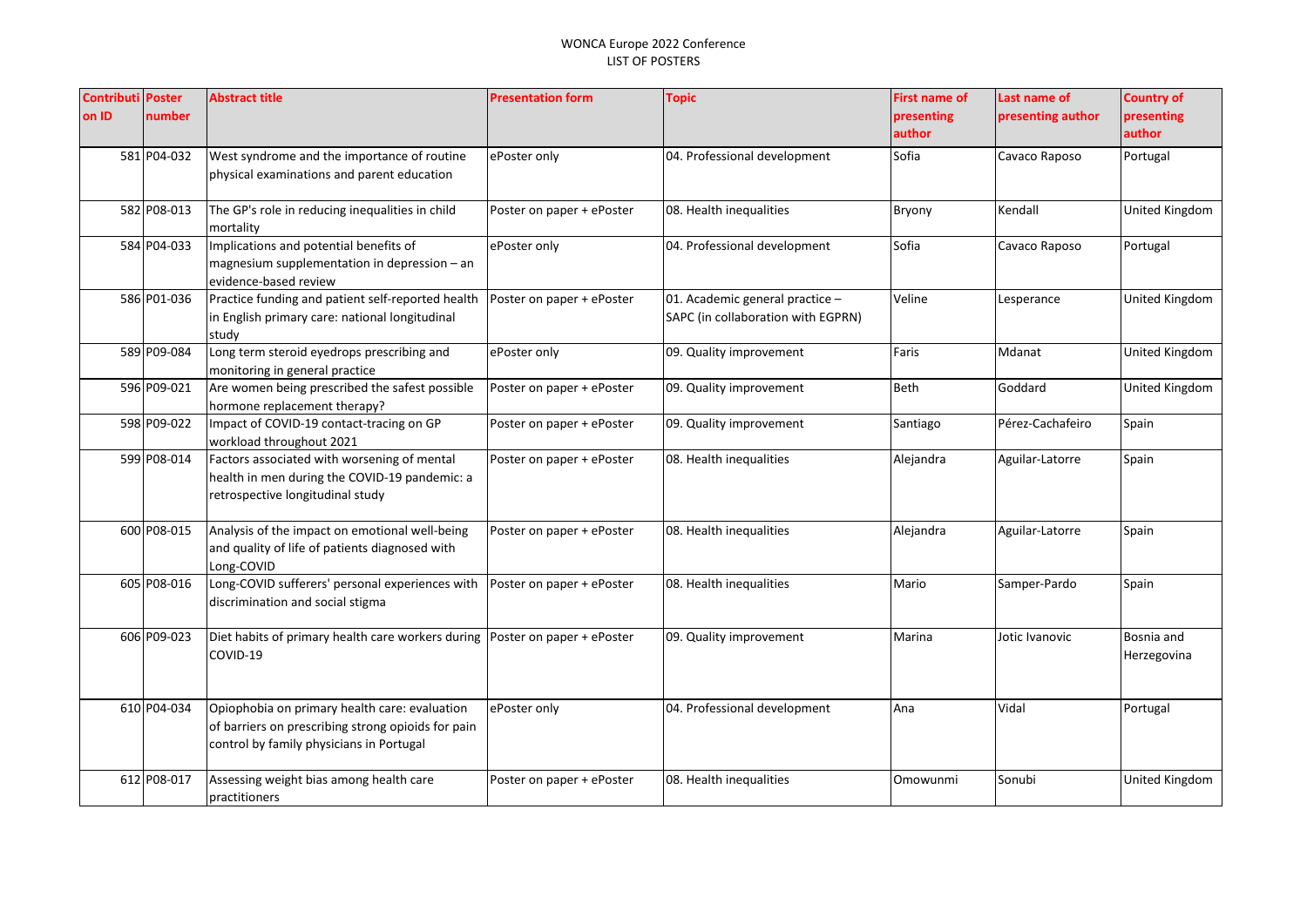| <b>Contributi Poster</b> |             | <b>Abstract title</b>                                                          | <b>Presentation form</b>  | <b>Topic</b>                       | <b>First name of</b> | Last name of      | <b>Country of</b>     |
|--------------------------|-------------|--------------------------------------------------------------------------------|---------------------------|------------------------------------|----------------------|-------------------|-----------------------|
| on ID                    | number      |                                                                                |                           |                                    | presenting           | presenting author | presenting            |
|                          |             |                                                                                |                           |                                    | author               |                   | author                |
|                          | 615 P01-037 | Guillain-Barré syndrome - a case report                                        | Poster on paper + ePoster | 01. Academic general practice -    | Angela               | Mira              | Portugal              |
|                          |             |                                                                                |                           | SAPC (in collaboration with EGPRN) |                      |                   |                       |
|                          | 616 P09-024 | A review of the initial follow up practice in                                  | Poster on paper + ePoster | 09. Quality improvement            | Adeyosola            | Adeyeye           | United Kingdom        |
|                          |             | women started on hormone replacement                                           |                           |                                    |                      |                   |                       |
|                          |             | therapy in primary care                                                        |                           |                                    |                      |                   |                       |
|                          | 618 P10-023 | Supporting the implementation of treatment                                     | ePoster only              | 10. Patient participation          | Kristien             | Coteur            | Belgium               |
|                          |             | guidelines for insomnia: a co-design project                                   |                           |                                    |                      |                   |                       |
|                          | 623 P01-038 | ThinkCancer! Results from a feasibility trial to                               | Poster on paper + ePoster | 01. Academic general practice -    | Alun                 | Surgey            | <b>United Kingdom</b> |
|                          |             | test a novel intervention to improve cancer                                    |                           | SAPC (in collaboration with EGPRN) |                      |                   |                       |
|                          |             | diagnosis                                                                      |                           |                                    |                      |                   |                       |
|                          | 624 P08-018 | Using social media as data on Covid-19 vaccine                                 | Poster on paper + ePoster | 08. Health inequalities            | Nazifa               | Ullah             | <b>United Kingdom</b> |
|                          |             | discourse in ethnic minority communities                                       |                           |                                    |                      |                   |                       |
|                          |             |                                                                                |                           |                                    |                      |                   |                       |
|                          | 626 P08-019 | A practice report of family medicine in a rural                                | Poster on paper + ePoster | 08. Health inequalities            | Catarina             | Brás de Oliveira  | Portugal              |
|                          |             | context in Azores                                                              |                           |                                    |                      | Carvalho          |                       |
|                          | 631 P01-147 | Malar erythema: the butterfly's expression                                     | ePoster only              | 01. Academic general practice -    | Catarina             | Baía              | Portugal              |
|                          | 632 P01-148 |                                                                                |                           | SAPC (in collaboration with EGPRN) | Sofia                |                   |                       |
|                          |             | Desmopressin in the symptomatic treatment of<br>BPH - an evidence-based review | ePoster only              | 01. Academic general practice -    |                      | Cavaco Raposo     | Portugal              |
|                          |             |                                                                                |                           | SAPC (in collaboration with EGPRN) |                      |                   |                       |
|                          | 633 P01-149 | Gut-mind connection: are probiotics effective in                               | ePoster only              | 01. Academic general practice -    | Catarina             | Baía              | Portugal              |
|                          |             | treating anxiety? An evidence-based review                                     |                           | SAPC (in collaboration with EGPRN) |                      |                   |                       |
|                          |             |                                                                                |                           |                                    |                      |                   |                       |
|                          | 634 P01-150 | Meningioma or a side effect of the Covid-19                                    | ePoster only              | 01. Academic general practice -    | Joana                | <b>Duarte</b>     | Portugal              |
|                          |             | vaccine? - a case report                                                       |                           | SAPC (in collaboration with EGPRN) |                      |                   |                       |
|                          | 635 P05-028 | Family medicine in times of Covid-19 - a case                                  | ePoster only              | 05. Telemedicine, IT in general    | Joana                | Duarte            | Portugal              |
|                          |             | report of a Henoch-Schönlein Purpura                                           |                           | practice/family medicine           |                      |                   |                       |
|                          | 636 P01-039 | Celiac disease: a myth of pediatric age                                        | Poster on paper + ePoster | 01. Academic general practice -    | Luís                 | <b>Seixas</b>     | Portugal              |
|                          |             |                                                                                |                           | SAPC (in collaboration with EGPRN) |                      |                   |                       |
|                          | 637 P01-040 | Empowering is also caring                                                      | Poster on paper + ePoster | 01. Academic general practice -    | Luís                 | <b>Seixas</b>     | Portugal              |
|                          |             |                                                                                |                           | SAPC (in collaboration with EGPRN) |                      |                   |                       |
|                          | 638 P03-025 | Ultrasound microcredential: A novel method to<br>enhance ultrasound education  | Poster on paper + ePoster | 03. Education                      | Katy                 | Wyszynski         | <b>United States</b>  |
|                          | 639 P05-013 | Providing healthcare to rural populations with                                 | Poster on paper + ePoster | 05. Telemedicine, IT in general    | Katy                 | Wyszynski         | <b>United States</b>  |
|                          |             | real time remote telementored ultrasound                                       |                           | practice/family medicine           |                      |                   |                       |
|                          |             |                                                                                |                           |                                    |                      |                   |                       |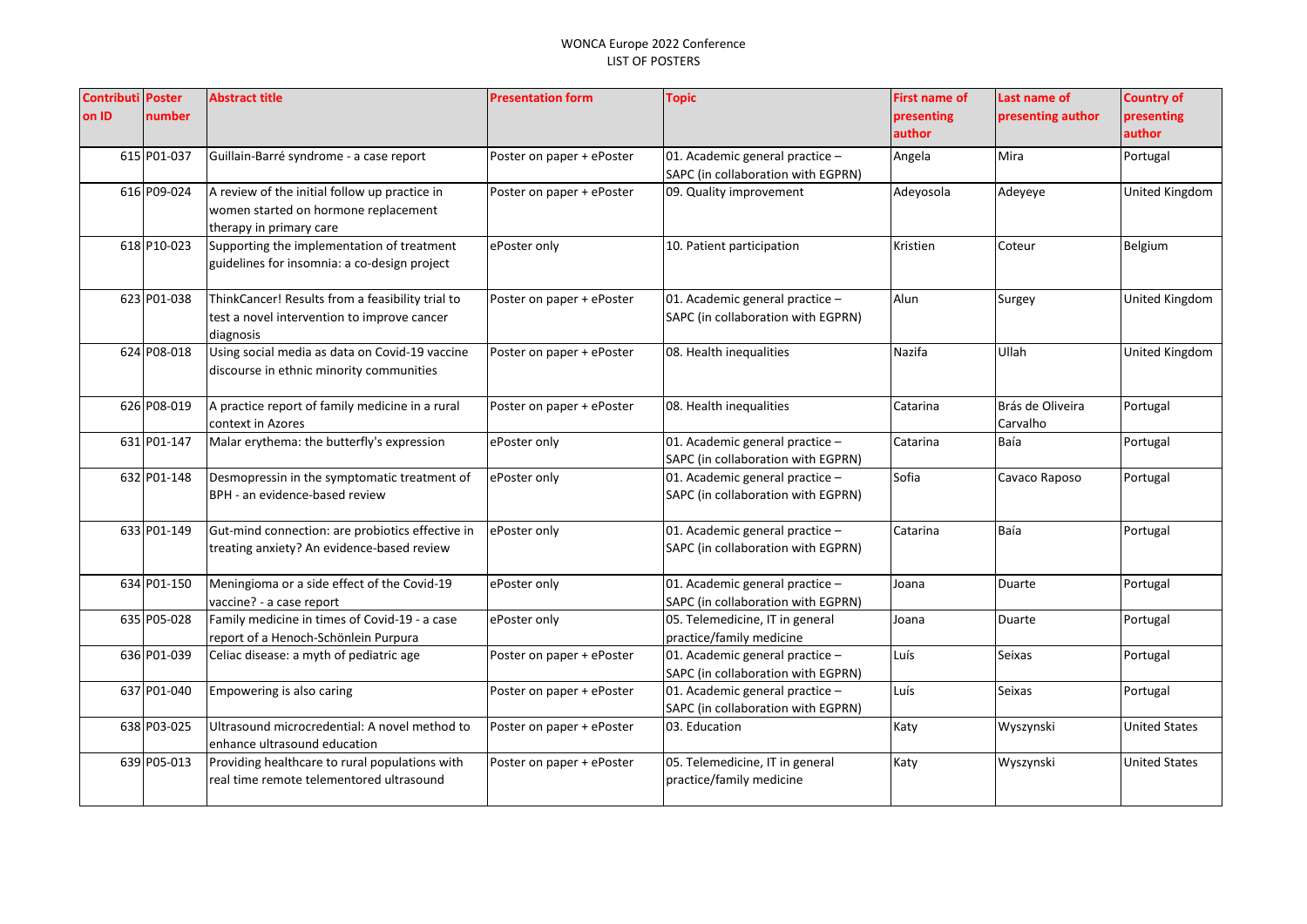| <b>Contributi Poster</b> |             | <b>Abstract title</b>                                                       | <b>Presentation form</b>  | <b>Topic</b>                                                          | <b>First name of</b> | Last name of        | <b>Country of</b>  |
|--------------------------|-------------|-----------------------------------------------------------------------------|---------------------------|-----------------------------------------------------------------------|----------------------|---------------------|--------------------|
| on ID                    | number      |                                                                             |                           |                                                                       | presenting           | presenting author   | presenting         |
|                          |             |                                                                             |                           |                                                                       | author               |                     | author             |
|                          | 645 P08-020 | Relationship of early stimulation and child                                 | Poster on paper + ePoster | 08. Health inequalities                                               | Betzabé              | Tello               | Ecuador            |
|                          |             | development in Ecuador. Secondary analysis of                               |                           |                                                                       |                      |                     |                    |
|                          |             | the national health and nutrition survey 2018                               |                           |                                                                       |                      |                     |                    |
|                          | 647 P09-025 | Displaying concerns within telephone triage                                 | Poster on paper + ePoster | 09. Quality improvement                                               | Michelle             | Spek                | Netherlands        |
|                          |             | conversations of callers with chest discomfort in                           |                           |                                                                       |                      |                     |                    |
|                          |             | out-of-hours primary care: a conversational                                 |                           |                                                                       |                      |                     |                    |
|                          |             | analysis                                                                    |                           |                                                                       |                      |                     |                    |
|                          | 648 P01-041 | My gut is getting bigger                                                    | ePoster only              | 01. Academic general practice -<br>SAPC (in collaboration with EGPRN) | Miren                | Ibarra              | Spain              |
|                          | 649 P01-042 | Something is wrong with my neck                                             | Poster on paper + ePoster | 01. Academic general practice -                                       | Sara                 | González de la Mano | Spain              |
|                          |             |                                                                             |                           | SAPC (in collaboration with EGPRN)                                    |                      |                     |                    |
|                          | 651 P01-043 | What is this neck lump?                                                     | Poster on paper + ePoster | 01. Academic general practice -                                       | Sara                 | González de la Mano | Spain              |
|                          |             |                                                                             |                           | SAPC (in collaboration with EGPRN)                                    |                      |                     |                    |
|                          | 657 P01-044 | Psychotherapy in affective and anxiety disorders                            | Poster on paper + ePoster | 01. Academic general practice -                                       | Gerardo              | <b>Boillat</b>      | Spain              |
|                          |             |                                                                             |                           | SAPC (in collaboration with EGPRN)                                    |                      |                     |                    |
|                          | 658 P03-026 | The role of family doctors in neuroendocrine<br>tumor diagnostics in Europe | Poster on paper + ePoster | 03. Education                                                         | Catherine            | <b>Bouvier</b>      | United States      |
|                          | 659 P01-045 | Urological Symptoms and Pathways to Diagnosis                               | Poster on paper + ePoster | 01. Academic general practice -                                       | Yin                  | Zhou                | United Kingdom     |
|                          |             | (USP study): a mixed-methods study exploring                                |                           | SAPC (in collaboration with EGPRN)                                    |                      |                     |                    |
|                          |             | opportunities for improving timely diagnosis of                             |                           |                                                                       |                      |                     |                    |
|                          |             | bladder and renal cancer                                                    |                           |                                                                       |                      |                     |                    |
|                          |             |                                                                             |                           |                                                                       |                      |                     |                    |
|                          | 661 P01-046 | Prevalence of radiographic ankle osteoarthritis in                          | Poster on paper + ePoster | 01. Academic general practice -                                       | Sabine               | Kloprogge           | Netherlands        |
|                          |             | different subgroups of patients referred for ankle                          |                           | SAPC (in collaboration with EGPRN)                                    |                      |                     |                    |
|                          |             | radiography                                                                 |                           |                                                                       |                      |                     |                    |
|                          | 664 P09-026 | B12 Monitoring of Patients taking Metformin                                 | Poster on paper + ePoster | 09. Quality improvement                                               | Ashly                | Sebastian           | United Kingdom     |
|                          |             | Containing Medication- A Complete Audit                                     |                           |                                                                       |                      |                     |                    |
|                          |             |                                                                             |                           |                                                                       |                      |                     |                    |
|                          | 665 P08-021 | The new power couple: GPs and Headteachers                                  | Poster on paper + ePoster | 08. Health inequalities                                               | Emily                | Brady-Young         | United Kingdom     |
|                          | 669 P09-027 | Does dizziness predict acute coronary syndrome                              | Poster on paper + ePoster | 09. Quality improvement                                               | Anique               | Dobbe               | <b>Netherlands</b> |
|                          |             | in patients calling the out of hours service                                |                           |                                                                       |                      |                     |                    |
|                          |             | primary care (OHS-PC) with chest discomfort?                                |                           |                                                                       |                      |                     |                    |
|                          |             |                                                                             |                           |                                                                       |                      |                     |                    |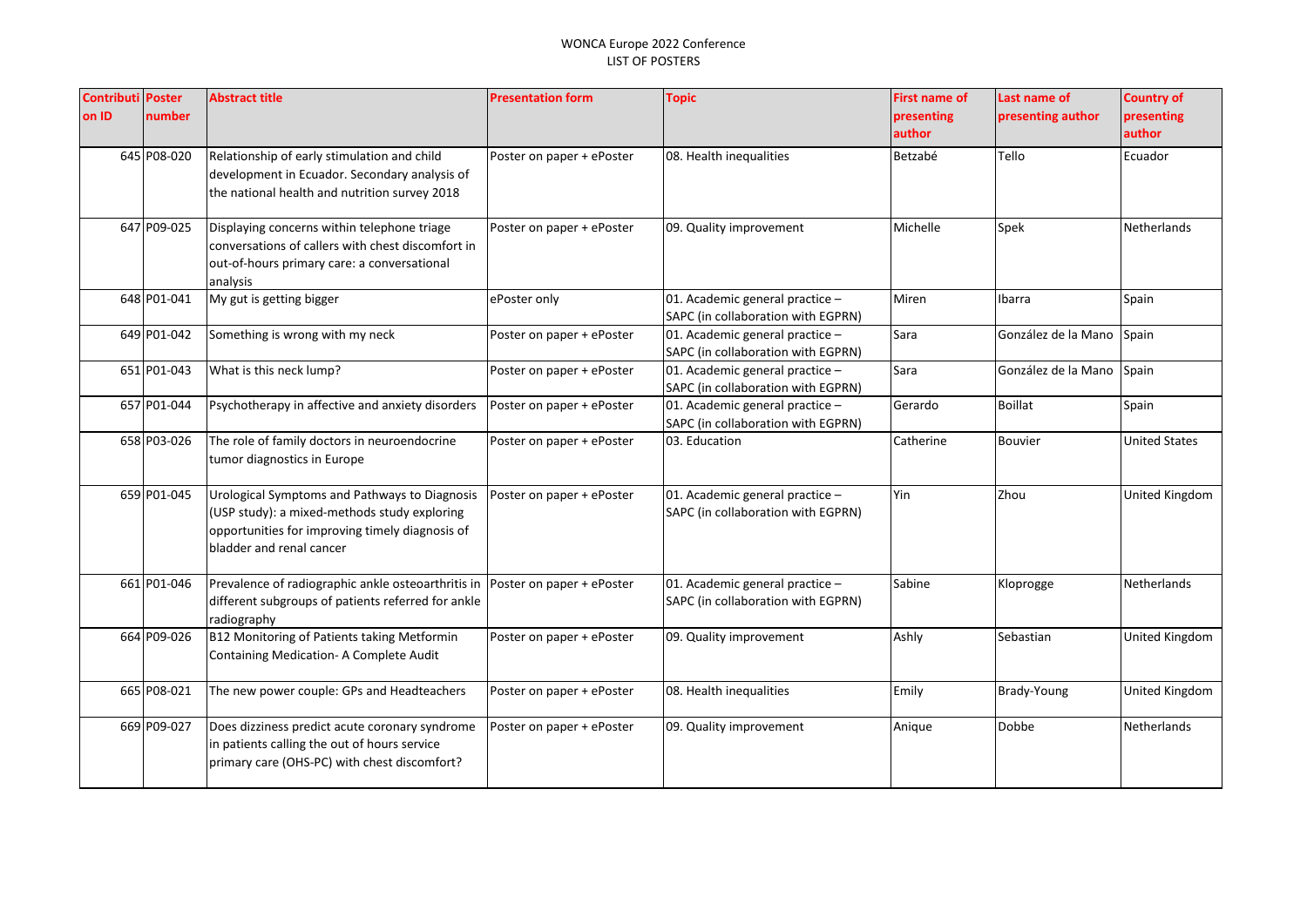| <b>Contributi Poster</b> |             | <b>Abstract title</b>                                                                                 | <b>Presentation form</b>  | <b>Topic</b>                       | <b>First name of</b> | Last name of      | <b>Country of</b>     |
|--------------------------|-------------|-------------------------------------------------------------------------------------------------------|---------------------------|------------------------------------|----------------------|-------------------|-----------------------|
| on ID                    | number      |                                                                                                       |                           |                                    | presenting           | presenting author | presenting            |
|                          |             |                                                                                                       |                           |                                    | author               |                   | author                |
|                          | 671 P09-028 | Studying body shape in patients with obesity and                                                      | Poster on paper + ePoster | 09. Quality improvement            | Victoria             | Tkachenko         | Ukraine               |
|                          |             | overweight - what tool is the most significant?                                                       |                           |                                    |                      |                   |                       |
|                          | 673 P07-009 | Assessing the correlation between stress caused                                                       | Poster on paper + ePoster | 07. Service development            | Tehila               | Mazal             | Israel                |
|                          |             | by war during pregnancy and babies birth weight                                                       |                           |                                    |                      |                   |                       |
|                          | 674 P03-053 | Evaluation of a short-term undergraduate                                                              | ePoster only              | 03. Education                      | Constantinos         | Mihas             | Greece                |
|                          |             | medical education program in a rural primary                                                          |                           |                                    |                      |                   |                       |
|                          |             | care setting                                                                                          |                           |                                    |                      |                   |                       |
|                          | 675 P11-038 | Integrating promotion of reducing sodium<br>consumption in order to improve blood pressure            | ePoster only              | 11. Wider primary care team        | Constantinos         | Mihas             | Greece                |
|                          |             | regulation                                                                                            |                           |                                    |                      |                   |                       |
|                          | 678 P01-048 | Agreement between patient's description of                                                            | Poster on paper + ePoster | 01. Academic general practice -    | Victoria             | Hardy             | <b>United Kingdom</b> |
|                          |             | abdominal symptoms of possible upper                                                                  |                           | SAPC (in collaboration with EGPRN) |                      |                   |                       |
|                          |             | gastrointestinal cancer and General Practitioner                                                      |                           |                                    |                      |                   |                       |
|                          |             | consultation notes                                                                                    |                           |                                    |                      |                   |                       |
|                          | 682 P08-022 | Care for the urban poor through community<br>health centre under department of family                 | Poster on paper + ePoster | 08. Health inequalities            | Sunil                | Abraham           | India                 |
|                          |             | medicine: the Low Cost Effective Care Model                                                           |                           |                                    |                      |                   |                       |
|                          |             |                                                                                                       |                           |                                    |                      |                   |                       |
|                          | 685 P06-007 | Bringing contraception into the digital era                                                           | Poster on paper + ePoster | 06. Innovation                     | Rebecca              | Mawson            | United Kingdom        |
|                          |             |                                                                                                       |                           |                                    |                      |                   |                       |
|                          | 692 P08-023 | Mental healthcare for adults with mild                                                                | Poster on paper + ePoster | 08. Health inequalities            | <b>Bianca</b>        | Schalk            | Netherlands           |
|                          |             | intellectual disabilities (ID) compared to adults<br>without ID: a detailed description of healthcare |                           |                                    |                      |                   |                       |
|                          |             | provided by general practitioners                                                                     |                           |                                    |                      |                   |                       |
|                          |             |                                                                                                       |                           |                                    |                      |                   |                       |
|                          | 693 P01-151 | Correlation among depression, HbA1c, and                                                              | ePoster only              | 01. Academic general practice -    | Thanitha             | <b>Sirirak</b>    | Thailand              |
|                          |             | family functioning assessment in elderly                                                              |                           | SAPC (in collaboration with EGPRN) |                      |                   |                       |
|                          |             | patientswith type 2 diabetes mellitus: a                                                              |                           |                                    |                      |                   |                       |
|                          |             | longitudinal study.                                                                                   |                           |                                    |                      |                   |                       |
|                          | 701 P08-050 | Digital Inclusion Survey in Elderly Patients 80 and                                                   | ePoster only              | 08. Health inequalities            | Nneka                | Anaegbu           | United Kingdom        |
|                          |             | above at Boultham Park Medical Practice Lincoln,<br>Lincolnshire                                      |                           |                                    |                      |                   |                       |
|                          | 704 P08-024 | Levelling-up: identification of heart failure                                                         | Poster on paper + ePoster | 08. Health inequalities            | Carol                | Hughes            | <b>United Kingdom</b> |
|                          |             | patients requiring medicines optimisation and                                                         |                           |                                    |                      |                   |                       |
|                          |             | complex device therapy and the association with                                                       |                           |                                    |                      |                   |                       |
|                          |             | socioeconomic deprivation                                                                             |                           |                                    |                      |                   |                       |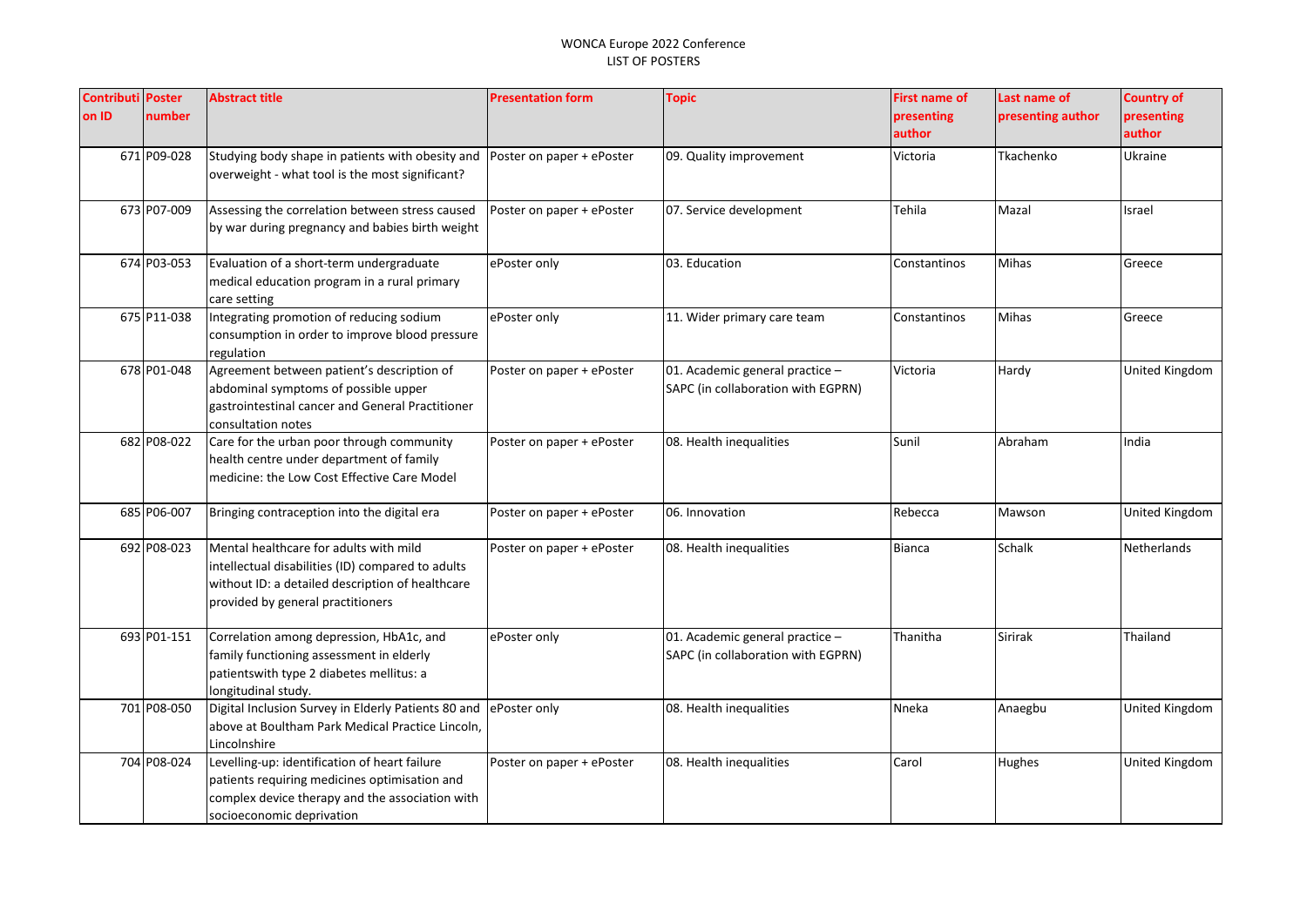| <b>Contributi</b><br>on ID | <b>Poster</b><br>number | <b>Abstract title</b>                                                                                                                                                      | <b>Presentation form</b>  | <b>Topic</b>                                                          | <b>First name of</b><br>presenting         | Last name of<br>presenting author | <b>Country of</b>    |
|----------------------------|-------------------------|----------------------------------------------------------------------------------------------------------------------------------------------------------------------------|---------------------------|-----------------------------------------------------------------------|--------------------------------------------|-----------------------------------|----------------------|
|                            |                         |                                                                                                                                                                            |                           |                                                                       | author                                     |                                   | presenting<br>author |
|                            | 709 P09-029             | Healthcare quality improvement project: follow-<br>up of auricular fibrillation/flutter patients under<br>NOAC treatment - 3rd evaluation                                  | Poster on paper + ePoster | 09. Quality improvement                                               | Raquel Nadais de Pinheiro<br>Pinho Pereira |                                   | Portugal             |
|                            | 710 P01-049             | Clinical response to varying pollen exposure in<br>allergic rhinitis in children                                                                                           | Poster on paper + ePoster | 01. Academic general practice -<br>SAPC (in collaboration with EGPRN) | Ellen                                      | Tameeris                          | Netherlands          |
|                            | 711 P10-007             | Attitudes towards migraine by people without<br>migraine: results of the OVERCOME (EU) study                                                                               | Poster on paper + ePoster | 10. Patient participation                                             | Diego                                      | <b>Novick</b>                     | United Kingdom       |
|                            | 716 P09-030             | Reducing atrial fibrillation related strokes with a<br>remote specialist-led anticoagulation service<br>during the covid-19 pandemic in primary care                       | Poster on paper + ePoster | 09. Quality improvement                                               | Carol                                      | Hughes                            | United Kingdom       |
|                            | 718 P01-050             | Adult vaccination recommendation and<br>challenges                                                                                                                         | Poster on paper + ePoster | 01. Academic general practice -<br>SAPC (in collaboration with EGPRN) | Sultan                                     | Alharthi                          | Saudi Arabia         |
|                            | 719 P01-051             | Primary care approach to a pediatric patient with Poster on paper + ePoster<br>polydipsia: a case report                                                                   |                           | 01. Academic general practice -<br>SAPC (in collaboration with EGPRN) | Krizia Catherine                           | Mier                              | Philippines          |
|                            | 720 P08-025             | Meeting health needs of transgender and gender<br>diverse people in primary care based on free and<br>informed consent                                                     | Poster on paper + ePoster | 08. Health inequalities                                               | Anna                                       | Baleige                           | France               |
|                            | 726 P10-008             | Promoting access of transgender and gender<br>diverse people to primary care: a systematic<br>review of activist literature                                                | Poster on paper + ePoster | 10. Patient participation                                             | Anna                                       | <b>Baleige</b>                    | France               |
|                            | 727 P01-052             | Characteristics of older patients with back pain<br>with radiating leg pain in general practice: BACE<br>cohort study                                                      | Poster on paper + ePoster | 01. Academic general practice -<br>SAPC (in collaboration with EGPRN) | Ahmad Khoshal                              | Khorami                           | Netherlands          |
|                            | 731 P01-053             | The impact of the COVID pandemic on cancer<br>diagnosis in general practice in The Netherlands                                                                             | Poster on paper + ePoster | 01. Academic general practice -<br>SAPC (in collaboration with EGPRN) | Matthew                                    | Grant                             | Netherlands          |
|                            | 737 P03-027             | Family Violence as a missing topic in medical<br>curricula? An overview of the GP specialty<br>training in Europe                                                          | Poster on paper + ePoster | 03. Education                                                         | RAQUEL                                     | <b>GOMEZ BRAVO</b>                | Luxembourg           |
|                            | 739 P11-008             | Knowledge, attitude and practices toward Covid-<br>19 of mothers residing in Sitio Peace valley,<br>Barangay Lahug, Cebu city, Cebu, Philippines<br>from June to July 2021 | Poster on paper + ePoster | 11. Wider primary care team                                           | Krizia Catherine                           | Mier                              | Philippines          |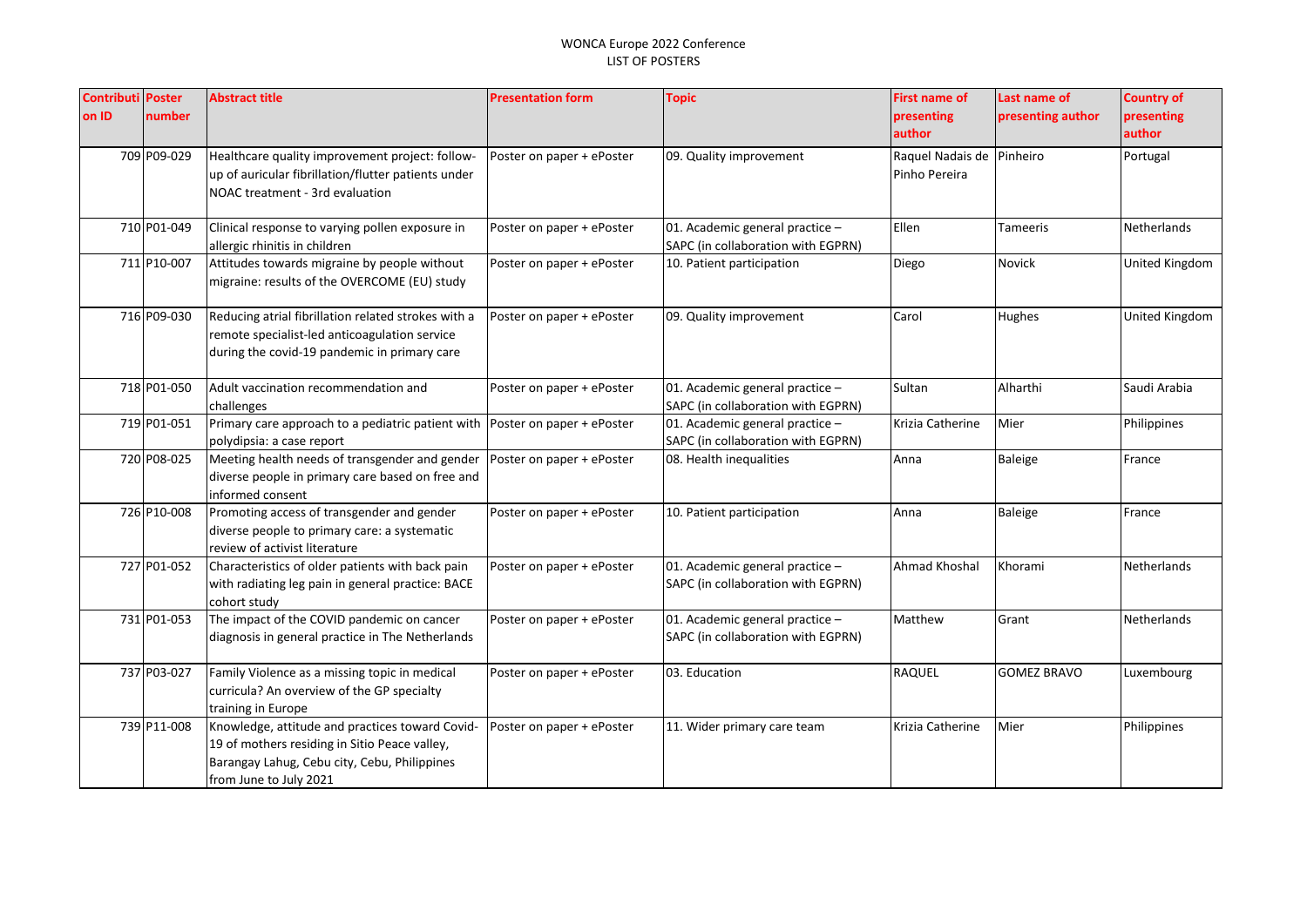| <b>Contributi Poster</b> |             | <b>Abstract title</b>                              | <b>Presentation form</b>  | <b>Topic</b>                                                          | <b>First name of</b> | Last name of               | <b>Country of</b>     |
|--------------------------|-------------|----------------------------------------------------|---------------------------|-----------------------------------------------------------------------|----------------------|----------------------------|-----------------------|
| on ID                    | number      |                                                    |                           |                                                                       | presenting           | presenting author          | presenting            |
|                          |             |                                                    |                           |                                                                       | author               |                            | author                |
|                          | 743 P09-031 | Recovering the nhs health checks programme         | Poster on paper + ePoster | 09. Quality improvement                                               | Carol                | Hughes                     | United Kingdom        |
|                          |             | across knowsley primary care during the covid-     |                           |                                                                       |                      |                            |                       |
|                          |             | 19 pandemic and identifying cardiovascular         |                           |                                                                       |                      |                            |                       |
|                          |             | disease                                            |                           |                                                                       |                      |                            |                       |
|                          | 747 P09-032 | Short-acting beta agonist prescribing in patients  | Poster on paper + ePoster | 09. Quality improvement                                               | Amy                  | Ross                       | <b>United Kingdom</b> |
|                          |             | with asthma within the donard family practice      |                           |                                                                       |                      |                            |                       |
|                          | 753 P03-028 | A rare case of beckwith-wiedemann syndrome         | Poster on paper + ePoster | 03. Education                                                         | Beatriz              | Soares                     | Portugal              |
|                          |             | diagnosed in an infant                             |                           |                                                                       |                      |                            |                       |
|                          | 760 P03-054 | Improving foundation doctor experiences of GP      | ePoster only              | 03. Education                                                         | Sarah                | El-Badawy                  | <b>United Kingdom</b> |
|                          |             | placements                                         |                           |                                                                       |                      |                            |                       |
|                          | 761 P01-054 | Anterior atlas fracture, a rare fracture           | Poster on paper + ePoster | 01. Academic general practice -                                       | Davinia              | Arvelo                     | Spain                 |
|                          |             |                                                    |                           | SAPC (in collaboration with EGPRN)                                    |                      |                            |                       |
|                          | 764 P11-009 | Study of the control of inr and anxiety in the cap | Poster on paper + ePoster | 11. Wider primary care team                                           | <b>GLORIA</b>        | <b>BLANCAFORT</b>          | Spain                 |
|                          |             | of sant pol de mar during the covid 19 pandemic.   |                           |                                                                       |                      |                            |                       |
|                          | 765 P09-085 | The psychological impact of COVID-19 pandemic      | ePoster only              | 09. Quality improvement                                               | Emmanouil            | Smyrnakis                  | Greece                |
|                          |             | on primary health care professionals in Greece. A  |                           |                                                                       |                      |                            |                       |
|                          |             | cross-sectional study                              |                           |                                                                       |                      |                            |                       |
|                          |             |                                                    |                           |                                                                       |                      |                            |                       |
|                          | 766 P04-036 | Long COVID: next challenge in the primary health   | ePoster only              | 04. Professional development                                          | Armando              | Felgueiras                 | Portugal              |
|                          |             | care about the pandemic                            |                           |                                                                       |                      |                            |                       |
|                          | 768 P01-055 | A Bibliometric Review Comparing the Ethnic         | Poster on paper + ePoster | 01. Academic general practice -                                       | Anjali               | <b>Ashok Menon</b>         | United Kingdom        |
|                          |             | Diversity in Authorship in Three Major British     |                           | SAPC (in collaboration with EGPRN)                                    |                      |                            |                       |
|                          |             | <b>Medical Journals</b>                            |                           |                                                                       |                      |                            |                       |
|                          | 770 P09-033 | A review of patients over 65 years on non-         | Poster on paper + ePoster | 09. Quality improvement                                               | Adevosola            | Adeyeye                    | <b>United Kingdom</b> |
|                          |             | steroidal anti-inflammatory drugs without a        |                           |                                                                       |                      |                            |                       |
|                          | 775 P01-152 | proton-pump inhibitor in primary care              |                           |                                                                       | Paula                | López López - Muelas Spain |                       |
|                          |             | Abdominal pain: a celiac desease case report       | ePoster only              | 01. Academic general practice -<br>SAPC (in collaboration with EGPRN) |                      |                            |                       |
|                          | 776 P04-009 | The role of HbA1c levels in the newly diagnosis    | Poster on paper + ePoster | 04. Professional development                                          | Veranika             | Labashova                  | <b>Belarus</b>        |
|                          |             | diabetes mellitus in patients with COVID-19        |                           |                                                                       |                      |                            |                       |
|                          |             |                                                    |                           |                                                                       |                      |                            |                       |
|                          | 777 P01-056 | A vertebral fracture in a 69 years old woman       | Poster on paper + ePoster | 01. Academic general practice -                                       | María Mercedes       | <b>Martinez Mendiets</b>   | Spain                 |
|                          |             | with non high-energy trauma                        |                           | SAPC (in collaboration with EGPRN)                                    |                      |                            |                       |
|                          | 779 P05-014 | FOCUS Galicia: using IT for blood borne            | Poster on paper + ePoster | 05. Telemedicine, IT in general                                       | Santiago             | Pérez-Cachafeiro           | Spain                 |
|                          |             | infectious opportunistic screening                 |                           | practice/family medicine                                              |                      |                            |                       |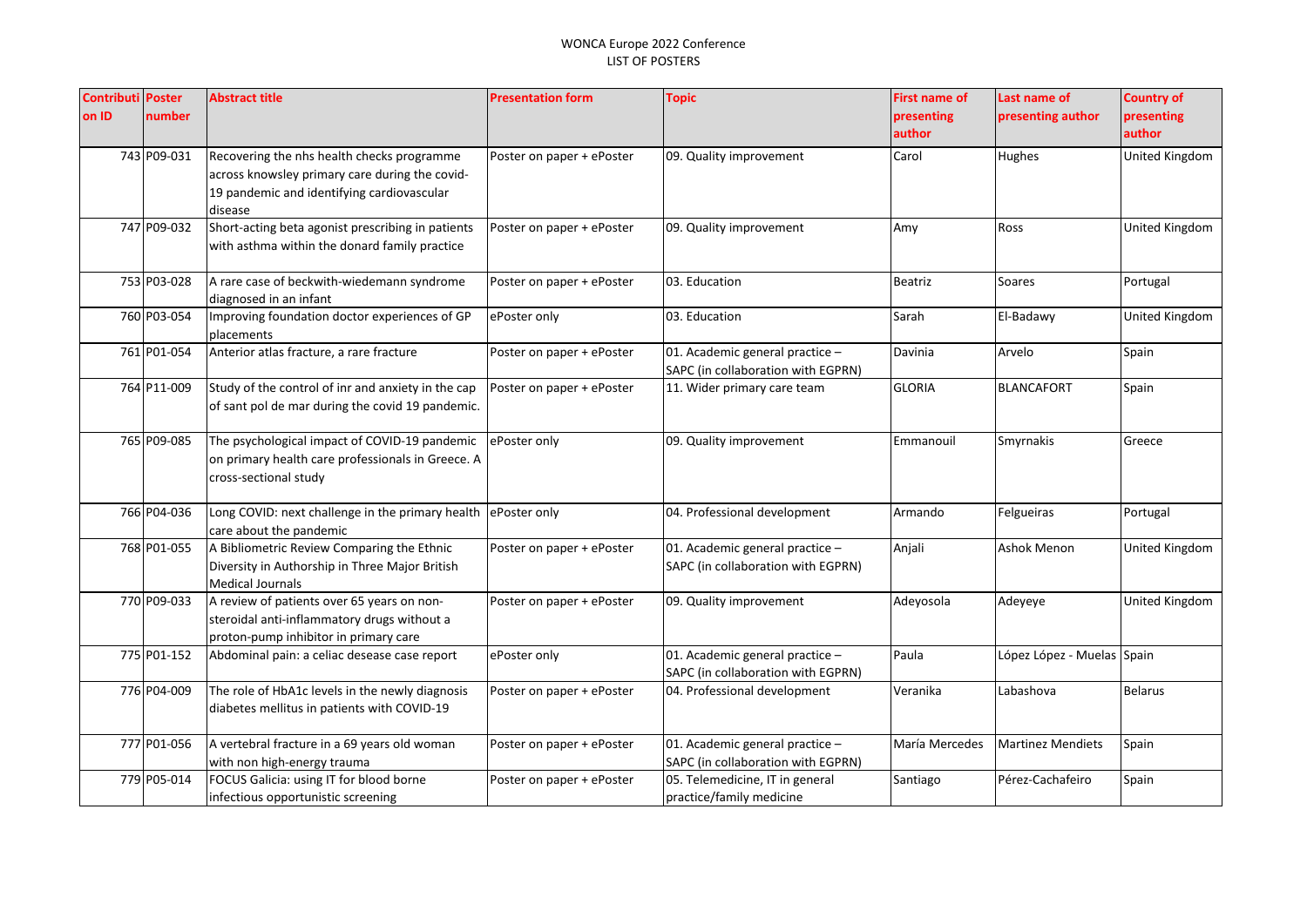| <b>Contributi Poster</b><br>on ID | number      | <b>Abstract title</b>                                                                                                                                                               | <b>Presentation form</b>  | <b>Topic</b>                                                          | <b>First name of</b><br>presenting<br>author | Last name of<br>presenting author | <b>Country of</b><br>presenting<br>author |
|-----------------------------------|-------------|-------------------------------------------------------------------------------------------------------------------------------------------------------------------------------------|---------------------------|-----------------------------------------------------------------------|----------------------------------------------|-----------------------------------|-------------------------------------------|
|                                   | 781 P01-057 | An initial finding of left supraclavicular node<br>detected in a man with severe back pain.                                                                                         | Poster on paper + ePoster | 01. Academic general practice -<br>SAPC (in collaboration with EGPRN) | María Mercedes                               | <b>Martinez Mendiets</b>          | Spain                                     |
|                                   | 782 P10-024 | Sociodemographic and clinical characteristics of<br>healthcare professionals and the general adult<br>population with persistent COVID-19 symptoms<br>in the Spanish Health System. | ePoster only              | 10. Patient participation                                             | Esperanza                                    | Romero Rodríguez                  | Spain                                     |
|                                   | 783 P01-058 | It is not cellulitis or osteomyelitis, It is Charcot                                                                                                                                | Poster on paper + ePoster | 01. Academic general practice -<br>SAPC (in collaboration with EGPRN) | Davinia                                      | Arvelo                            | Spain                                     |
|                                   | 785 P01-059 | Persistant abdominal pain, Budd-Chiari<br>syndrome in a 38 year old woman                                                                                                           | Poster on paper + ePoster | 01. Academic general practice -<br>SAPC (in collaboration with EGPRN) | María Mercedes                               | <b>Martinez Mendiets</b>          | Spain                                     |
|                                   | 787 P01-060 | Recurrent episodes of vertigo as a presentation<br>of brain tumor in a 47 years old male                                                                                            | Poster on paper + ePoster | 01. Academic general practice -<br>SAPC (in collaboration with EGPRN) | María Mercedes                               | <b>Martinez Mendiets</b>          | Spain                                     |
|                                   | 790 P01-153 | Can a patient with Von Willebrand disease clot<br>too much? A case report                                                                                                           | ePoster only              | 01. Academic general practice -<br>SAPC (in collaboration with EGPRN) | Ana                                          | Moreira                           | Portugal                                  |
|                                   | 793 P09-034 | The joy project                                                                                                                                                                     | Poster on paper + ePoster | 09. Quality improvement                                               | Ravina                                       | <b>Bhanot</b>                     | United Kingdom                            |
|                                   | 795 P09-035 | An audit of primary care management of children<br>with poorly controlled asthma                                                                                                    | Poster on paper + ePoster | 09. Quality improvement                                               | Elaine                                       | Lunts                             | United Kingdom                            |
|                                   | 796 P01-061 | Celiac disease: the myth of paediatric age                                                                                                                                          | Poster on paper + ePoster | 01. Academic general practice -<br>SAPC (in collaboration with EGPRN) | Luís Miguel                                  | Seixas Meireles de<br>Carvalho    | Portugal                                  |
|                                   | 799 P05-015 | Is telemedicine an ethical practice to enhance<br>traditional consultations in primary care                                                                                         | Poster on paper + ePoster | 05. Telemedicine, IT in general<br>practice/family medicine           | Danielle                                     | Reesby                            | United Kingdom                            |
|                                   | 800 P03-055 | Laryngopharyngeal reflux: an underdiagnosed<br>and unrecognized condition                                                                                                           | ePoster only              | 03. Education                                                         | Armando                                      | Felgueiras                        | Portugal                                  |
|                                   | 803 P01-062 | A stop smoking strategy after routine cerivcal<br>cancer screening in Dutch general practice                                                                                        | ePoster only              | 01. Academic general practice -<br>SAPC (in collaboration with EGPRN) | Marthe                                       | Mansour                           | <b>Netherlands</b>                        |
|                                   | 805 P10-009 | Empowering is also caring                                                                                                                                                           | Poster on paper + ePoster | 10. Patient participation                                             | Luís Miguel                                  | Seixas Meireles de<br>Carvalho    | Portugal                                  |
|                                   | 808 P03-056 | Special health needs: asthma, allergy, epilepsy -<br>a community intervention project                                                                                               | ePoster only              | 03. Education                                                         | Maria                                        | Marques                           | Portugal                                  |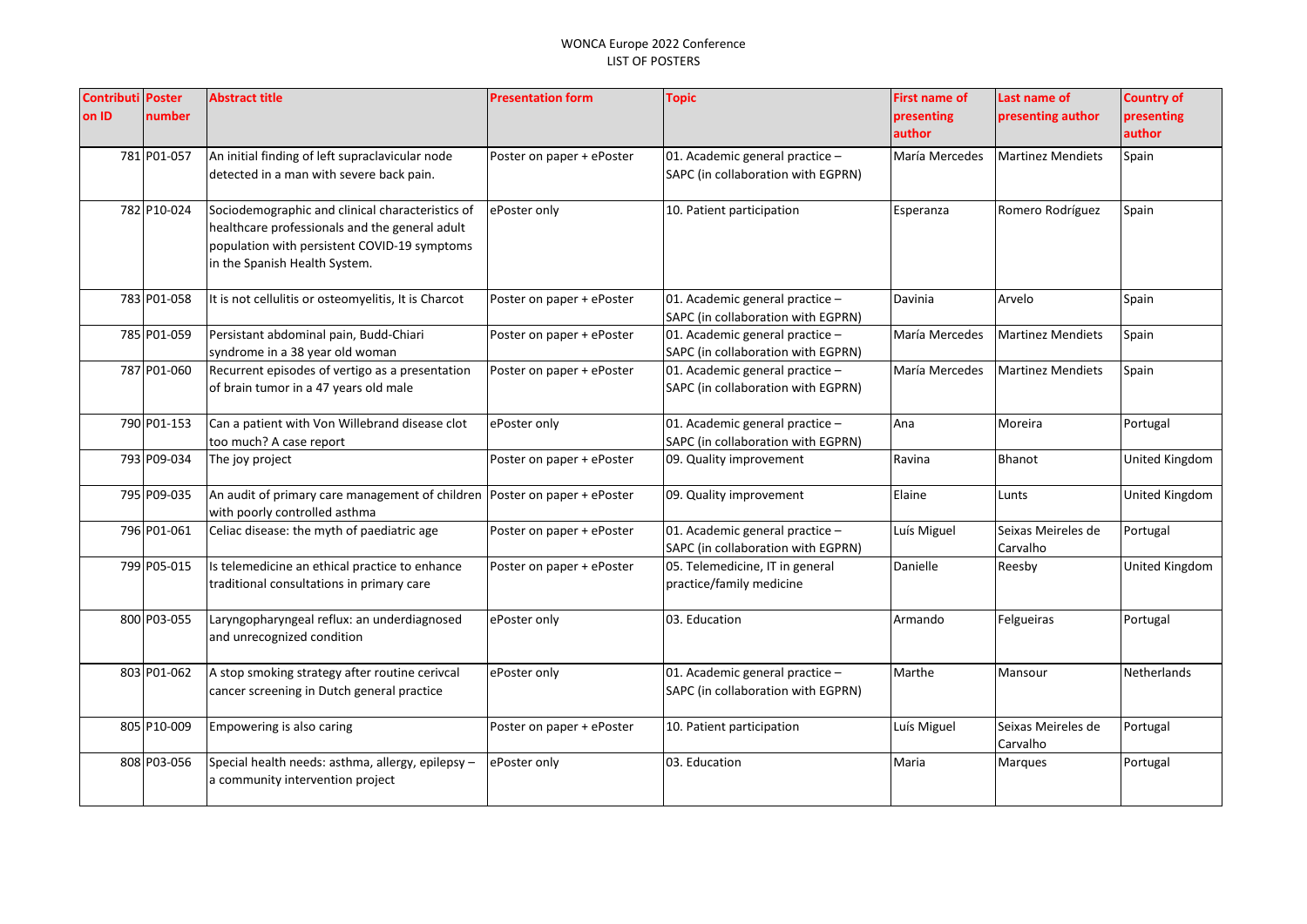| <b>Contributi Poster</b><br>on ID | number      | <b>Abstract title</b>                                                                                                                     | <b>Presentation form</b>  | <b>Topic</b>                                                          | <b>First name of</b><br>presenting<br>author | Last name of<br>presenting author | <b>Country of</b><br>presenting<br>author |
|-----------------------------------|-------------|-------------------------------------------------------------------------------------------------------------------------------------------|---------------------------|-----------------------------------------------------------------------|----------------------------------------------|-----------------------------------|-------------------------------------------|
|                                   | 809 P09-036 | We believe that the children are the future,<br>teach them well and they will lead the way-<br>engaging young people in primary care      | Poster on paper + ePoster | 09. Quality improvement                                               | Emma                                         | Park                              | United Kingdom                            |
|                                   | 810 P08-026 | Developing a service: meeting the health needs<br>of asylum seekers in Mid-Devon                                                          | Poster on paper + ePoster | 08. Health inequalities                                               | Charlotte                                    | MacKenzie                         | United Kingdom                            |
|                                   | 812 P01-063 | Muscle pain after physical effort: something<br>strange over here?                                                                        | Poster on paper + ePoster | 01. Academic general practice -<br>SAPC (in collaboration with EGPRN) | Malgorzata Maria Kot                         |                                   | Spain                                     |
|                                   | 813 P01-064 | Understanding and improving facilitation in the<br>IMP2ART primary care implementation trial:<br>developing and using the FACE Instrument | Poster on paper + ePoster | 01. Academic general practice -<br>SAPC (in collaboration with EGPRN) | Liz                                          | Steed                             | United Kingdom                            |
|                                   | 814 P09-037 | Removing uncertainty: improving access to<br>information about parental leave policies                                                    | Poster on paper + ePoster | 09. Quality improvement                                               | Charlotte                                    | MacKenzie                         | United Kingdom                            |
|                                   | 817 P03-029 | An Interprofessional Education (IPE) initiative<br>adopting an integrated approach to complex<br>case management in primary care          | Poster on paper + ePoster | 03. Education                                                         | Krishan                                      | Patel                             | United Kingdom                            |
|                                   | 819 P08-051 | Carrying out annual health checks for people<br>with learning disabilities during covid pandemic -<br>a single practice experience        | ePoster only              | 08. Health inequalities                                               | Ayesha                                       | Mahmud                            | United Kingdom                            |
|                                   | 820 P01-065 | A severe case of empyema in a 63 old man.                                                                                                 | Poster on paper + ePoster | 01. Academic general practice -<br>SAPC (in collaboration with EGPRN) | <b>Balma</b>                                 | Tosca Adell                       | Spain                                     |
|                                   | 821 P01-154 | CREST syndrome                                                                                                                            | ePoster only              | 01. Academic general practice -<br>SAPC (in collaboration with EGPRN) | Enrique                                      | <b>Almenar Cubells</b>            | Spain                                     |
|                                   | 825 P07-028 | Mental Health in the community and referrals to<br>the A&E                                                                                | ePoster only              | 07. Service development                                               | Matthew                                      | Pizzuto                           | Malta                                     |
|                                   | 827 P01-066 | Can respiratory professionals be trained to<br>deliver a cognitive behavioural intervention?<br>Findings from the TANDEM study            | Poster on paper + ePoster | 01. Academic general practice -<br>SAPC (in collaboration with EGPRN) | Liz                                          | Steed                             | United Kingdom                            |
|                                   | 828 P01-067 | An abdominal abscess in a 36 years old woman<br>with persistan abdominal pain                                                             | Poster on paper + ePoster | 01. Academic general practice -<br>SAPC (in collaboration with EGPRN) | <b>Balma</b>                                 | <b>Tosca Adell</b>                | Spain                                     |
|                                   | 830 P08-027 | Healthcare transition from childrens' to adult<br>care facilitated in general practice                                                    | Poster on paper + ePoster | 08. Health inequalities                                               | <b>Dirk</b>                                  | Pilat                             | United Kingdom                            |
|                                   | 831 P04-037 | What to think about phantom tumor in lung                                                                                                 | ePoster only              | 04. Professional development                                          | Álvaro José                                  | Silva                             | Portugal                                  |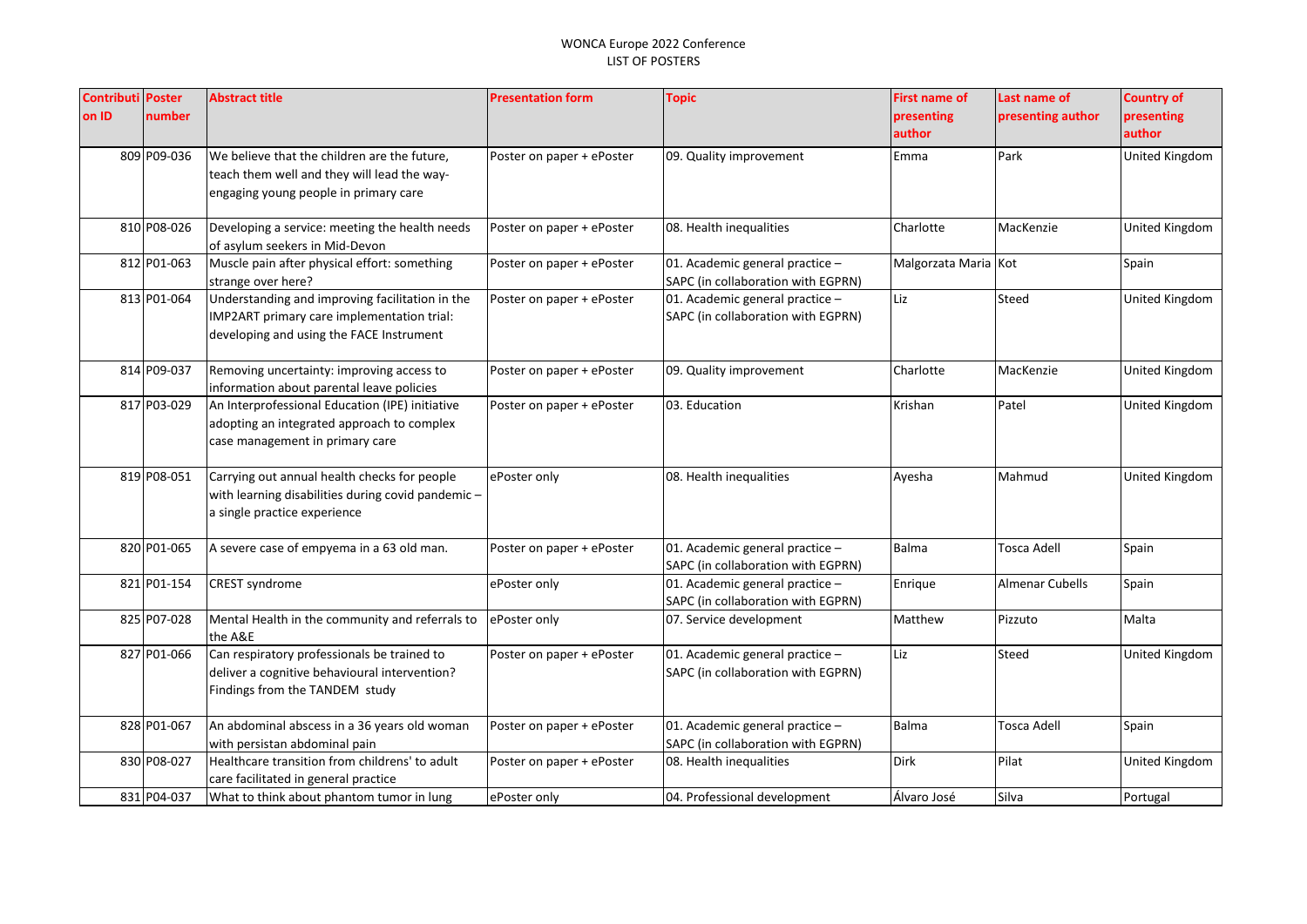| <b>Contributi Poster</b> |             | <b>Abstract title</b>                                | <b>Presentation form</b>  | <b>Topic</b>                       | First name of | Last name of           | <b>Country of</b> |
|--------------------------|-------------|------------------------------------------------------|---------------------------|------------------------------------|---------------|------------------------|-------------------|
| on ID                    | number      |                                                      |                           |                                    | presenting    | presenting author      | presenting        |
|                          |             |                                                      |                           |                                    | author        |                        | author            |
|                          | 835 P01-068 | "When uncontrolled high blood pressure leads to      | Poster on paper + ePoster | 01. Academic general practice -    | Ana           | Goncalves              | Portugal          |
|                          |             | a nephrectomy" - a case report                       |                           | SAPC (in collaboration with EGPRN) |               |                        |                   |
|                          | 839 P01-069 | Primary care as a place to seek and receive help     | Poster on paper + ePoster | 01. Academic general practice $-$  | Elizabeth     | Emsley                 | United Kingdom    |
|                          |             | for domestic abuse during the COVID-19               |                           | SAPC (in collaboration with EGPRN) |               |                        |                   |
|                          |             | pandemic: perspectives from IRIS+                    |                           |                                    |               |                        |                   |
|                          | 841 P11-039 | A retrospective study assessing Primary Health       | ePoster only              | 11. Wider primary care team        | Matthew       | Pizzuto                | Malta             |
|                          |             | Care Referrals to the Emergency Department           |                           |                                    |               |                        |                   |
|                          |             | during one month of the COVID19 pandemic             |                           |                                    |               |                        |                   |
|                          | 844 P09-038 | Use of elastomeric infuser as decongestive tool      | Poster on paper + ePoster | 09. Quality improvement            | <b>MIRIAM</b> | <b>REY SEOANE</b>      | Spain             |
|                          |             | to preserve assistential quality                     |                           |                                    |               |                        |                   |
|                          | 845 P01-070 | Subclavian vein thrombosis secondary to a            | Poster on paper + ePoster | 01. Academic general practice -    | <b>Balma</b>  | <b>Tosca Adell</b>     | Spain             |
|                          |             | clavicle tumor in a 70 years old man.                |                           | SAPC (in collaboration with EGPRN) |               |                        |                   |
|                          | 846 P08-052 | Clinical characteristics and risk factors for COVID- | ePoster only              | 08. Health inequalities            | Tatjana       | Meister                | Estonia           |
|                          |             | 19 infection and disease severity: A nationwide      |                           |                                    |               |                        |                   |
|                          |             | observational study in Estonia                       |                           |                                    |               |                        |                   |
|                          | 848 P01-071 | A fall in a 92 years old man due to bradycardia      | Poster on paper + ePoster | 01. Academic general practice -    | Natalia       | Sánchez Carbonell      | Spain             |
|                          |             | secondary to severe hyperkalemia                     |                           | SAPC (in collaboration with EGPRN) |               |                        |                   |
|                          | 851 P01-072 | Diagnosis and treatment of complete                  | Poster on paper + ePoster | 01. Academic general practice -    | ALEJANDRO     | <b>GISBERT SEGURA</b>  | Spain             |
|                          |             | atrioventricular block in a rural place              |                           | SAPC (in collaboration with EGPRN) |               |                        |                   |
|                          | 852 P01-155 | From diarrhea and abdominal pain to carcinoid        | ePoster only              | 01. Academic general practice -    | Paula         | Girbés                 | Spain             |
|                          |             | tumor                                                |                           | SAPC (in collaboration with EGPRN) |               |                        |                   |
|                          | 853 P01-073 | GIST tumor, a rare tumor of the digestive tract in   | Poster on paper + ePoster | 01. Academic general practice -    | Natalia       | Sánchez Carbonell      | Spain             |
|                          |             | a 68 years old man                                   |                           | SAPC (in collaboration with EGPRN) |               |                        |                   |
|                          | 855 P01-074 | Possible SIADH in the diagnosis of tuberculosis      | Poster on paper + ePoster | 01. Academic general practice -    | ALEJANDRO     | <b>GISBERT SEGURA</b>  | Spain             |
|                          |             |                                                      |                           | SAPC (in collaboration with EGPRN) |               |                        |                   |
|                          | 856 P01-075 | Intense headache in a 63 old woman, stroke           | Poster on paper + ePoster | 01. Academic general practice -    | Balma         | Tosca Adell            | Spain             |
|                          |             | mimic case.                                          |                           | SAPC (in collaboration with EGPRN) |               |                        |                   |
|                          | 857 P10-010 | Follow-up of a patient diagnosed with a panic        | Poster on paper + ePoster | 10. Patient participation          | Andrea        | <b>Bevin Rodriguez</b> | Portugal          |
|                          |             | attack and discontinuation of benzodiazepines        |                           |                                    |               |                        |                   |
|                          | 859 P08-028 | Gender medicine - breaking the stereotype in         | Poster on paper + ePoster | 08. Health inequalities            | Nina          | Monteiro               | Portugal          |
|                          |             | our practices                                        |                           |                                    |               |                        |                   |
|                          | 860 P09-039 | Audit of GP discharge summaries following            | Poster on paper + ePoster | 09. Quality improvement            | Tharshni      | Umakanthan             | United Kingdom    |
|                          |             | Neuropsychiatry inpatient review                     |                           |                                    |               |                        |                   |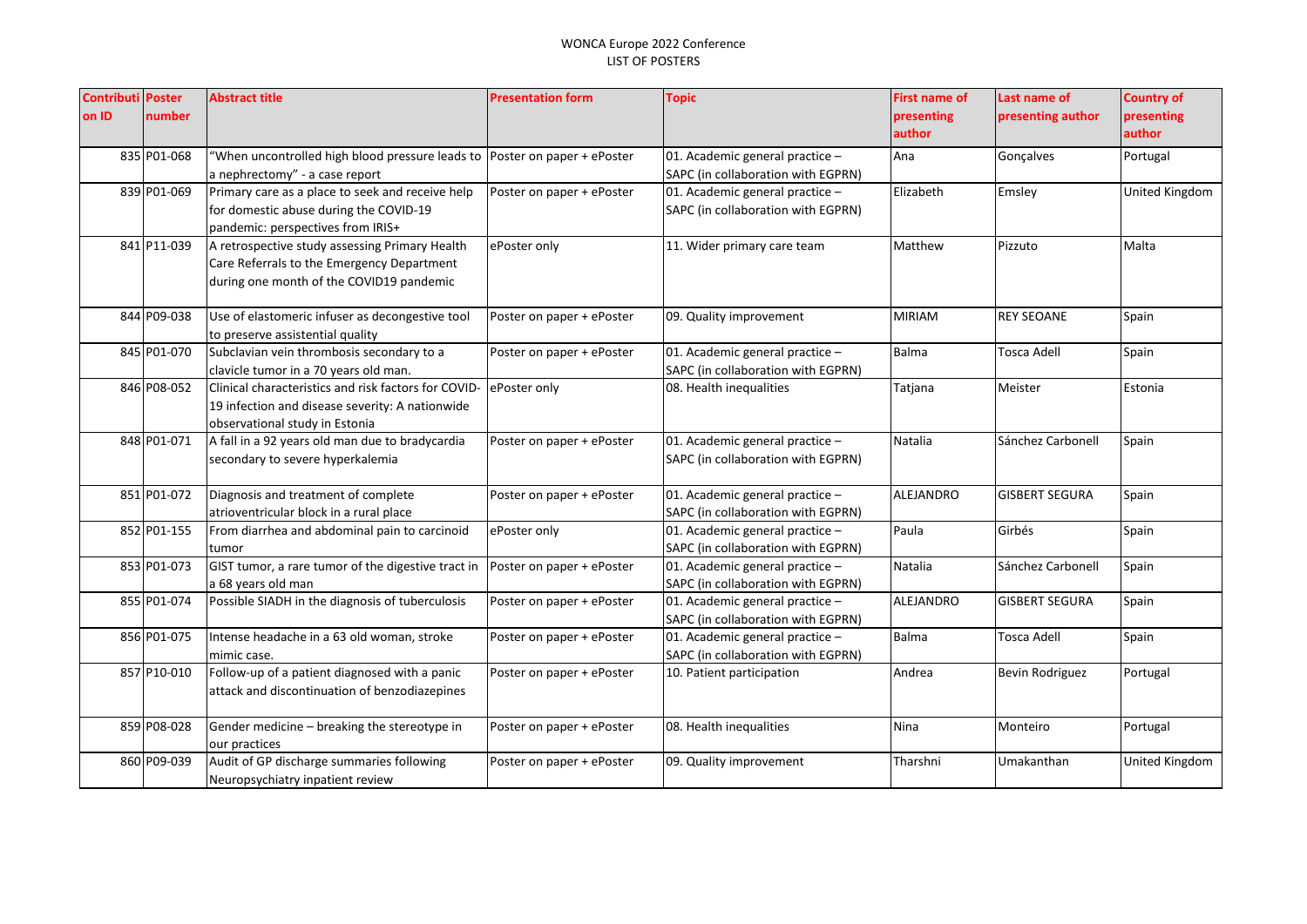| <b>Contributi</b><br>on ID | <b>Poster</b><br>number | <b>Abstract title</b>                                                                                                                      | <b>Presentation form</b>  | <b>Topic</b>                                                          | <b>First name of</b><br>presenting<br>author | Last name of<br>presenting author | <b>Country of</b><br>presenting<br>author |
|----------------------------|-------------------------|--------------------------------------------------------------------------------------------------------------------------------------------|---------------------------|-----------------------------------------------------------------------|----------------------------------------------|-----------------------------------|-------------------------------------------|
|                            | 861 P01-076             | Ischemic hepatitis as complication of an<br>outbreak of Ulcerative colitis in a 40 year old man                                            | Poster on paper + ePoster | 01. Academic general practice -<br>SAPC (in collaboration with EGPRN) | Natalia                                      | Sánchez Carbonell                 | Spain                                     |
|                            | 862 P01-077             | Rhabdomyolysis in an alcoholic patient treated<br>with statins                                                                             | Poster on paper + ePoster | 01. Academic general practice -<br>SAPC (in collaboration with EGPRN) | ALEJANDRO                                    | <b>GISBERT SEGURA</b>             | Spain                                     |
|                            | 863 P07-029             | Improving Adolescent Care in a cross-sector<br>system                                                                                      | ePoster only              | 07. Service development                                               | Aarthi                                       | Ravishankar                       | United Kingdom                            |
|                            | 864 P01-078             | Rupture abdominal aortic aneurysm: the<br>atherosclerosis deadly complication                                                              | Poster on paper + ePoster | 01. Academic general practice -<br>SAPC (in collaboration with EGPRN) | <b>Natalia</b>                               | Sánchez Carbonell                 | Spain                                     |
|                            | 865 P10-011             | Community activities - booster of primary<br>prevention even during pandemic Covid-19                                                      | Poster on paper + ePoster | 10. Patient participation                                             | Katarina                                     | Dostalova                         | Slovakia                                  |
|                            | 866 P01-156             | Doctor, what is this?                                                                                                                      | ePoster only              | 01. Academic general practice -<br>SAPC (in collaboration with EGPRN) | Cristina                                     | Hato Antón                        | Spain                                     |
|                            | 874 P05-029             | The characteristics of telemedicine appointments<br>in primary care: a research protocol                                                   | ePoster only              | 05. Telemedicine, IT in general<br>practice/family medicine           | Paulo                                        | Santos                            | Portugal                                  |
|                            | 875 P01-081             | Delayed-type hypersensitivity to low molecular<br>weight heparins (LMWH): case report                                                      | Poster on paper + ePoster | 01. Academic general practice -<br>SAPC (in collaboration with EGPRN) | Malgorzata Maria Kot                         |                                   | Spain                                     |
|                            | 879 P01-082             | Hematoma in the rectus abdominis caused by<br>acenocumarol                                                                                 | Poster on paper + ePoster | 01. Academic general practice -<br>SAPC (in collaboration with EGPRN) | TEDDY WEIMAR                                 | <b>CORDOVA IRUSTA</b>             | Spain                                     |
|                            | 883 P10-025             | Community intervention: promotion of literacy<br>in health in patients with diabetes mellitus                                              | ePoster only              | 10. Patient participation                                             | Andreia                                      | Roque Leal                        | Portugal                                  |
|                            | 888 P08-029             | Using primary care networks to reduce health<br>inequalities: north lewisham                                                               | Poster on paper + ePoster | 08. Health inequalities                                               | Aaminah                                      | Verity                            | United Kingdom                            |
|                            | 889 P07-010             | How are you? What we have learned about GP<br>wellbeing from post-pandemic appraisals                                                      | Poster on paper + ePoster | 07. Service development                                               | Colleen                                      | Wylie                             | United Kingdom                            |
|                            | 892 P01-083             | Interpreting safety netting: does it translate?<br>Interpreters' perspectives on safety netting<br>advice in GP consultations              | Poster on paper + ePoster | 01. Academic general practice -<br>SAPC (in collaboration with EGPRN) | Eleanor                                      | Southgate                         | United Kingdom                            |
|                            | 893 P01-084             | Diagnosis and follow-up of women with<br>gestational diabetes in primary health care: the<br>reality of a portuguese primary care practice | Poster on paper + ePoster | 01. Academic general practice -<br>SAPC (in collaboration with EGPRN) | Liliana                                      | Jesus                             | Portugal                                  |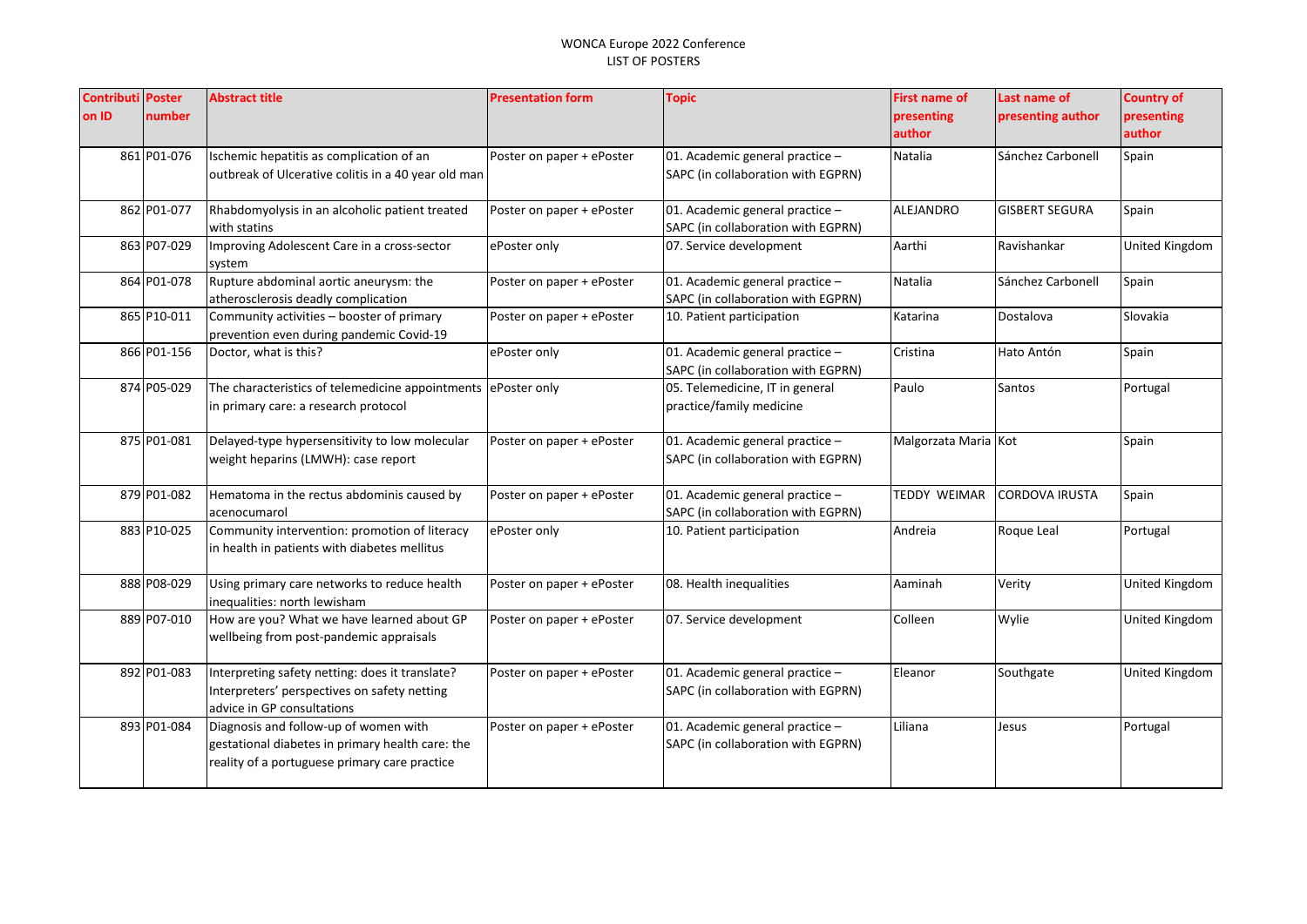| <b>Contributi Poster</b><br>on ID | number      | Abstract title                                                                                                                                                     | <b>Presentation form</b>  | <b>Topic</b>                                                            | <b>First name of</b><br>presenting<br>author | Last name of<br>presenting author | <b>Country of</b><br>presenting<br>author |
|-----------------------------------|-------------|--------------------------------------------------------------------------------------------------------------------------------------------------------------------|---------------------------|-------------------------------------------------------------------------|----------------------------------------------|-----------------------------------|-------------------------------------------|
|                                   | 894 P08-030 | Health checks for patients at risk of health<br>inequalities: proactively identifying<br>cardiovascular risk factors early                                         | Poster on paper + ePoster | 08. Health inequalities                                                 | Aaminah                                      | Verity                            | United Kingdom                            |
| 896                               |             | Technical materials for organizing the<br>macroprocesses of primary health care and<br>specialized outpatient care through the health<br>care planning methodology | ePoster only              | 07. Service development                                                 | Francisco Timbó<br>de                        | Paiva Neto                        | Brazil                                    |
|                                   | 897 P10-013 | Motivation of students and teachers of Slovak<br>Medical University for physical activity                                                                          | Poster on paper + ePoster | 10. Patient participation                                               | Katarina                                     | Dostalova                         | Slovakia                                  |
|                                   | 900 P01-157 | Abdominopelvic mass in young women                                                                                                                                 | ePoster only              | 01. Academic general practice $-$<br>SAPC (in collaboration with EGPRN) | Marta                                        | <b>Dias</b>                       | Portugal                                  |
|                                   | 903 P10-026 | Sources of information about sexually<br>transmitted infections: a cross-sectional study                                                                           | ePoster only              | 10. Patient participation                                               | Paulo                                        | Santos                            | Portugal                                  |
|                                   | 904 P09-040 | Using group consultations to improve care in<br>patients with Diabetes                                                                                             | Poster on paper + ePoster | 09. Quality improvement                                                 | Georgina                                     | Hamilton                          | United Kingdom                            |
|                                   | 905 P04-038 | Social support among employees of the tourism<br>sector in sousse (tunisia) during covid-19<br>pandemic                                                            | ePoster only              | 04. Professional development                                            | Waad                                         | Ben belgacem                      | Tunisia                                   |
|                                   | 910 P11-040 | It's best to know your patients.                                                                                                                                   | ePoster only              | 11. Wider primary care team                                             | James Richard                                | Moore                             | Spain                                     |
|                                   | 912 P04-039 | Experiences from a General Practice Quality<br>Improvement and Leadership Fellowship<br>programme                                                                  | ePoster only              | 04. Professional development                                            | Jennifer                                     | Hey                               | United Kingdom                            |
|                                   | 914 P01-085 | Music therapy and quality of life in palliative<br>care: an evidence-based review                                                                                  | Poster on paper + ePoster | 01. Academic general practice -<br>SAPC (in collaboration with EGPRN)   | Marta Duarte                                 | Silva Gomes                       | Portugal                                  |
|                                   | 915 P03-030 | Perceived Barriers and Benefits of Near-Peer<br>Learning in General practice in the South West                                                                     | Poster on paper + ePoster | 03. Education                                                           | Oliver                                       | Prescott                          | United Kingdom                            |
|                                   | 916 P01-086 | Time is heart - the role of the family doctor as<br>maestro in the treatment of HFrEF                                                                              | Poster on paper + ePoster | 01. Academic general practice -<br>SAPC (in collaboration with EGPRN)   | Joana                                        | <b>Martins</b>                    | Portugal                                  |
|                                   | 918 P03-031 | Medical education morphed: a glimpse into the<br>future                                                                                                            | Poster on paper + ePoster | 03. Education                                                           | Umayya                                       | Musharrafieh                      | Lebanon                                   |
|                                   | 919 P04-040 | Not everything is what it seems. Look out.                                                                                                                         | ePoster only              | 04. Professional development                                            | Cristina                                     | Hato Antón                        | Spain                                     |
|                                   | 920 P04-041 | Job strain among employees of the tourism<br>sector in sousse (tunisia) during the covid-19<br>pandemic                                                            | ePoster only              | 04. Professional development                                            | Waad                                         | Ben belgacem                      | Tunisia                                   |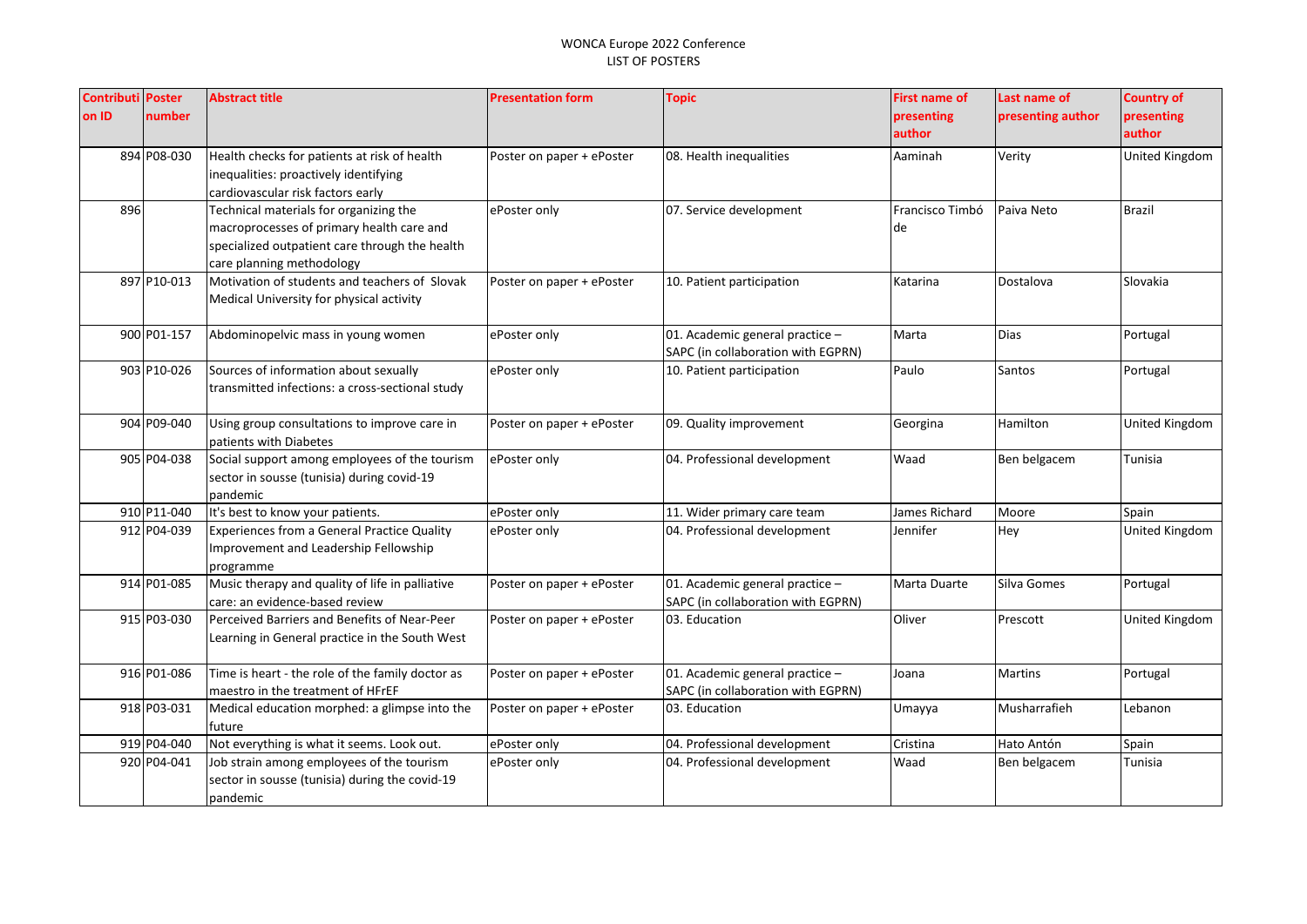| <b>Contributi Poster</b><br>on ID | number      | <b>Abstract title</b>                                                                                                                     | <b>Presentation form</b>  | <b>Topic</b>                                                             | <b>First name of</b><br>presenting<br>author | Last name of<br>presenting author | <b>Country of</b><br>presenting<br>author |
|-----------------------------------|-------------|-------------------------------------------------------------------------------------------------------------------------------------------|---------------------------|--------------------------------------------------------------------------|----------------------------------------------|-----------------------------------|-------------------------------------------|
|                                   | 921 P01-087 | Impact of the COVID-19 pandemic on sexuality -<br>review                                                                                  | Poster on paper + ePoster | 01. Academic general practice -<br>SAPC (in collaboration with EGPRN)    | Raquel Nadais de Pinheiro<br>Pinho Pereira   |                                   | Portugal                                  |
|                                   | 924 P01-158 | Diagnosis and treatment of scabies: descriptive<br>study in primary care                                                                  | ePoster only              | 01. Academic general practice -<br>SAPC (in collaboration with EGPRN)    | Mariam                                       | de la poza                        | Spain                                     |
|                                   | 926 P01-159 | Case report: can the solution also be the<br>problem?                                                                                     | ePoster only              | 01. Academic general practice -<br>SAPC (in collaboration with EGPRN)    | Ana                                          | Moreira                           | Portugal                                  |
|                                   | 930 P08-031 | An update of migration & health legislation in<br>England: an increasingly hostile environment                                            | Poster on paper + ePoster | 08. Health inequalities                                                  | Joanna                                       | Dobbin                            | United Kingdom                            |
|                                   | 931 P03-032 | Overcoming the idea of sleep disturbance as a<br>signature of normal aging: understand the<br>problem and find solutions                  | Poster on paper + ePoster | 03. Education                                                            | Luís                                         | Queirós                           | Portugal                                  |
|                                   | 933 P01-160 | BP, stay with me - A community intervention                                                                                               | ePoster only              | 01. Academic general practice -<br>SAPC (in collaboration with EGPRN)    | Inês                                         | Rodrigues                         | Portugal                                  |
|                                   | 934 P11-041 | A recent onset rash or a lifetime chronic illness?                                                                                        | ePoster only              | 11. Wider primary care team                                              | <b>MIRIAM</b>                                | <b>REY SEOANE</b>                 | Spain                                     |
|                                   | 935 P10-027 | Primary health care "in motion" - a community<br>intervention protocol                                                                    | ePoster only              | 10. Patient participation                                                | Andreia Filipa<br>Sequeira                   | Alvarez                           | Portugal                                  |
|                                   | 937 P06-012 | What are the key considerations to develop a<br>sustainable reimbursement plan for digital health<br>apps and digital solutions?          | ePoster only              | 06. Innovation                                                           | Raja                                         | Ohri                              | United Kingdom                            |
|                                   | 938 P01-161 | The same symptoms over and over again? A case<br>report                                                                                   | ePoster only              | 01. Academic general practice -<br>SAPC (in collaboration with EGPRN)    | Ana                                          | Moreira                           | Portugal                                  |
|                                   | 942 P01-089 | Subarachnoid hemorrhage due to ruptured<br>saccular aneurysm                                                                              | Poster on paper + ePoster | 01. Academic general practice -<br>SAPC (in collaboration with EGPRN)    | ALEJANDRO                                    | <b>GISBERT SEGURA</b>             | Spain                                     |
|                                   | 944 P01-162 | Locked In Syndrome: A case report.                                                                                                        | ePoster only              | 01. Academic general practice -<br>SAPC (in collaboration with EGPRN)    | Juana                                        | <b>Flores Torrecillas</b>         | Spain                                     |
|                                   | 946 P01-090 | Review status epilepticus                                                                                                                 | Poster on paper + ePoster | 01. Academic general practice -<br>SAPC (in collaboration with EGPRN)    | Davinia                                      | Arvelo                            | Spain                                     |
|                                   | 947 P07-030 | A comparison of the cost-effectiveness of IM<br>midazolam and IV lorazepam for the acute<br>treatment of patients with status epilepticus | ePoster only              | 07. Service development                                                  | Raja                                         | Ohri                              | United Kingdom                            |
|                                   | 949 P02-005 | Knowledge of viral hepatitis in the Asian<br>population of an urban health center in Barcelona                                            | ePoster only              | 02. Planetary health, climate change<br>and environmental sustainability | Mariam                                       | de la poza                        | Spain                                     |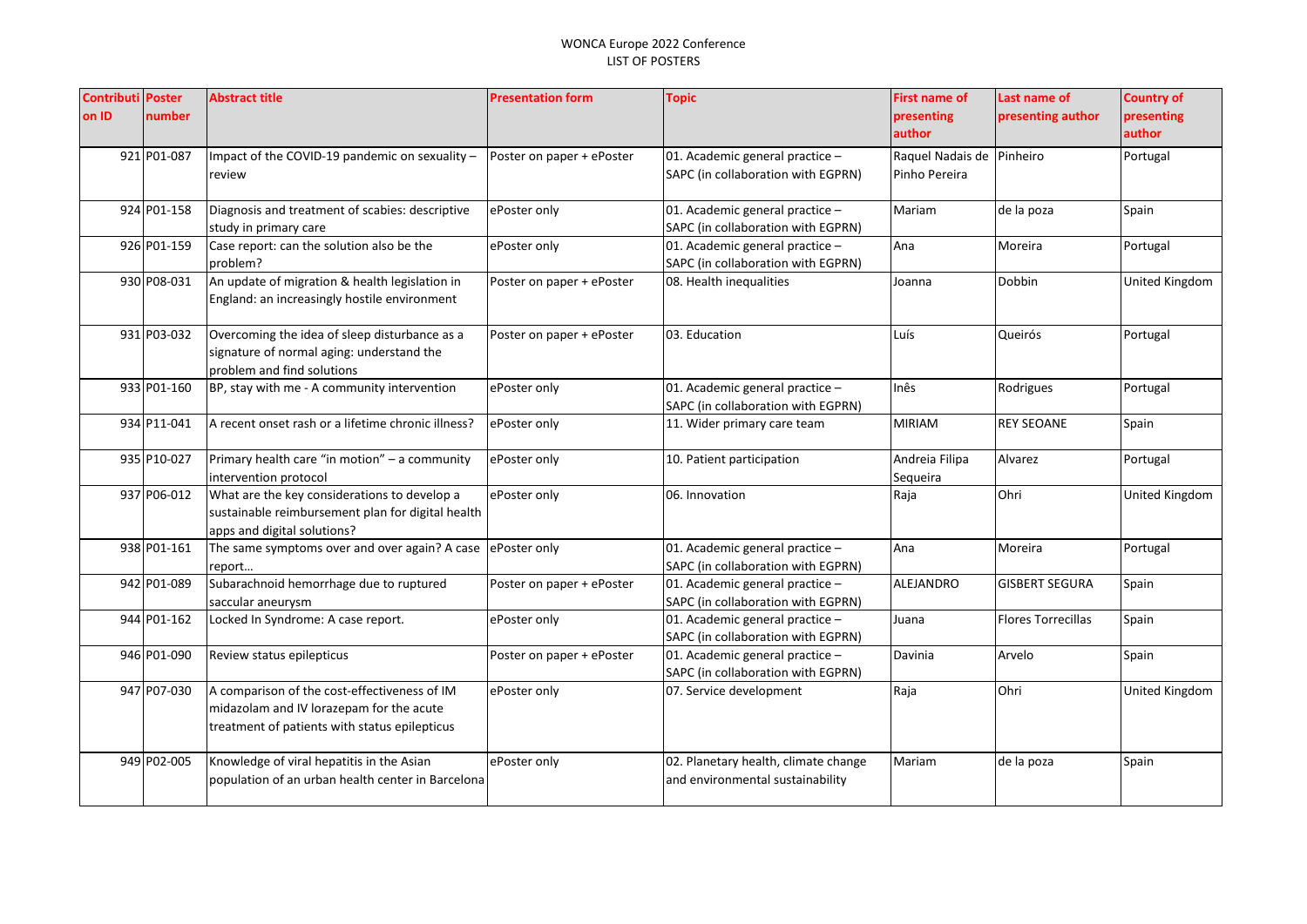| <b>Contributi Poster</b> |             | <b>Abstract title</b>                             | <b>Presentation form</b>  | <b>Topic</b>                         | <b>First name of</b> | Last name of      | <b>Country of</b>     |
|--------------------------|-------------|---------------------------------------------------|---------------------------|--------------------------------------|----------------------|-------------------|-----------------------|
| on ID                    | number      |                                                   |                           |                                      | presenting           | presenting author | presenting            |
|                          |             |                                                   |                           |                                      | author               |                   | author                |
|                          | 951 P09-086 | Creation of evidence-based information leaflets   | ePoster only              | 09. Quality improvement              | Nafisah              | Ali               | United Kingdom        |
|                          |             | for parents & teachers to encourage physical      |                           |                                      |                      |                   |                       |
|                          |             | activity in children with long term health        |                           |                                      |                      |                   |                       |
|                          |             | conditions                                        |                           |                                      |                      |                   |                       |
|                          | 953 P04-042 | Annual appraisal: an opportunity for a coaching   | ePoster only              | 04. Professional development         | Julia                | Hempenstall       | United Kingdom        |
|                          |             | conversation                                      |                           |                                      |                      |                   |                       |
|                          | 956 P11-010 | Importance of patients' therapeutic compliance    | Poster on paper + ePoster | 11. Wider primary care team          | Malgorzata Maria Kot |                   | Spain                 |
|                          | 959 P09-087 | Collaborative Quality Improvement: A Darzi        | ePoster only              | 09. Quality improvement              | <b>REBECCA</b>       | <b>MORRIS</b>     | United Kingdom        |
|                          |             | project, piloting a new approach to multi-        |                           |                                      |                      |                   |                       |
|                          |             | disciplinary QI across Croydon's Health & Social  |                           |                                      |                      |                   |                       |
|                          |             | care Landscape.                                   |                           |                                      |                      |                   |                       |
|                          | 964 P01-091 | Is it only a pain in the back? - a clinical case  | Poster on paper + ePoster | 01. Academic general practice -      | Marta Duarte         | Silva Gomes       | Portugal              |
|                          |             |                                                   |                           | SAPC (in collaboration with EGPRN)   |                      |                   |                       |
|                          | 965 P10-028 | The importance of inspection in the chest         | ePoster only              | 10. Patient participation            | Patrícia             | Moreira           | Portugal              |
|                          |             | examination: about a clinical case                |                           |                                      |                      |                   |                       |
|                          | 966 P01-092 | Paget                                             | Poster on paper + ePoster | 01. Academic general practice -      | bustamante           | abril             | Spain                 |
|                          |             |                                                   |                           | SAPC (in collaboration with EGPRN)   |                      |                   |                       |
|                          | 969 P07-011 | A GP's Point of View - Investigation into the     | Poster on paper + ePoster | 07. Service development              | <b>RUMAISA</b>       | Zubairi           | <b>United Kingdom</b> |
|                          |             | experiences of GPs during the COVID-19            |                           |                                      |                      |                   |                       |
|                          |             | pandemic                                          |                           |                                      |                      |                   |                       |
|                          | 972 P11-042 | Treat or not to treat - the reaction to the bcg   | ePoster only              | 11. Wider primary care team          | Patrícia             | Moreira           | Portugal              |
|                          |             | vaccine                                           |                           |                                      |                      |                   |                       |
|                          | 974 P08-032 | Cervical screening non-responders: Is deprivation | Poster on paper + ePoster | 08. Health inequalities              | Roseanne             | Ismail            | United Kingdom        |
|                          |             | really a cause?                                   |                           |                                      |                      |                   |                       |
|                          | 976 P07-012 | Using Improvement Science methodologies to        | Poster on paper + ePoster | 07. Service development              | U A Tanvir           | Alam              | United Kingdom        |
|                          |             | enhance patient outcomes for overall service      |                           |                                      |                      |                   |                       |
|                          |             | development at East Lynne Medical Centre          |                           |                                      |                      |                   |                       |
|                          | 980 P02-002 | Using design process to improve primary           | Poster on paper + ePoster | 02. Planetary health, climate change | Adam                 | Harvey-Sullivan   | United Kingdom        |
|                          |             | healthcare sustainability                         |                           | and environmental sustainability     |                      |                   |                       |
|                          |             |                                                   |                           |                                      |                      |                   |                       |
|                          | 982 P02-006 | Reducing inhaler-related carbon emissions         | ePoster only              | 02. Planetary health, climate change | Caitríona            | Callan            | United Kingdom        |
|                          |             | swiftly and sustainably                           |                           | and environmental sustainability     |                      |                   |                       |
|                          |             |                                                   |                           |                                      |                      |                   |                       |
|                          | 985 P09-041 | Who carries the burden of mental health? A        | Poster on paper + ePoster | 09. Quality improvement              | Zara                 | Khan              | <b>United Kingdom</b> |
|                          |             | review of patients referred to Psychiatry, over a |                           |                                      |                      |                   |                       |
|                          |             | 6 month period.                                   |                           |                                      |                      |                   |                       |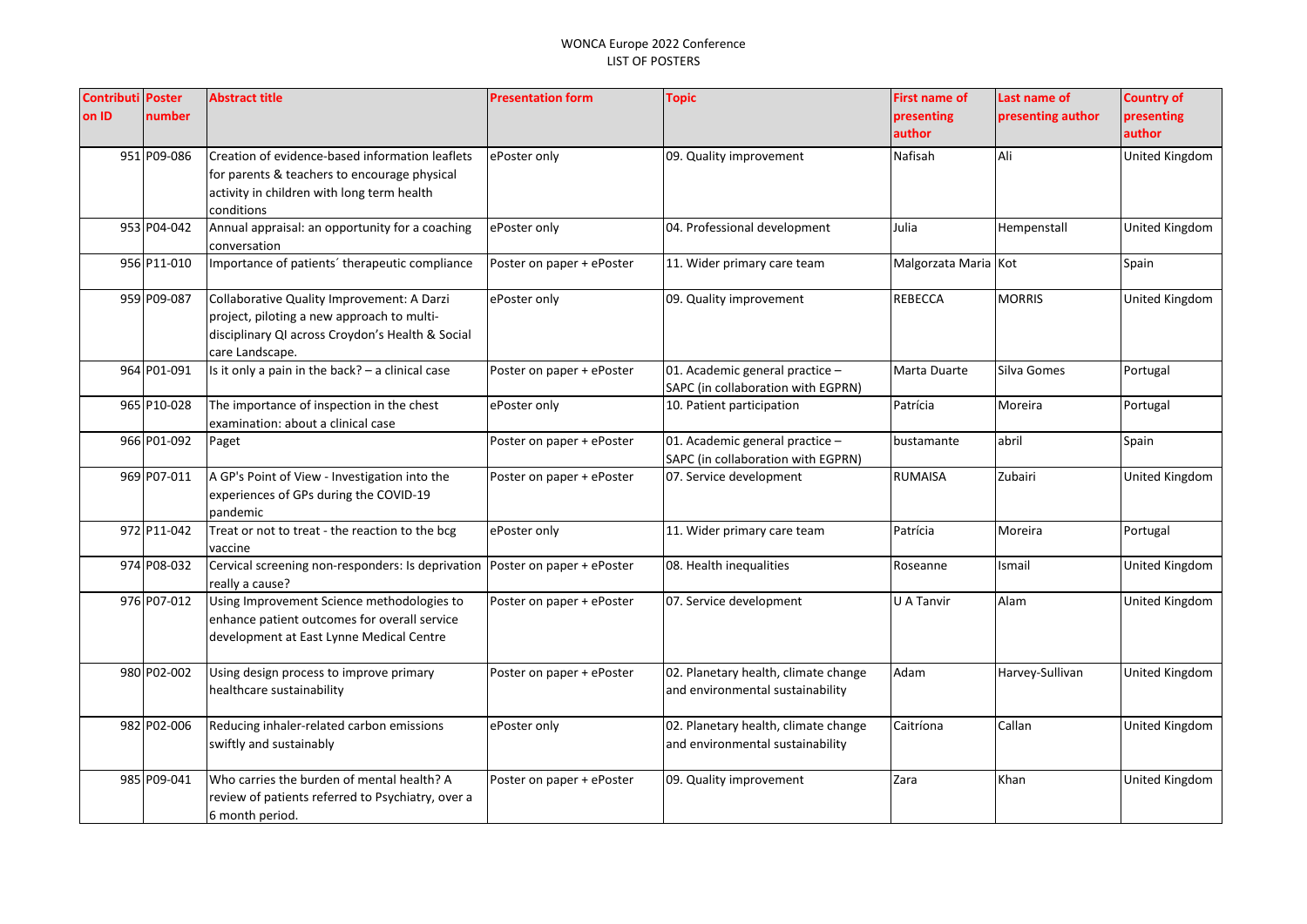| <b>Contributi Poster</b> |              | <b>Abstract title</b>                                 | <b>Presentation form</b>  | <b>Topic</b>                       | <b>First name of</b> | Last name of      | <b>Country of</b>  |
|--------------------------|--------------|-------------------------------------------------------|---------------------------|------------------------------------|----------------------|-------------------|--------------------|
| on ID                    | number       |                                                       |                           |                                    | presenting           | presenting author | presenting         |
|                          |              |                                                       |                           |                                    | author               |                   | author             |
|                          | 986 P01-093  | Valproate use in women aged 15-44 years:              | Poster on paper + ePoster | 01. Academic general practice -    | Sam                  | Beardsley         | United Kingdom     |
|                          |              | Observational study in general practice.              |                           | SAPC (in collaboration with EGPRN) |                      |                   |                    |
| 987                      |              | Social coaching (not social prescribing) for the      | ePoster only              | 04. Professional development       | Linda                | Miller            | United Kingdom     |
|                          |              | doctor; the "sense of an away day". Interactive       |                           |                                    |                      |                   |                    |
|                          |              | creative, wellbeing and reflection workshop           |                           |                                    |                      |                   |                    |
|                          | 991 P08-053  | Adolescents and young adults' habits and              | ePoster only              | 08. Health inequalities            | Paulo                | Santos            | Portugal           |
|                          |              | perspectives towards healthcare services, a cross-    |                           |                                    |                      |                   |                    |
|                          |              | sectional study                                       |                           |                                    |                      |                   |                    |
|                          | 994 P09-088  | Proposal for quality improvement in the               | ePoster only              | 09. Quality improvement            | Francisca            | Topa              | Portugal           |
|                          |              | treatment of heart failure with reduced ejection      |                           |                                    |                      |                   |                    |
|                          |              | fraction in a family health unit                      |                           |                                    |                      |                   |                    |
|                          | 995 P08-033  | Exploring oppression in General Practice using        | Poster on paper + ePoster | 08. Health inequalities            | Austin               | O Carroll         | Ireland            |
|                          |              | Theatre of the Oppressed.                             |                           |                                    |                      |                   |                    |
|                          | 997 P01-094  | Symptomatic anaemia in primary care - from            | Poster on paper + ePoster | 01. Academic general practice -    | Gesine F.C.          | Weckmann          | Germany            |
|                          |              | textbook knowledge to evidence based medicine         |                           | SAPC (in collaboration with EGPRN) |                      |                   |                    |
|                          |              |                                                       |                           |                                    |                      |                   |                    |
|                          | 999 P01-095  | Diagnosis and management of vulval dermatoses         | Poster on paper + ePoster | 01. Academic general practice -    | Alisha               | Khanna            | United Kingdom     |
|                          |              | in general practice                                   |                           | SAPC (in collaboration with EGPRN) |                      |                   |                    |
|                          | 1002 P08-054 | Adverse pregnancy outcomes secondary to               | ePoster only              | 08. Health inequalities            | Hannah               | O'Hara            | United Kingdom     |
|                          |              | gestational diabetes during the COVID-19              |                           |                                    |                      |                   |                    |
|                          |              | pandemic: a data linkage study                        |                           |                                    |                      |                   |                    |
|                          | 1003 P01-096 | Stroke incidence and competing risks for people       | Poster on paper + ePoster | 01. Academic general practice -    | Nicholas             | Jones             | United Kingdom     |
|                          |              | with heart failure and atrial fibrillation in primary |                           | SAPC (in collaboration with EGPRN) |                      |                   |                    |
|                          |              | care: cohort study                                    |                           |                                    |                      |                   |                    |
|                          | 1005 P11-043 | Acute shoulder pain.                                  | ePoster only              | 11. Wider primary care team        | Rosario              | Martínez-Fuerte   | Spain              |
|                          | 1006 P11-044 | Post-traumatic headache                               | ePoster only              | 11. Wider primary care team        | Rosario              | Martínez-Fuerte   | Spain              |
|                          | 1007 P11-045 | About Dupuytren's disease                             | ePoster only              | 11. Wider primary care team        | Rosario              | Martínez-Fuerte   | Spain              |
|                          | 1008 P05-016 | Exploring video consultations from a patient and      | Poster on paper + ePoster | 05. Telemedicine, IT in general    | Ekanki               | Chawla            | Ireland            |
|                          |              | GP perspective: a systematic review                   |                           | practice/family medicine           |                      |                   |                    |
|                          | 1009 P11-011 | Loss of income during COVID-19 pandemic in GP         | Poster on paper + ePoster | 11. Wider primary care team        | Marijke              | Olthof            | <b>Netherlands</b> |
|                          |              | offices                                               |                           |                                    |                      |                   |                    |
|                          | 1012 P11-012 | Atherogenic index of plasma and cardiovascular        | Poster on paper + ePoster | 11. Wider primary care team        | Adeyinka             | Ilesanmi          | Nigeria            |
|                          |              | risk factors among adult patients of a primary        |                           |                                    |                      |                   |                    |
|                          |              | care clinic in southwest nigeria                      |                           |                                    |                      |                   |                    |
|                          |              |                                                       |                           |                                    |                      |                   |                    |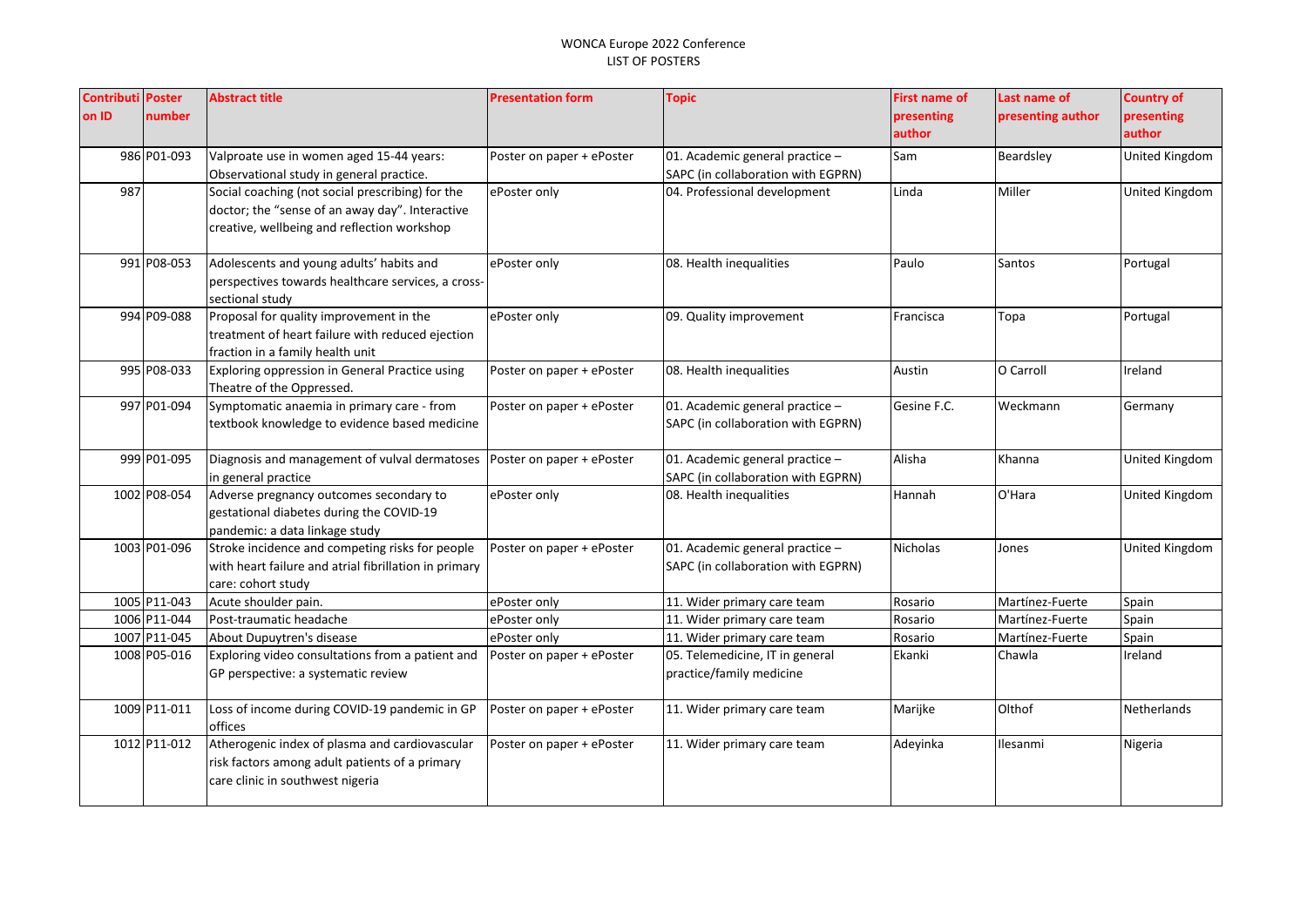| <b>Contributi Poster</b><br>on ID | number       | <b>Abstract title</b>                                                                                                                                                                                                   | <b>Presentation form</b>  | <b>Topic</b>                                                          | <b>First name of</b><br>presenting<br>author | Last name of<br>presenting author | <b>Country of</b><br>presenting<br>author |
|-----------------------------------|--------------|-------------------------------------------------------------------------------------------------------------------------------------------------------------------------------------------------------------------------|---------------------------|-----------------------------------------------------------------------|----------------------------------------------|-----------------------------------|-------------------------------------------|
|                                   | 1013 P03-033 | Online Clinical and Advanced Communication<br>Skills Training with Simulated Patients<br>Encounters: A Pandemic Experience                                                                                              | Poster on paper + ePoster | 03. Education                                                         | <b>PINAR</b>                                 | <b>TOPSEVER</b>                   | Turkey                                    |
|                                   | 1014 P03-034 | Do Not Attempt Conversations Pre Rehearsal -<br>teaching medical students how to have DNACPR<br>conversations.                                                                                                          | Poster on paper + ePoster | 03. Education                                                         | Zuleikha                                     | Mistry                            | <b>United Kingdom</b>                     |
|                                   | 1015 P05-017 | Brief Mindfulness based Intervention for Front-<br>Line Medical Staff in the COVID19 Pandemic to<br>Improve Psychological Wellbeing, a Randomized<br><b>Controlled Multicenter Trial</b>                                | Poster on paper + ePoster | 05. Telemedicine, IT in general<br>practice/family medicine           | Amani                                        | AL-Qurni                          | Saudi Arabia                              |
|                                   | 1016 P01-097 | Arabic validity of the consultation and relational<br>empathy CARE measurement tool to improve<br>medical and mental health                                                                                             | Poster on paper + ePoster | 01. Academic general practice -<br>SAPC (in collaboration with EGPRN) | Amani                                        | AL-Qurni                          | Saudi Arabia                              |
|                                   | 1018 P05-018 | A double-blind placebo-controlled trial on<br>natural prebiotic inulin fiber for digestive health                                                                                                                       | Poster on paper + ePoster | 05. Telemedicine, IT in general<br>practice/family medicine           | Doris Joan                                   | Dela Cruz                         | Philippines                               |
|                                   | 1024 P09-089 | Reducing the financial burden of Lidocaine<br>patches in GP                                                                                                                                                             | ePoster only              | 09. Quality improvement                                               | Christopher                                  | <b>Broadfield</b>                 | United Kingdom                            |
|                                   | 1026 P09-043 | Falls assessment and prevention in the Healthy<br>Aging Unit (HAU) of a large central London<br>teaching hospital                                                                                                       | Poster on paper + ePoster | 09. Quality improvement                                               | Maitri Shila                                 | Tursini                           | United Kingdom                            |
|                                   | 1027 P01-098 | The forgotten mononucleosis-like illnesses                                                                                                                                                                              | Poster on paper + ePoster | 01. Academic general practice -<br>SAPC (in collaboration with EGPRN) | Maria                                        | Llargués Pou                      | Spain                                     |
|                                   | 1029 P01-163 | Performance of FIT in detecting colorectal cancer<br>in adults presenting to primary care with lower<br>gastrointestinal symptoms: a review of the<br>recent evidence and its relevance during the<br>COVID-19 pandemic | ePoster only              | 01. Academic general practice -<br>SAPC (in collaboration with EGPRN) | Aina                                         | Chang                             | United Kingdom                            |
|                                   | 1034 P01-099 | Effect of family-oriented counselling on family<br>planning uptake among women with unmet<br>family planning needs attending WGH Ilesa<br>Nigeria                                                                       | Poster on paper + ePoster | 01. Academic general practice -<br>SAPC (in collaboration with EGPRN) | Uthman                                       | Murithada                         | Nigeria                                   |
|                                   | 1036 P05-019 | Treating Otitis Externa via video consultation.<br>Livi approach to keep patients safe during the<br>pandemic                                                                                                           | Poster on paper + ePoster | 05. Telemedicine, IT in general<br>practice/family medicine           | Alessio                                      | Platania                          | United Kingdom                            |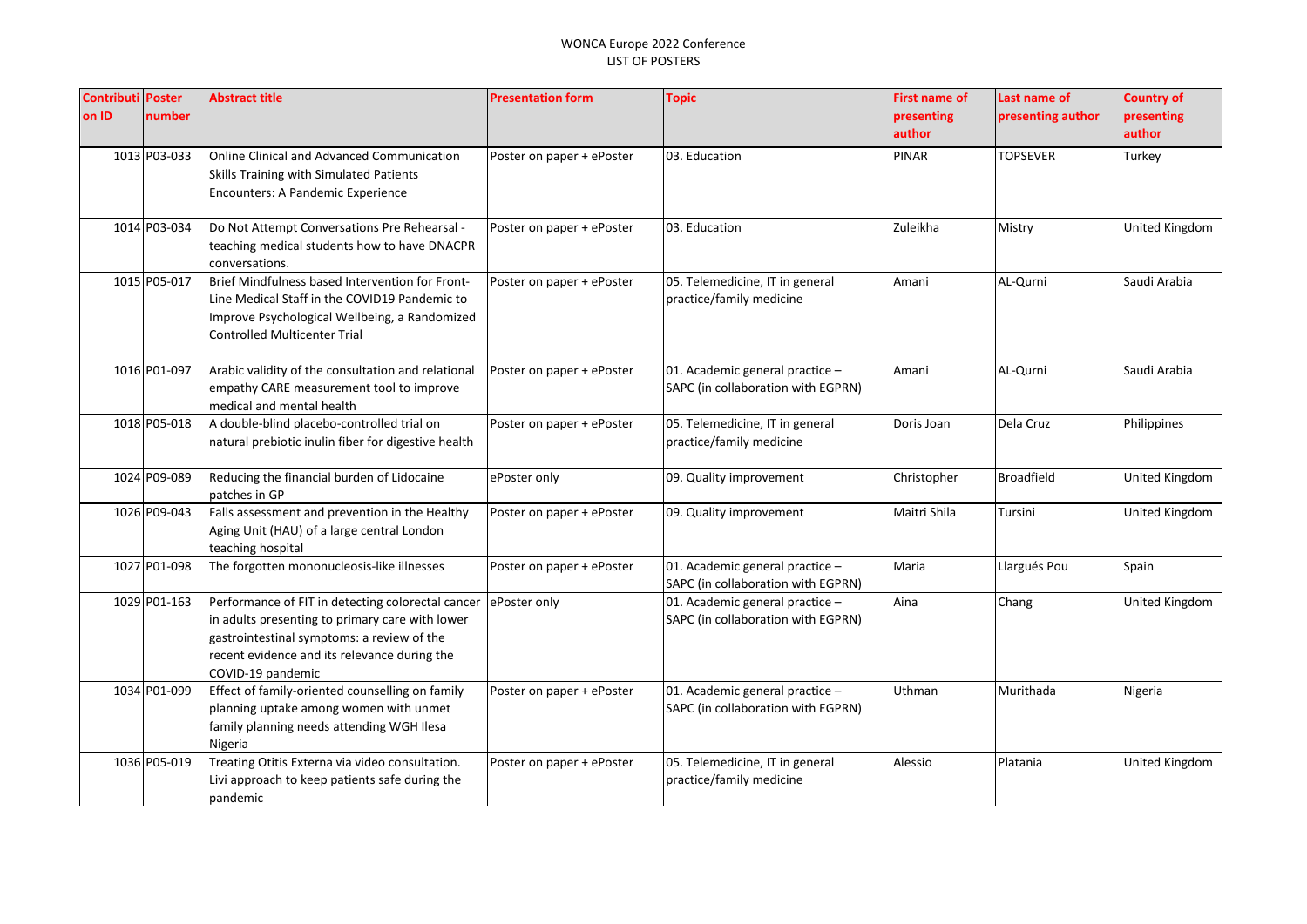| <b>Contributi Poster</b> |              | <b>Abstract title</b>                             | <b>Presentation form</b>  | <b>Topic</b>                       | <b>First name of</b> | Last name of      | <b>Country of</b> |
|--------------------------|--------------|---------------------------------------------------|---------------------------|------------------------------------|----------------------|-------------------|-------------------|
| on ID                    | number       |                                                   |                           |                                    | presenting           | presenting author | presenting        |
|                          |              |                                                   |                           |                                    | author               |                   | author            |
|                          | 1040 P07-031 | Audit to improve standards of consent for infant  | ePoster only              | 07. Service development            | Raheeq               | Hoque             | United Kingdom    |
|                          |              | circumcision in line with BMA guidelines to avoid |                           |                                    |                      |                   |                   |
|                          |              | catastrophic legal risk                           |                           |                                    |                      |                   |                   |
|                          | 1044 P01-100 | I'm feeling dizzy                                 | ePoster only              | 01. Academic general practice -    | Xavier               | Martínez Regada   | Spain             |
|                          |              |                                                   |                           | SAPC (in collaboration with EGPRN) |                      |                   |                   |
|                          | 1045 P01-101 | Doctor, I'm swollen.                              | ePoster only              | 01. Academic general practice -    | Xavier               | Martínez Regada   | Spain             |
|                          |              |                                                   |                           | SAPC (in collaboration with EGPRN) |                      |                   |                   |
|                          | 1047 P03-035 | An incidental finding of a hepatic hydatid cyst   | Poster on paper + ePoster | 03. Education                      | María José           | Calderón Ricci    | Spain             |
|                          | 1050 P09-044 | Quality improvement project to improve covid-     | Poster on paper + ePoster | 09. Quality improvement            | fariah               | khan              | United Kingdom    |
|                          |              | 19 vaccination uptake on an old age psychiatric   |                           |                                    |                      |                   |                   |
|                          |              | ward (meridian ward).                             |                           |                                    |                      |                   |                   |
|                          | 1051 P09-090 | Treatment in primary care with capsaicin 179 mg   | ePoster only              | 09. Quality improvement            | Anyelo Michell       | Rodriguez         | Spain             |
|                          |              | post herpetic neuralgia                           |                           |                                    |                      |                   |                   |
|                          | 1052 P08-035 | Sexual health of the migrant population of        | Poster on paper + ePoster | 08. Health inequalities            | Emmanuel             | Prothon           | France            |
|                          |              | Bordeaux, France: Exploration of the needs and    |                           |                                    |                      |                   |                   |
|                          |              | expectations of asylum seekers                    |                           |                                    |                      |                   |                   |
|                          | 1053 P08-036 | Aids in Brazil: an epidemiological profile of     | Poster on paper + ePoster | 08. Health inequalities            | Rodolpho             | Telarolli Jr      | <b>Brazil</b>     |
|                          |              | morbidity and mortality                           |                           |                                    |                      |                   |                   |
|                          | 1057 P10-029 | The evaluation of long- covid syndrome's          | ePoster only              | 10. Patient participation          | Theodoros            | Vasilopoulos      | Greece            |
|                          |              | incidence in a rural region of Crete, Greece      |                           |                                    |                      |                   |                   |
|                          | 1060 P08-037 | Consensual non-monogamy and the role of the       | Poster on paper + ePoster | 08. Health inequalities            | Alessio              | Platania          | United Kingdom    |
|                          |              | GP in understanding and de-stigmatizing           |                           |                                    |                      |                   |                   |
|                          |              | behaviours                                        |                           |                                    |                      |                   |                   |
|                          | 1062 P01-102 | don't know why my hand is swollen                 | ePoster only              | 01. Academic general practice -    | Araceli              | Gómez Templado    | Spain             |
|                          |              |                                                   |                           | SAPC (in collaboration with EGPRN) |                      |                   |                   |
|                          | 1063 P01-103 | Doctor, I have it on my face                      | ePoster only              | 01. Academic general practice -    | Araceli              | Gómez Templado    | Spain             |
|                          | 1064 P03-036 | Trigeminal neuroma only with numbness on the      |                           | SAPC (in collaboration with EGPRN) | <b>Brice Maxime</b>  |                   | Belgium           |
|                          |              | left side of the face                             | Poster on paper + ePoster | 03. Education                      |                      | Foka Koagne       |                   |
|                          | 1069 P04-043 | Rupture points as a diagnostics opportunity: the  | ePoster only              | 04. Professional development       | Paulo                | Santos            | Portugal          |
|                          |              | value of a good clinical history. A case report   |                           |                                    |                      |                   |                   |
|                          |              |                                                   |                           |                                    |                      |                   |                   |
|                          | 1071 P04-010 | The rare combo of tuberculosis and pulmonary      | Poster on paper + ePoster | 04. Professional development       | Rabee                | Kazan             | Spain             |
|                          |              | thromboembolism                                   |                           |                                    |                      |                   |                   |
|                          | 1072 P01-104 | Open label pilot study: an enzyme rich malt       | Poster on paper + ePoster | 01. Academic general practice -    | Jordan               | Haworth           | United Kingdom    |
|                          |              | extract (ERME <sup>™</sup> ) for the treatment of |                           | SAPC (in collaboration with EGPRN) |                      |                   |                   |
|                          |              | constipation                                      |                           |                                    |                      |                   |                   |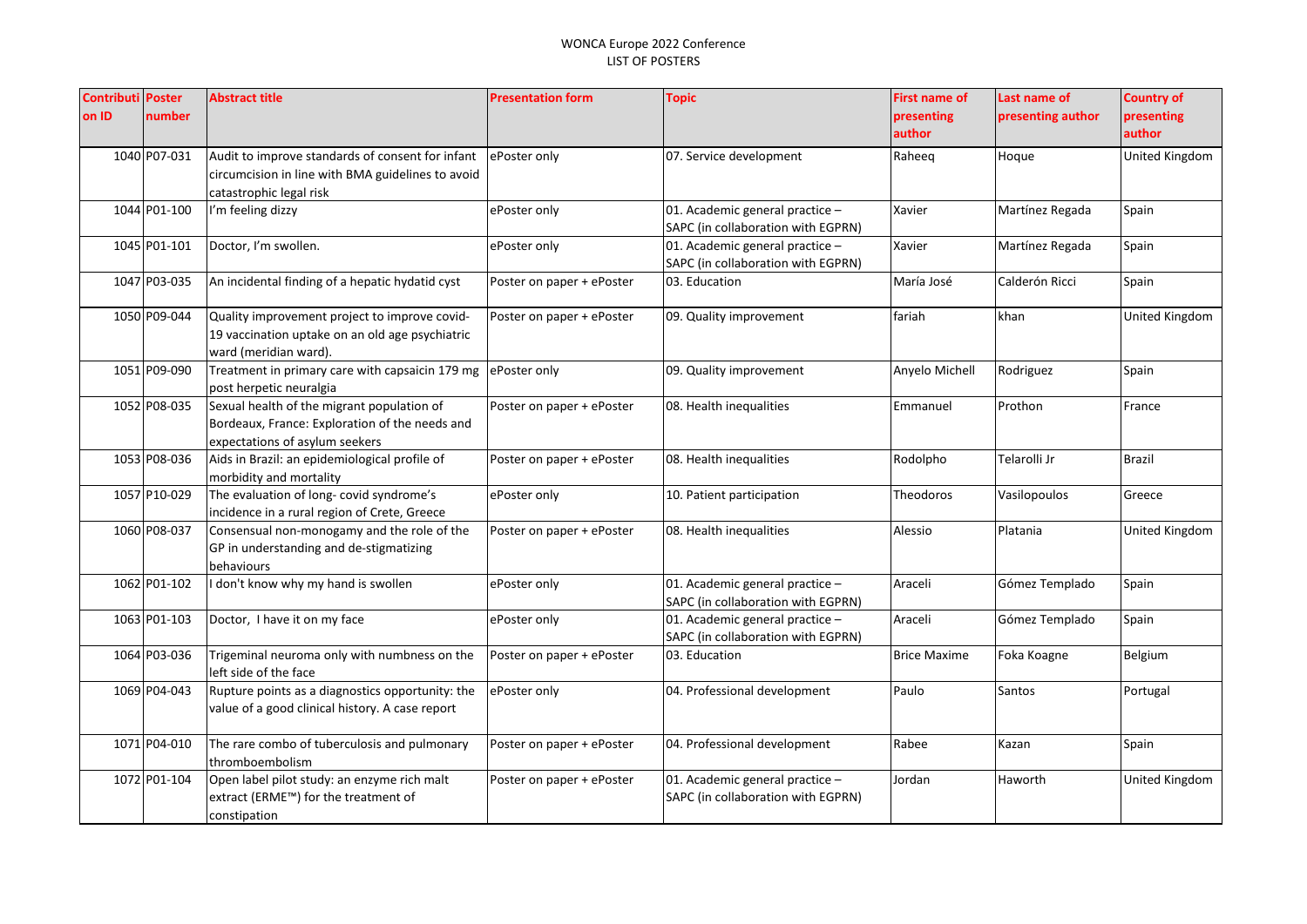| <b>Contributi Poster</b> |              | <b>Abstract title</b>                                                    | <b>Presentation form</b>  | <b>Topic</b>                       | <b>First name of</b> | Last name of      | <b>Country of</b> |
|--------------------------|--------------|--------------------------------------------------------------------------|---------------------------|------------------------------------|----------------------|-------------------|-------------------|
| on ID                    | number       |                                                                          |                           |                                    | presenting           | presenting author | presenting        |
|                          |              |                                                                          |                           |                                    | author               |                   | author            |
|                          | 1073 P04-011 | PRICOV-19: Primary Care in Times of COVID-19 -                           | ePoster only              | 04. Professional development       | Stefanie             | <b>Stark</b>      | Germany           |
|                          |              | Subjective Perception of German General                                  |                           |                                    |                      |                   |                   |
|                          |              | Practitioners (GP) during the COVID-19 Pandemic                          |                           |                                    |                      |                   |                   |
|                          | 1075 P10-030 | The incidence of physical and mental component                           | ePoster only              | 10. Patient participation          | Theodoros            | Vasilopoulos      | Greece            |
|                          |              | of people with long-covid syndrome in a rural<br>region of Crete, Greece |                           |                                    |                      |                   |                   |
|                          | 1077 P01-105 | Smart syndrome: a great unknown on the rise.                             | Poster on paper + ePoster | 01. Academic general practice -    | Juan                 | Fabiani           | Spain             |
|                          |              |                                                                          |                           | SAPC (in collaboration with EGPRN) |                      |                   |                   |
|                          | 1078 P01-164 | Infection or something else                                              | ePoster only              | 01. Academic general practice -    | Roser                | Ros Barnadas      | Spain             |
|                          |              |                                                                          |                           | SAPC (in collaboration with EGPRN) |                      |                   |                   |
|                          | 1079 P09-045 | A QI project using home blood pressure                                   | Poster on paper + ePoster | 09. Quality improvement            | Reshma               | Rasheed           | United Kingdom    |
|                          |              | monitoring for hypertensive patients during the                          |                           |                                    |                      |                   |                   |
|                          |              | COVID-19 pandemic                                                        |                           |                                    |                      |                   |                   |
|                          | 1080 P01-106 | Angioneurotic edema: When a slight suspicion                             | Poster on paper + ePoster | 01. Academic general practice -    | Juan                 | Fabiani           | Spain             |
|                          |              | can save one and many lives                                              |                           | SAPC (in collaboration with EGPRN) |                      |                   |                   |
|                          | 1081 P09-046 | A QI project of active case finding for                                  | Poster on paper + ePoster | 09. Quality improvement            | Reshma               | Rasheed           | United Kingdom    |
|                          |              | identification of long COVID in a rural population                       |                           |                                    |                      |                   |                   |
|                          |              | using the Yorkshire Rehabilitation Screen Tool                           |                           |                                    |                      |                   |                   |
|                          | 1082 P05-020 | Service transformation of asthma reviews during                          | Poster on paper + ePoster | 05. Telemedicine, IT in general    | Reshma               | Rasheed           | United Kingdom    |
|                          |              | the COVID-19 pandemic in rural population                                |                           | practice/family medicine           |                      |                   |                   |
|                          |              |                                                                          |                           |                                    |                      |                   |                   |
|                          | 1083 P10-014 | A pilot study of implementation of a patient                             | Poster on paper + ePoster | 10. Patient participation          | Reshma               | Rasheed           | United Kingdom    |
|                          |              | questionnaire to assess patient information                              |                           |                                    |                      |                   |                   |
|                          |              | needs and provide targeted education to                                  |                           |                                    |                      |                   |                   |
|                          |              | improve efficacy of asthma self-management in                            |                           |                                    |                      |                   |                   |
|                          |              | rural population                                                         |                           |                                    |                      |                   |                   |
|                          | 1084 P09-047 | A quality improvement pilot of repeat dispensing                         | Poster on paper + ePoster | 09. Quality improvement            | Reshma               | Rasheed           | United Kingdom    |
|                          |              | of medication in patients with asthma to                                 |                           |                                    |                      |                   |                   |
|                          |              | improve adherence and compliance in rural                                |                           |                                    |                      |                   |                   |
|                          |              | population                                                               |                           |                                    |                      |                   |                   |
|                          | 1085 P01-107 | Loss of longitudinality of Primary Care due to the                       | Poster on paper + ePoster | 01. Academic general practice -    | Anna                 | Martínez Sánchez  | Spain             |
|                          |              | covid pandemic: seizures due to                                          |                           | SAPC (in collaboration with EGPRN) |                      |                   |                   |
|                          |              | hyperphosphatemia                                                        |                           |                                    |                      |                   |                   |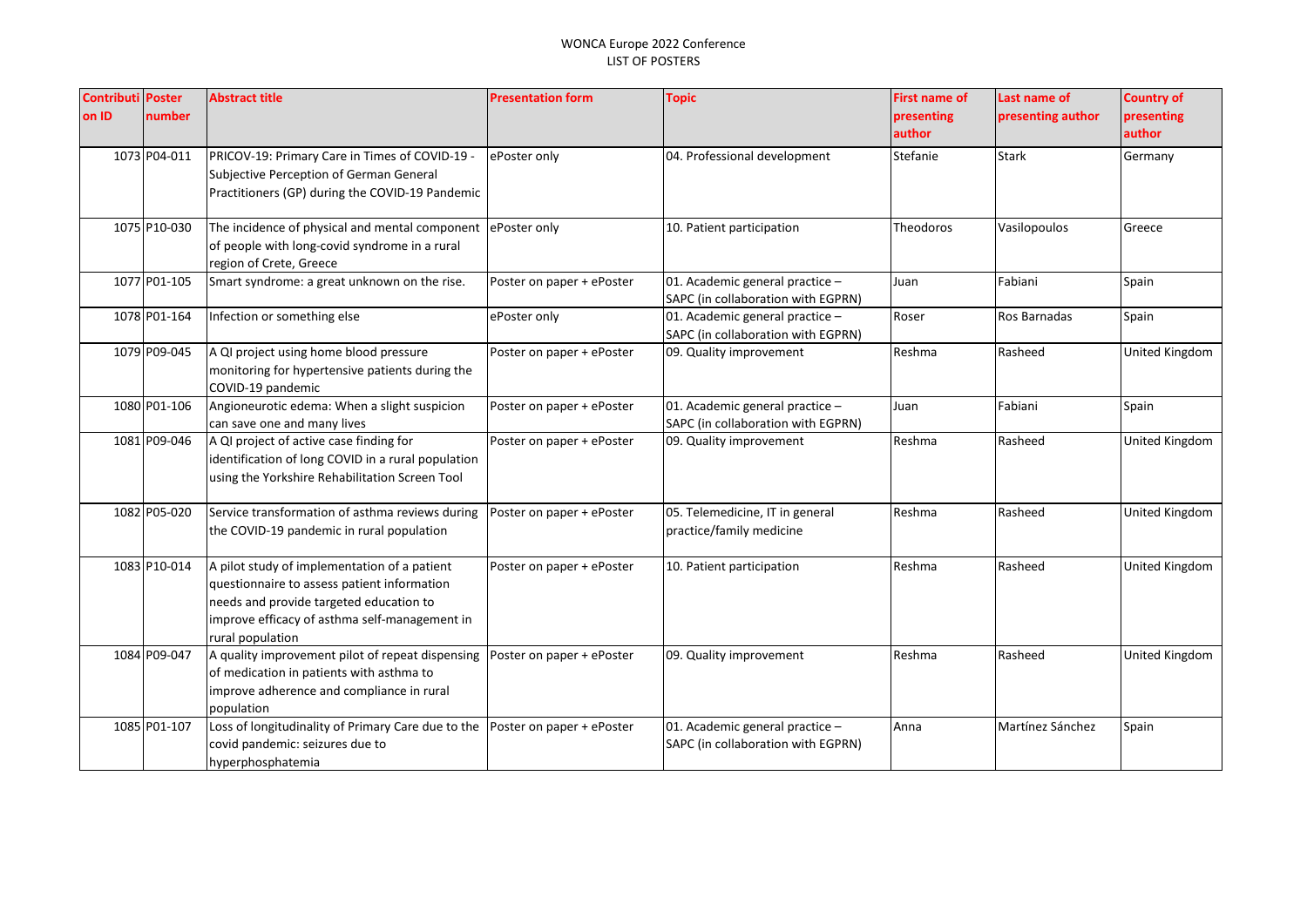| <b>Contributi Poster</b> |              | <b>Abstract title</b>                                                                                                                                          | <b>Presentation form</b>  | <b>Topic</b>                                                | <b>First name of</b> | Last name of      | <b>Country of</b>    |
|--------------------------|--------------|----------------------------------------------------------------------------------------------------------------------------------------------------------------|---------------------------|-------------------------------------------------------------|----------------------|-------------------|----------------------|
| on ID                    | number       |                                                                                                                                                                |                           |                                                             | presenting<br>author | presenting author | presenting<br>author |
|                          | 1086 P05-021 | Virtual asthma reviews using self-administered<br>peak flow readings during the COVID-19<br>pandemic in a rural population: a pilot study                      | Poster on paper + ePoster | 05. Telemedicine, IT in general<br>practice/family medicine | Reshma               | Rasheed           | United Kingdom       |
|                          | 1087 P07-013 | Service transformation of stroke patients in<br>primary care during COVID-19 using telemedicine<br>and home BP monitoring to maintain stroke risk<br>reduction | Poster on paper + ePoster | 07. Service development                                     | Reshma               | Rasheed           | United Kingdom       |
|                          | 1090 P04-044 | Barriers and enablers for choosing primary care<br>as a place to train and work as doctors: a<br>qualitative study                                             | ePoster only              | 04. Professional development                                | Juan Víctor Ariel    | Franco            | Argentina            |
|                          | 1100 P09-091 | Optimising the care of patients with previous<br>gestational diabetes                                                                                          | ePoster only              | 09. Quality improvement                                     | Molly                | Kerr              | United Kingdom       |
|                          | 1101 P11-013 | A hidden acute pericarditis                                                                                                                                    | Poster on paper + ePoster | 11. Wider primary care team                                 | Rabee                | Kazan             | Spain                |
|                          | 1102 P11-046 | My leg is swollen                                                                                                                                              | ePoster only              | 11. Wider primary care team                                 | Maria                | Saman             | Spain                |
|                          | 1103 P05-022 | Consultation modes of insect bites consults in<br>English general practices                                                                                    | Poster on paper + ePoster | 05. Telemedicine, IT in general<br>practice/family medicine | Jane                 | Wilcock           | United Kingdom       |
|                          | 1104 P11-014 | Literature review on the effects of acute, repeat<br>and long-term concussive injuries in sports<br>players and its association to depression                  | Poster on paper + ePoster | 11. Wider primary care team                                 | Lorenzo              | Giacci            | United Kingdom       |
|                          | 1105 P09-092 | Essence of successful Essential Shared Care<br>Agreement Drugs for Dementia: A GP's<br>perspective                                                             | ePoster only              | 09. Quality improvement                                     | Shweta               | Pawar             | United Kingdom       |
|                          | 1106 P11-015 | Large thigh mass                                                                                                                                               | Poster on paper + ePoster | 11. Wider primary care team                                 | Rabee                | Kazan             | Spain                |
|                          | 1107 P11-047 | Just bronchitis?                                                                                                                                               | ePoster only              | 11. Wider primary care team                                 | MIRIAM               | <b>REY SEOANE</b> | Spain                |
|                          | 1112 P09-048 | A retrospective database study of antidepressant<br>prescribing patterns and geographical variation<br>in England primary care during the COVID-19<br>pandemic | Poster on paper + ePoster | 09. Quality improvement                                     | Khai Khai            | Saw               | United Kingdom       |
|                          | 1113 P05-023 | What can we learn about improving the "new<br>normal" in primary care from the experiences of<br>practice staff during the pandemic                            | Poster on paper + ePoster | 05. Telemedicine, IT in general<br>practice/family medicine | Francesca            | <b>Dakin</b>      | United Kingdom       |
|                          | 1116 P09-049 | Study - the impact of covid-19 on cancer<br>screening in Portugal                                                                                              | ePoster only              | 09. Quality improvement                                     | Daniela              | Bento             | Portugal             |
|                          | 1118 P05-031 | COVID-19 and telemedicine implementation                                                                                                                       | ePoster only              | 05. Telemedicine, IT in general<br>practice/family medicine | Shkurti              | Enkelejda         | Albania              |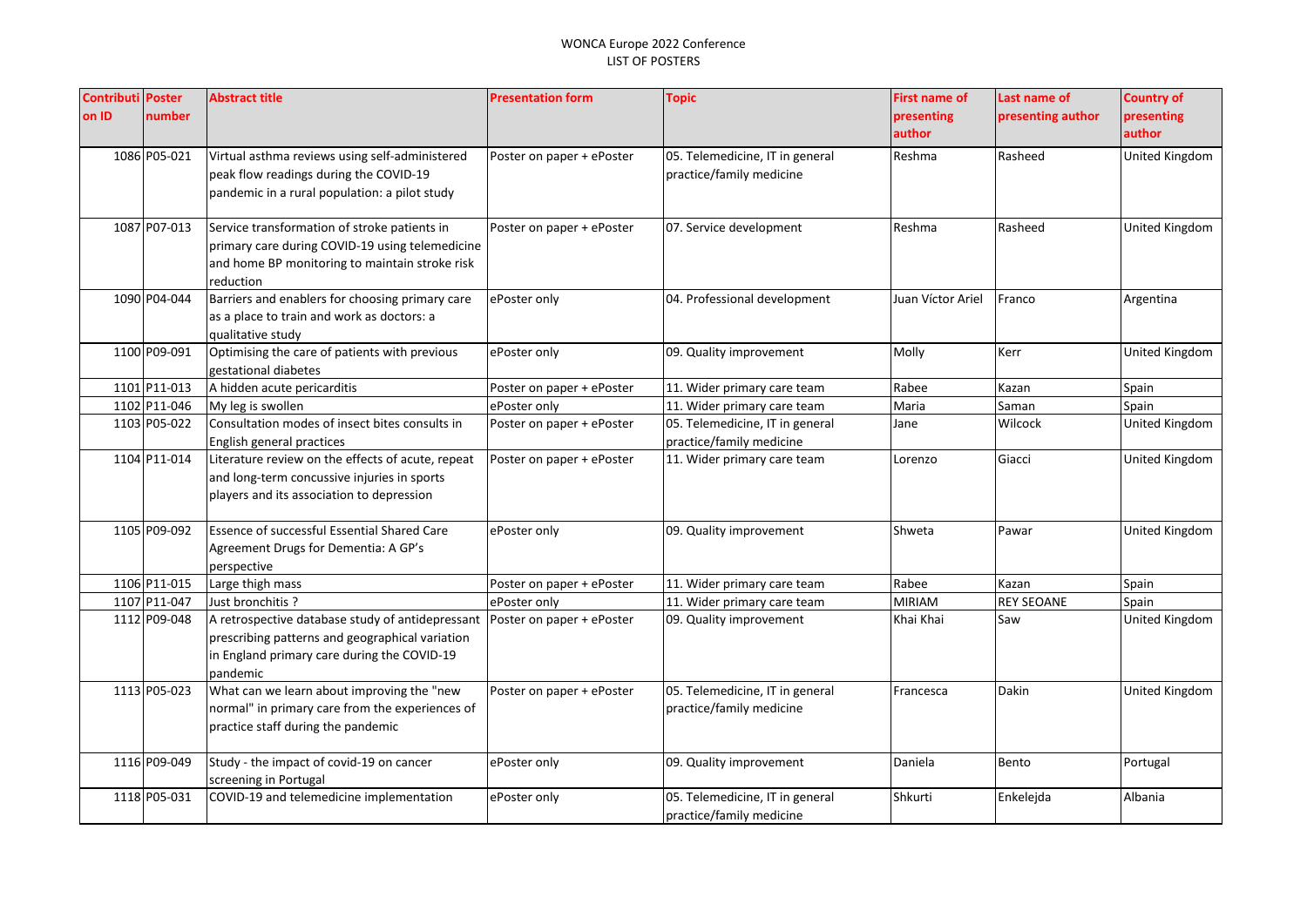| <b>Contributi Poster</b> |              | <b>Abstract title</b>                               | <b>Presentation form</b>  | <b>Topic</b>                       | <b>First name of</b> | Last name of      | <b>Country of</b> |
|--------------------------|--------------|-----------------------------------------------------|---------------------------|------------------------------------|----------------------|-------------------|-------------------|
| on ID                    | number       |                                                     |                           |                                    | presenting           | presenting author | presenting        |
|                          |              |                                                     |                           |                                    | author               |                   | author            |
|                          | 1121 P01-108 | Acute functional decline in older people living in  | Poster on paper + ePoster | 01. Academic general practice -    | Abigail              | Moore             | United Kingdom    |
|                          |              | care homes: a qualitative interview study with      |                           | SAPC (in collaboration with EGPRN) |                      |                   |                   |
|                          |              | UK care home staff                                  |                           |                                    |                      |                   |                   |
|                          | 1125 P09-050 | Reflections on doing ethnography in the NHS:        | Poster on paper + ePoster | 09. Quality improvement            | Francesca            | Dakin             | United Kingdom    |
|                          |              | improvement research in-situ                        |                           |                                    |                      |                   |                   |
|                          | 1126 P01-109 | Sustainable seminar teaching and learning in        | Poster on paper + ePoster | 01. Academic general practice -    | Marion               | Hill              | United Kingdom    |
|                          |              | contemporary primary care: review, repurpose,       |                           | SAPC (in collaboration with EGPRN) |                      |                   |                   |
|                          |              | renew                                               |                           |                                    |                      |                   |                   |
|                          | 1128 P11-016 | The effectiveness of community-based                | Poster on paper + ePoster | 11. Wider primary care team        | Michael Angelo       | Arteza            | Philippines       |
|                          |              | interventions in the control of hypertension: a     |                           |                                    |                      |                   |                   |
|                          |              | systematic review and meta-analysis                 |                           |                                    |                      |                   |                   |
|                          | 1133 P03-057 | Is the menstrual cup safe to use? - a literature    | ePoster only              | 03. Education                      | Helena               | Silva             | Portugal          |
|                          |              | review                                              |                           |                                    |                      |                   |                   |
|                          | 1134 P01-110 | The long-term symptoms of Covid-19 patients:        | Poster on paper + ePoster | 01. Academic general practice -    | Suleyman             | Ersoy             | Turkey            |
|                          |              | sample from a tertiary hospital in Istanbul, Turkey |                           | SAPC (in collaboration with EGPRN) |                      |                   |                   |
|                          |              |                                                     |                           |                                    |                      |                   |                   |
|                          | 1136 P01-165 | A case of branchial cyst.                           | ePoster only              | 01. Academic general practice -    | Adrian               | Wójcik Hamza      | Spain             |
|                          |              |                                                     |                           | SAPC (in collaboration with EGPRN) |                      |                   |                   |
|                          | 1137 P01-166 | A case of shingles.                                 | ePoster only              | 01. Academic general practice -    | Adrian               | Wójcik Hamza      | Spain             |
|                          |              |                                                     |                           | SAPC (in collaboration with EGPRN) |                      |                   |                   |
|                          | 1138 P01-167 | A case of anti-Jo syndrome.                         | ePoster only              | 01. Academic general practice -    | Adrian               | Wójcik Hamza      | Spain             |
|                          |              |                                                     |                           | SAPC (in collaboration with EGPRN) |                      |                   |                   |
|                          | 1139 P11-017 | Repeat dispensing an underused dispensing           | Poster on paper + ePoster | 11. Wider primary care team        | Reshma               | Rasheed           | United Kingdom    |
|                          |              | method; a survey of pharmacists views on            |                           |                                    |                      |                   |                   |
|                          |              | Repeat Dispensing hesitancy in primary care         |                           |                                    |                      |                   |                   |
|                          | 1140 P03-058 | The role of education in doctor-patient             | ePoster only              | 03. Education                      | Orsolya              | <b>HORBER</b>     | Romania           |
|                          |              | relationships during epidemics. Comparativ study    |                           |                                    |                      |                   |                   |
|                          |              | between Measles outbreak 2011 and Covid-19          |                           |                                    |                      |                   |                   |
|                          |              | pandemic in Romania.                                |                           |                                    |                      |                   |                   |
|                          |              |                                                     |                           |                                    |                      |                   |                   |
|                          | 1145 P03-037 | Education needs in diagnosing rare diseases in      | Poster on paper + ePoster | 03. Education                      | Will                 | Evans             | United Kingdom    |
|                          |              | primary care: a clinician survey                    |                           |                                    |                      |                   |                   |
|                          | 1147 P11-048 | Malaria prevalence and its association with co-     | ePoster only              | 11. Wider primary care team        | Temitope             | Olajubu           | Nigeria           |
|                          |              | morbidities among the elderly in five               |                           |                                    |                      |                   |                   |
|                          |              | communities in south-west, nigeria                  |                           |                                    |                      |                   |                   |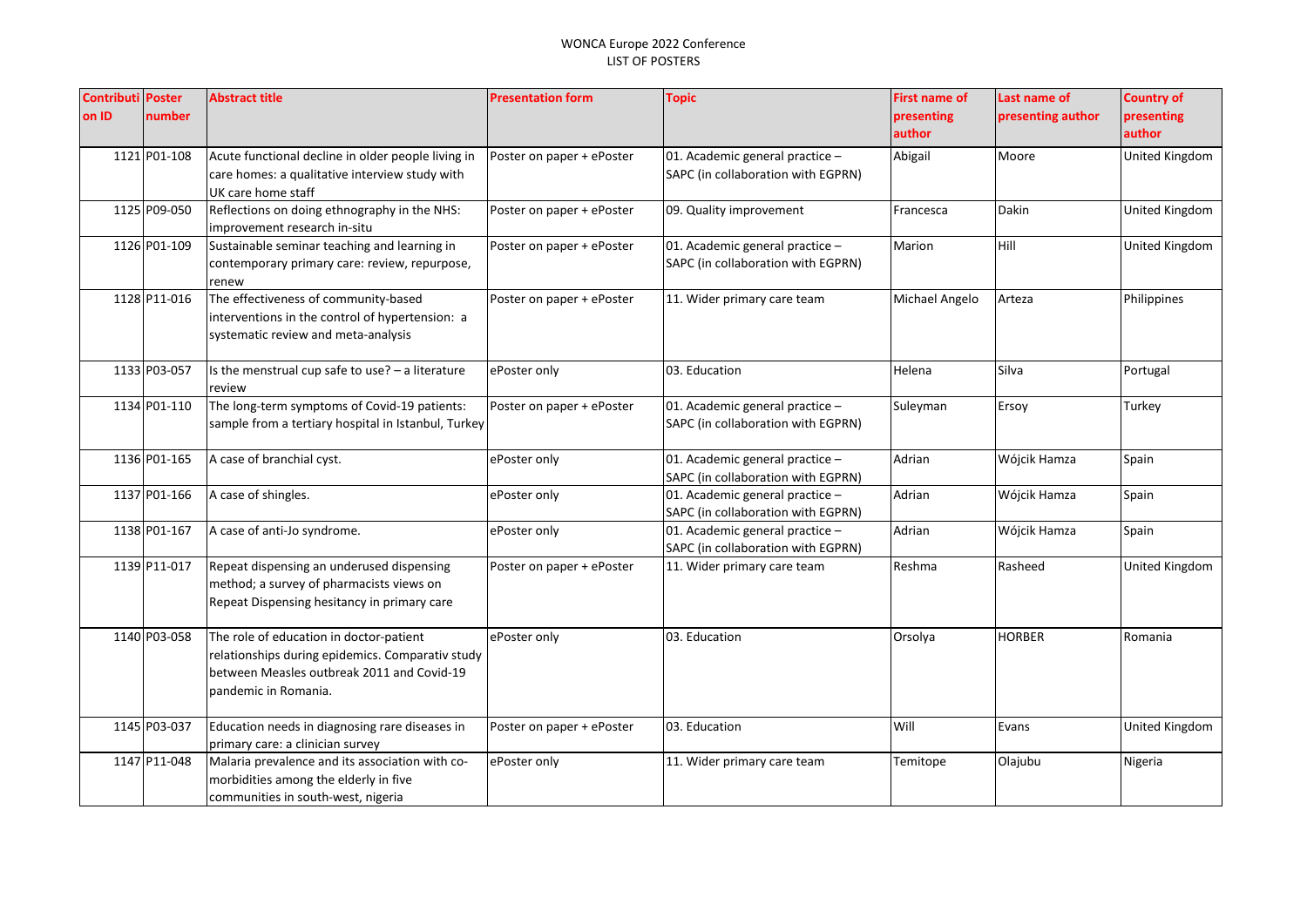| <b>Contributi Poster</b><br>on ID | number       | <b>Abstract title</b>                                                                                                                                                                                                            | <b>Presentation form</b>  | <b>Topic</b>                                                          | <b>First name of</b><br>presenting<br>author | Last name of<br>presenting author | <b>Country of</b><br>presenting<br>author |
|-----------------------------------|--------------|----------------------------------------------------------------------------------------------------------------------------------------------------------------------------------------------------------------------------------|---------------------------|-----------------------------------------------------------------------|----------------------------------------------|-----------------------------------|-------------------------------------------|
|                                   | 1150 P10-015 | Patient acceptability of generic medication<br>substitution in general practice                                                                                                                                                  | Poster on paper + ePoster | 10. Patient participation                                             | Reshma                                       | Rasheed                           | United Kingdom                            |
|                                   | 1151 P04-045 | It's not all vaccines' fault: A case of<br><b>Retroperitoneal Fibrosis</b>                                                                                                                                                       | ePoster only              | 04. Professional development                                          | Andreia                                      | Ramalho                           | Portugal                                  |
|                                   | 1152 P09-051 | High risk medication prescribing safety in<br>primary care under shared care guidelines                                                                                                                                          | Poster on paper + ePoster | 09. Quality improvement                                               | Reshma                                       | Rasheed                           | United Kingdom                            |
|                                   | 1156 P09-052 | Pitfalls of the interpretation and implemantaton<br>of clinical trials in primary care                                                                                                                                           | Poster on paper + ePoster | 09. Quality improvement                                               | Panagiotis                                   | Andriopoulos                      | Greece                                    |
|                                   | 1162 P01-168 | <b>Escalation Planning In Inpatients</b>                                                                                                                                                                                         | ePoster only              | 01. Academic general practice -<br>SAPC (in collaboration with EGPRN) | <b>MARYEM</b>                                | <b>GEORGE</b>                     | United Kingdom                            |
|                                   | 1163 P01-169 | <b>Escalation Planning awareness and access</b>                                                                                                                                                                                  | ePoster only              | 01. Academic general practice -<br>SAPC (in collaboration with EGPRN) | MARYEM                                       | <b>GEORGE</b>                     | United Kingdom                            |
|                                   | 1164 P10-031 | Health literacy and adherence to medications in<br>patients with acute lumbar pain: a cross<br>sectional study                                                                                                                   | ePoster only              | 10. Patient participation                                             | Paulo                                        | Santos                            | Portugal                                  |
|                                   | 1165 P09-053 | A QI project to detect B12 deficiency in diabetic<br>patients - iatrogenic harm prevention                                                                                                                                       | Poster on paper + ePoster | 09. Quality improvement                                               | Reshma                                       | Rasheed                           | United Kingdom                            |
|                                   | 1168 P08-038 | Nine islands, once concept: health                                                                                                                                                                                               | Poster on paper + ePoster | 08. Health inequalities                                               | Rodrigo                                      | Tavares                           | Portugal                                  |
|                                   | 1170 P09-054 | Use of cimicifuga for enopausal symptoms - an<br>evidence based review.                                                                                                                                                          | Poster on paper + ePoster | 09. Quality improvement                                               | Joana                                        | Câmara                            | Portugal                                  |
|                                   | 1171 P11-049 | Obstructive sleep apnea syndrome: assessment<br>in primary health care                                                                                                                                                           | ePoster only              | 11. Wider primary care team                                           | Inês                                         | Pereira                           | Portugal                                  |
|                                   | 1172 P08-039 | How prepared are hairdressing salons and GP<br>practices for working in partnership to promote<br>the uptake of cardiovascular disease screening<br>among women living in London's deprived and<br>ethnically dense communities? | Poster on paper + ePoster | 08. Health inequalities                                               | Mariam                                       | Molokhia                          | United Kingdom                            |
|                                   | 1174 P09-093 | Guidelines for the use of COX-2 inhibitors                                                                                                                                                                                       | ePoster only              | 09. Quality improvement                                               | Inês                                         | Pereira                           | Portugal                                  |
|                                   | 1175 P09-055 | 5-yearly pneumococcal vaccination in at-risk<br>patient groups: an audit                                                                                                                                                         | Poster on paper + ePoster | 09. Quality improvement                                               | Rahul                                        | Khan                              | United Kingdom                            |
|                                   | 1176 P01-111 | Does training in trauma informed care change<br>healthcare providers' and patients' emotional<br>and cognitive outcomes, or health?                                                                                              | Poster on paper + ePoster | 01. Academic general practice -<br>SAPC (in collaboration with EGPRN) | Chloe                                        | Gamlin                            | United Kingdom                            |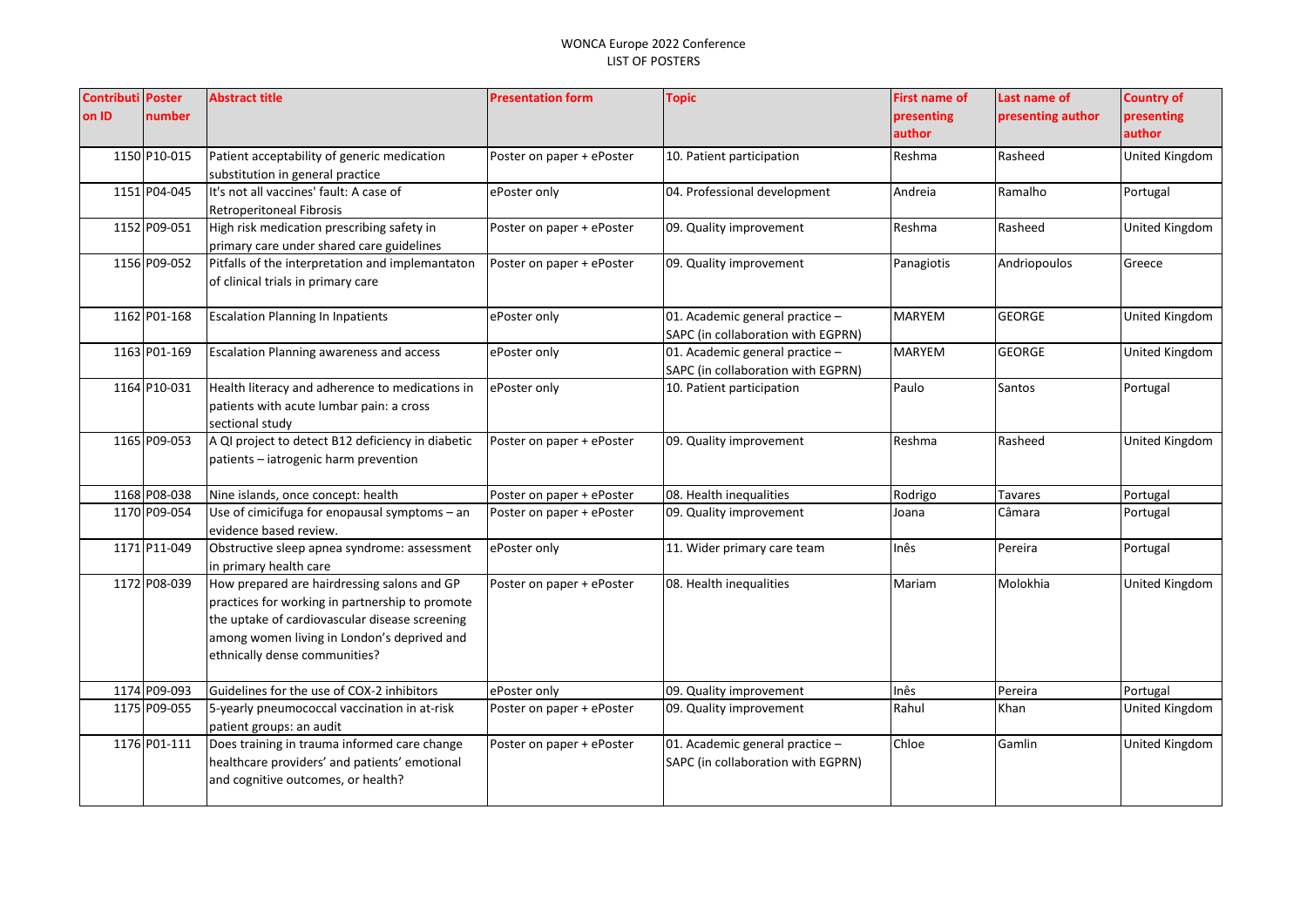| <b>Contributi Poster</b> |              | <b>Abstract title</b>                                         | <b>Presentation form</b>  | <b>Topic</b>                       | <b>First name of</b> | Last name of      | <b>Country of</b> |
|--------------------------|--------------|---------------------------------------------------------------|---------------------------|------------------------------------|----------------------|-------------------|-------------------|
| on ID                    | number       |                                                               |                           |                                    | presenting           | presenting author | presenting        |
|                          |              |                                                               |                           |                                    | author               |                   | author            |
|                          | 1178 P07-015 | Diabetic foot assessment; an observational                    | Poster on paper + ePoster | 07. Service development            | Reshma               | Rasheed           | United Kingdom    |
|                          |              | comparative study of manual palpation vs                      |                           |                                    |                      |                   |                   |
|                          |              | doppler studies in a rural population                         |                           |                                    |                      |                   |                   |
|                          | 1179 P09-056 | What are the changes in HbA1c, and renal                      | Poster on paper + ePoster | 09. Quality improvement            | Mariam               | Molokhia          | United Kingdom    |
|                          |              | function associated with SGLT2 inhibitors among               |                           |                                    |                      |                   |                   |
|                          |              | patients with varying stages (3-5) of CKD and                 |                           |                                    |                      |                   |                   |
|                          |              | Type 2 Diabetes?                                              |                           |                                    |                      |                   |                   |
|                          | 1183 P01-170 | Thyroiditis postpartum                                        | ePoster only              | 01. Academic general practice -    | Roser                | Ros Barnadas      | Spain             |
|                          |              |                                                               |                           | SAPC (in collaboration with EGPRN) |                      |                   |                   |
|                          | 1184 P07-016 | Use of the Nottingham Assessment of Functional                | Poster on paper + ePoster | 07. Service development            | Reshma               | Rasheed           | United Kingdom    |
|                          |              | Footcare (NAFF) in diabetic patients as an                    |                           |                                    |                      |                   |                   |
|                          |              | assessment and educational tool                               |                           |                                    |                      |                   |                   |
|                          |              |                                                               |                           |                                    |                      |                   |                   |
|                          | 1185 P09-094 | Osteoporosis - diagnosis and treatment: how to                | ePoster only              | 09. Quality improvement            | Catarina             | Silva             | Portugal          |
|                          |              | act in primary health care?                                   |                           |                                    |                      |                   |                   |
|                          | 1187 P10-016 | Transformation of obstetric services during the               | Poster on paper + ePoster | 10. Patient participation          | Reshma               | Rasheed           | United Kingdom    |
|                          |              | COVID-19 pandemic; survey of patient                          |                           |                                    |                      |                   |                   |
|                          |              | satisfaction                                                  |                           |                                    |                      |                   |                   |
|                          | 1188 P10-017 | COVID-19 vaccination and its impact on                        | Poster on paper + ePoster | 10. Patient participation          | Reshma               | Rasheed           | United Kingdom    |
|                          |              | menstruation - A retrospective primary care study             |                           |                                    |                      |                   |                   |
|                          |              |                                                               |                           |                                    |                      |                   |                   |
|                          | 1189 P08-040 | Cervical screening challenges amongst travellers              | Poster on paper + ePoster | 08. Health inequalities            | Reshma               | Rasheed           | United Kingdom    |
|                          |              | and gypsies: A primary care perspective                       |                           |                                    |                      |                   |                   |
|                          |              |                                                               |                           |                                    |                      |                   |                   |
|                          | 1190 P08-041 | Vaccine hesitancy in pregnancy; an observational              | Poster on paper + ePoster | 08. Health inequalities            | Reshma               | Rasheed           | United Kingdom    |
|                          | 1191 P10-018 | study in primary care<br>Understanding childhood immunisation |                           |                                    | Reshma               | Rasheed           |                   |
|                          |              | hesitancy in the rural population within primary              | Poster on paper + ePoster | 10. Patient participation          |                      |                   | United Kingdom    |
|                          |              | care                                                          |                           |                                    |                      |                   |                   |
|                          | 1194 P03-059 | Leonardo Level 1 EURACT course in Portugal - a                | ePoster only              | 03. Education                      | Pedro                | Vasconcelos       | Portugal          |
|                          |              | practice report                                               |                           |                                    |                      |                   |                   |
|                          | 1195 P01-112 | Doctor, my back hurts                                         | ePoster only              | 01. Academic general practice -    | Araceli              | Gómez Templado    | Spain             |
|                          |              |                                                               |                           | SAPC (in collaboration with EGPRN) |                      |                   |                   |
|                          | 1196 P08-042 | Health inequalities in gynaecological cancer                  | Poster on paper + ePoster | 08. Health inequalities            | Geraldine            | <b>BLOY</b>       | France            |
|                          |              | screening in France: which role for GPs in the                |                           |                                    |                      |                   |                   |
|                          |              | division of tasks?                                            |                           |                                    |                      |                   |                   |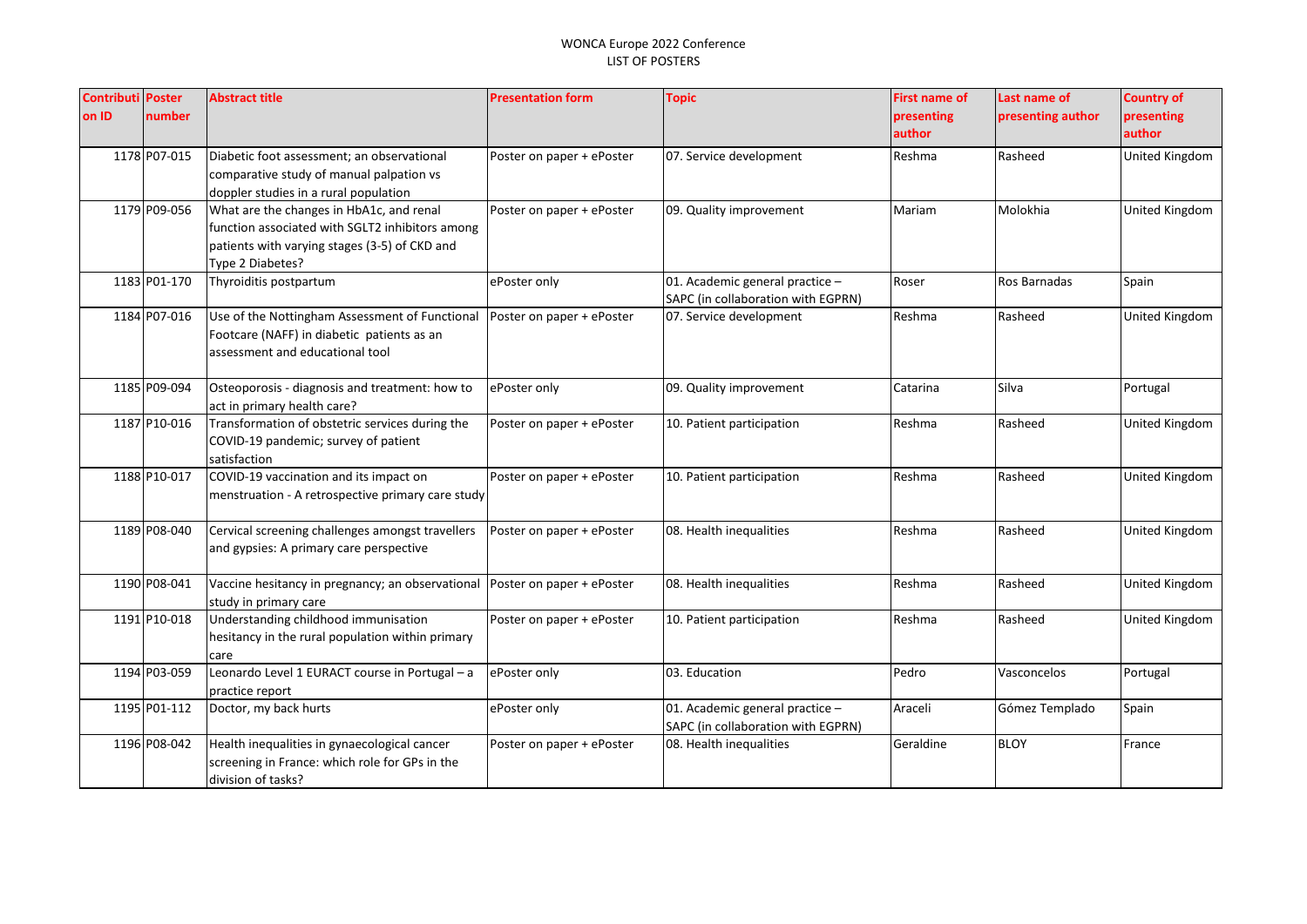| <b>Contributi Poster</b> |              | <b>Abstract title</b>                              | <b>Presentation form</b>  | <b>Topic</b>                       | <b>First name of</b> | Last name of          | <b>Country of</b>     |
|--------------------------|--------------|----------------------------------------------------|---------------------------|------------------------------------|----------------------|-----------------------|-----------------------|
| on ID                    | number       |                                                    |                           |                                    | presenting           | presenting author     | presenting            |
|                          |              |                                                    |                           |                                    | author               |                       | author                |
|                          | 1197 P03-060 | An evaluation of community placements for GP       | ePoster only              | 03. Education                      | Jennifer             | Lang                  | United Kingdom        |
|                          |              | registrars: 'a home visit not to a patient but to  |                           |                                    |                      |                       |                       |
|                          |              | the community'                                     |                           |                                    |                      |                       |                       |
|                          | 1198 P01-113 | Myoclonus in a left upper extremity as the only    | Poster on paper + ePoster | 01. Academic general practice -    | <b>TEDDY WEIMAR</b>  | <b>CORDOVA IRUSTA</b> | Spain                 |
|                          |              | symptom of a brain mass in a 58 years old man      |                           | SAPC (in collaboration with EGPRN) |                      |                       |                       |
|                          | 1200 P01-171 | Intestinal melanoma - a rare case                  | ePoster only              | 01. Academic general practice -    | Rita                 | Pitta                 | Portugal              |
|                          |              |                                                    |                           | SAPC (in collaboration with EGPRN) |                      |                       |                       |
|                          | 1201 P01-114 | Case report: Dermatofibrosarcoma protuberans       | Poster on paper + ePoster | 01. Academic general practice -    | <b>MARTA</b>         | PEREZ RODRIGUEZ       | Spain                 |
|                          |              |                                                    |                           | SAPC (in collaboration with EGPRN) |                      |                       |                       |
|                          | 1202 P01-172 | Lymphoma of the CNS and AIDS, a clinical case      | ePoster only              | 01. Academic general practice -    | Rita                 | Pitta                 | Portugal              |
|                          |              |                                                    |                           | SAPC (in collaboration with EGPRN) |                      |                       |                       |
|                          | 1204 P03-061 | Fad diets and lifestyle                            | ePoster only              | 03. Education                      | Catarina             | Silva                 | Portugal              |
|                          | 1206 P11-050 | Contributions to the identification of future      | ePoster only              | 11. Wider primary care team        | Pedro                | Vasconcelos           | Portugal              |
|                          |              | complications of type 2 Diabetes mellitus: a       |                           |                                    |                      |                       |                       |
|                          |              | multicentric case-control study                    |                           |                                    |                      |                       |                       |
|                          | 1209 P03-062 | Children's week - an initiative in a health unit   | ePoster only              | 03. Education                      | Inês                 | Santos                | Portugal              |
|                          | 1210 P01-115 | Weight loss with liraglutide, a case of success    | Poster on paper + ePoster | 01. Academic general practice -    | Rita                 | Pitta                 | Portugal              |
|                          |              |                                                    |                           | SAPC (in collaboration with EGPRN) |                      |                       |                       |
|                          | 1211 P01-116 | Volvulus in 14 years old male with constipation    | Poster on paper + ePoster | 01. Academic general practice -    | <b>TEDDY WEIMAR</b>  | <b>CORDOVA IRUSTA</b> | Spain                 |
|                          |              |                                                    |                           | SAPC (in collaboration with EGPRN) |                      |                       |                       |
|                          | 1212 P09-057 | Mick? Are patients taking the p? - Quality         | Poster on paper + ePoster | 09. Quality improvement            | Yasmin               | Rahman                | United Kingdom        |
|                          |              | improvement project reviewing unsolicited urine    |                           |                                    |                      |                       |                       |
|                          |              | brought for dipsticks                              |                           |                                    |                      |                       |                       |
|                          | 1213 P01-173 | Should we treat subclinical hypothyroidism in      | ePoster only              | 01. Academic general practice -    | Inês                 | Santos                | Portugal              |
|                          |              | pregnant women?                                    |                           | SAPC (in collaboration with EGPRN) |                      |                       |                       |
|                          | 1216 P09-058 | Oooooo eeeeee, wheezy too easy? Childhood          | Poster on paper + ePoster | 09. Quality improvement            | Yasmin               | Rahman                | United Kingdom        |
|                          |              | asthma: are we missing a diagnosis or are we       |                           |                                    |                      |                       |                       |
|                          |              | over-prescribing salbutamol?                       |                           |                                    |                      |                       |                       |
|                          | 1217 P03-038 | Evaluating experience of preparing for and         | Poster on paper + ePoster | 03. Education                      | Duncan               | Platt                 | United Kingdom        |
|                          |              | undertaking the RCA                                |                           |                                    |                      |                       |                       |
|                          | 1218 P05-024 | You're out of touch, I'm out of time - Ring, Ring, | Poster on paper + ePoster | 05. Telemedicine, IT in general    | Yasmin               | Rahman                | <b>United Kingdom</b> |
|                          |              | Ring - Improving DNA rate on missed contacts       |                           | practice/family medicine           |                      |                       |                       |
|                          |              | during the pandemic                                |                           |                                    |                      |                       |                       |
|                          | 1220 P09-095 | Hypertensive Woman in a Primary Care Center -      | ePoster only              | 09. Quality improvement            | Fábio                | Leite Costa           | Portugal              |
|                          |              | Is it the contraception adjusted?                  |                           |                                    |                      |                       |                       |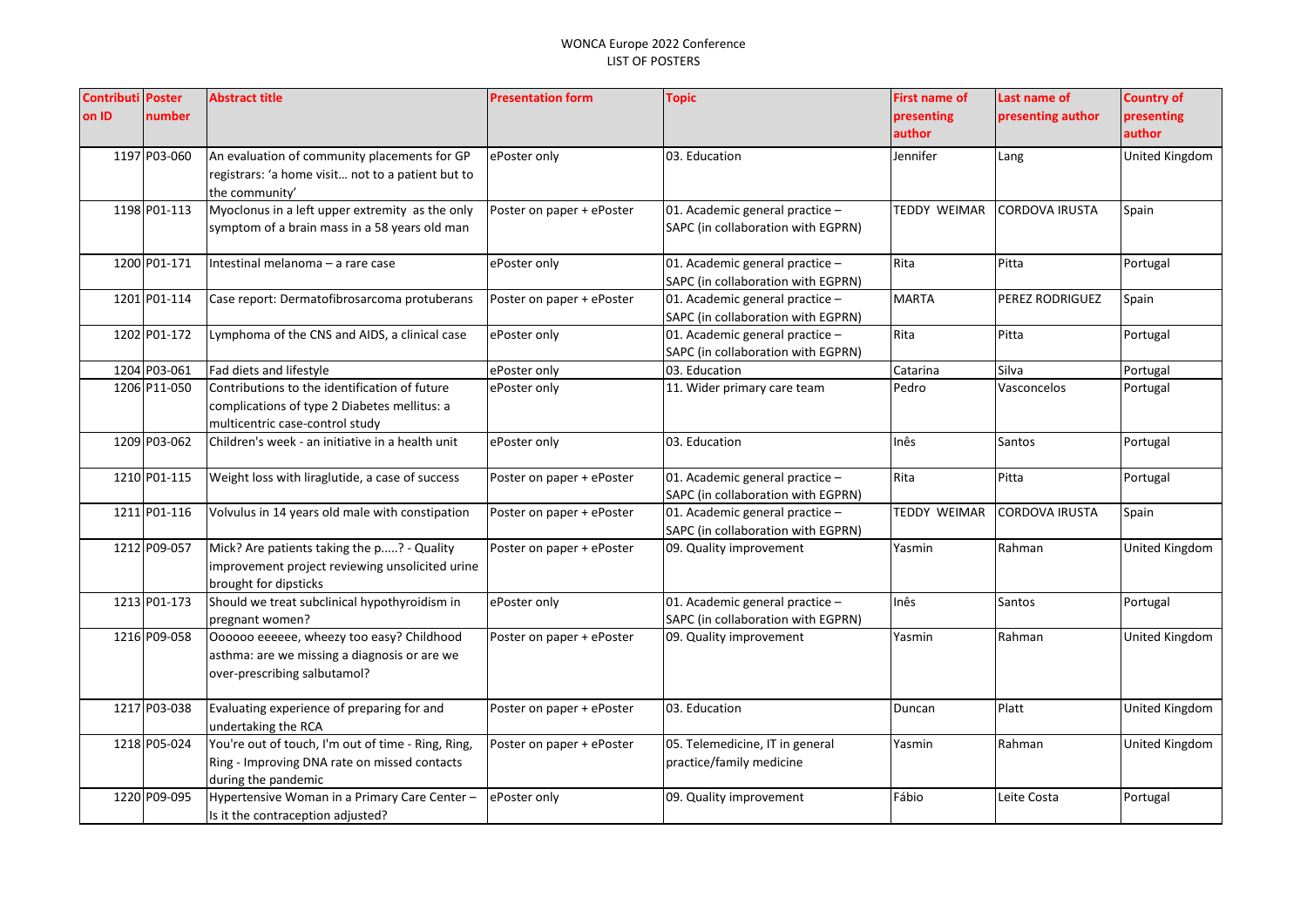| <b>Contributi</b> | <b>Poster</b> | <b>Abstract title</b>                               | <b>Presentation form</b>  | <b>Topic</b>                       | First name of | Last name of          | <b>Country of</b> |
|-------------------|---------------|-----------------------------------------------------|---------------------------|------------------------------------|---------------|-----------------------|-------------------|
| on ID             | number        |                                                     |                           |                                    | presenting    | presenting author     | presenting        |
|                   |               |                                                     |                           |                                    | author        |                       | author            |
|                   | 1221 P01-118  | Ischemic colitis secondary to inferior vena caval   | Poster on paper + ePoster | 01. Academic general practice -    | TEDDY WEIMAR  | <b>CORDOVA IRUSTA</b> | Spain             |
|                   |               | thrombosis in a 83 years old woman                  |                           | SAPC (in collaboration with EGPRN) |               |                       |                   |
|                   | 1222 P01-174  | Mediterranean diet in covid-19 infection            | ePoster only              | 01. Academic general practice -    | <b>MARTA</b>  | PEREZ RODRIGUEZ       | Spain             |
|                   |               |                                                     |                           | SAPC (in collaboration with EGPRN) |               |                       |                   |
|                   | 1223 P11-018  | The importance of communication                     | Poster on paper + ePoster | 11. Wider primary care team        | Sandra María  | Ayude Díaz            | Spain             |
|                   | 1224 P01-119  | Morel-Lavallée Lesion: when a correct               | ePoster only              | 01. Academic general practice -    | Clara         | Ferreira              | Portugal          |
|                   |               | assortment of the clinical history makes a          |                           | SAPC (in collaboration with EGPRN) |               |                       |                   |
|                   |               | difference on the timely diagnosis                  |                           |                                    |               |                       |                   |
|                   | 1225 P07-017  | Improving access to GPs: a better system for        | Poster on paper + ePoster | 07. Service development            | Emma          | Wong                  | United Kingdom    |
|                   |               | patient appointments?                               |                           |                                    |               |                       |                   |
|                   | 1227 P09-059  | An observational study of the mental health         | Poster on paper + ePoster | 09. Quality improvement            | Reshma        | Rasheed               | United Kingdom    |
|                   |               | burden in frail and elderly patients                |                           |                                    |               |                       |                   |
|                   | 1229 P01-120  | Domestic Violence: the importance of the            | ePoster only              | 01. Academic general practice -    | Clara         | Ferreira              | Portugal          |
|                   |               | physicians' role                                    |                           | SAPC (in collaboration with EGPRN) |               |                       |                   |
|                   | 1230 P01-121  | Pharmacological treatment in chronic pain:          | ePoster only              | 01. Academic general practice -    | Clara         | Ferreira              | Portugal          |
|                   |               | considerations for older adults                     |                           | SAPC (in collaboration with EGPRN) |               |                       |                   |
|                   | 1232 P03-039  | Treating major depression with vortioxetine, in a   | Poster on paper + ePoster | 03. Education                      | Zara          | Khan                  | United Kingdom    |
|                   |               | patient with multiple co-morbidites: a case report  |                           |                                    |               |                       |                   |
|                   |               |                                                     |                           |                                    |               |                       |                   |
|                   | 1233 P08-043  | Auditing the uptake of diabetic retinal screening   | ePoster only              | 08. Health inequalities            | Hardeep       | Kandola               | United Kingdom    |
|                   |               | in a general practice in tower hamlets: re-         |                           |                                    |               |                       |                   |
|                   |               | thinking ethnicity and language barriers            |                           |                                    |               |                       |                   |
|                   |               |                                                     |                           |                                    |               |                       |                   |
|                   | 1234 P09-060  | Auditing general practice referral for              | ePoster only              | 09. Quality improvement            | Abdullah      | Younis                | United Kingdom    |
|                   |               | hydroxychloroquine and chloroquine-induced          |                           |                                    |               |                       |                   |
|                   |               | retinopathy screening: assessing compliance         |                           |                                    |               |                       |                   |
|                   |               | with the royal college of ophthalmologist           |                           |                                    |               |                       |                   |
|                   |               | recommendations                                     |                           |                                    |               |                       |                   |
|                   | 1236 P09-096  | QI project: feasibility of introducing a toolkit to | ePoster only              | 09. Quality improvement            | Alex          | Richardson            | United Kingdom    |
|                   |               | support a structured approach to de-prescribing     |                           |                                    |               |                       |                   |
|                   |               | among frail patients in Primary Care                |                           |                                    |               |                       |                   |
|                   |               |                                                     |                           |                                    |               |                       |                   |
|                   | 1237 P09-061  | A QI project of frailty assessment in patients with | Poster on paper + ePoster | 09. Quality improvement            | Reshma        | Rasheed               | United Kingdom    |
|                   |               | COPD to enable care planning                        |                           |                                    |               |                       |                   |
|                   | 1238 P07-018  | Patient choice ; asthma reviews telemedicine or     | Poster on paper + ePoster | 07. Service development            | Reshma        | Rasheed               | United Kingdom    |
|                   |               | face to face ?                                      |                           |                                    |               |                       |                   |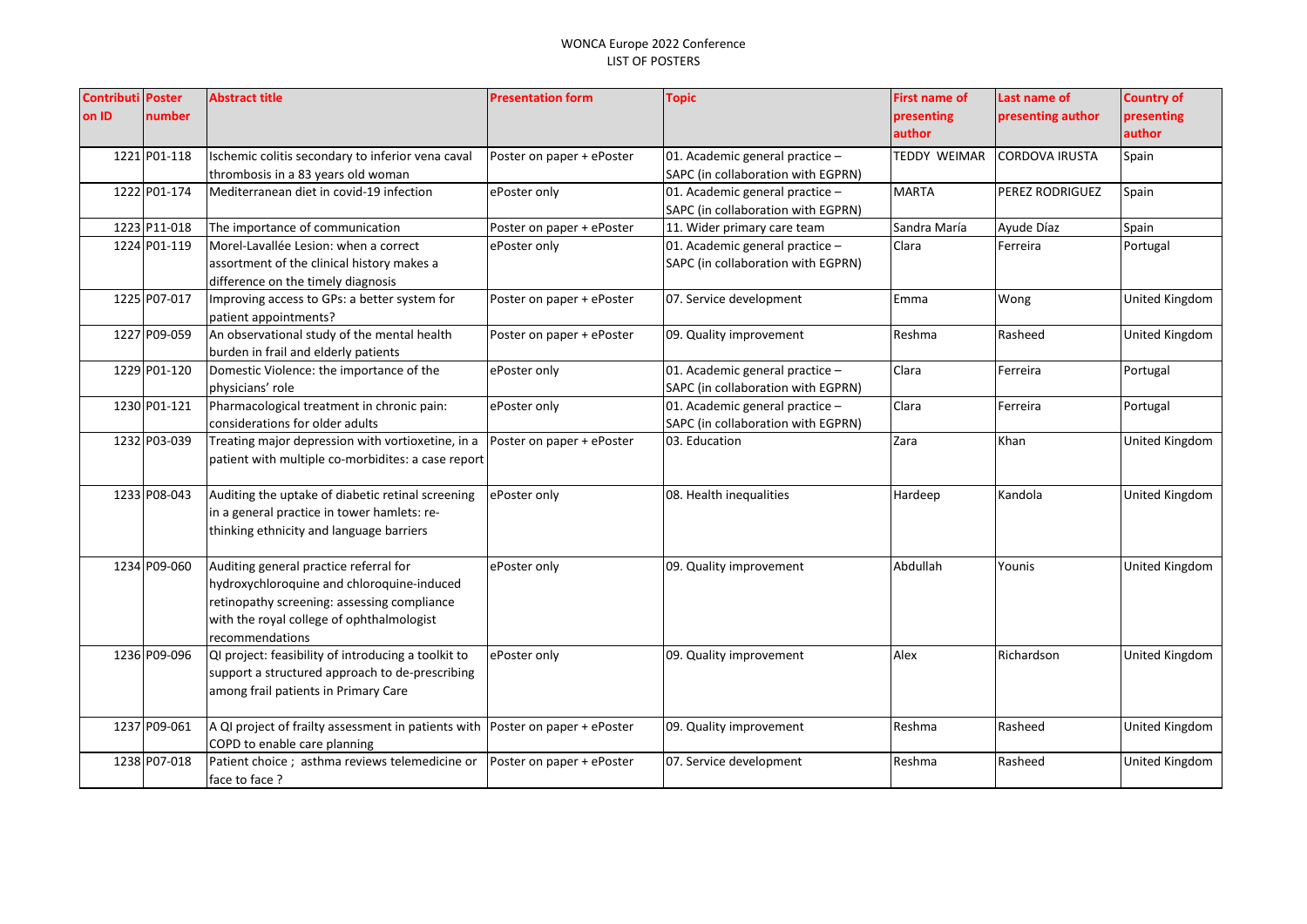| <b>Contributi Poster</b> |              | <b>Abstract title</b>                                                                                                                                             | <b>Presentation form</b>  | <b>Topic</b>                                                | <b>First name of</b> | Last name of      | <b>Country of</b>     |
|--------------------------|--------------|-------------------------------------------------------------------------------------------------------------------------------------------------------------------|---------------------------|-------------------------------------------------------------|----------------------|-------------------|-----------------------|
| on ID                    | number       |                                                                                                                                                                   |                           |                                                             | presenting<br>author | presenting author | presenting<br>author  |
|                          | 1239 P03-040 | Perspectives of UK medical students on digital<br>health education: identifying unmet needs                                                                       | Poster on paper + ePoster | 03. Education                                               | Alexander            | Deighton          | United Kingdom        |
|                          | 1240 P09-062 | A QI program of early identification of non-<br>diabetic hyperglycaemia and diabetes in an at<br>risk population                                                  | Poster on paper + ePoster | 09. Quality improvement                                     | Reshma               | Rasheed           | United Kingdom        |
|                          | 1244 P11-019 | Maternal chronic pain; it's impact on the family<br>and the potential for family-based intervention;<br>a systemic review of the existing literature.             | Poster on paper + ePoster | 11. Wider primary care team                                 | Mairead              | Rafferty          | Ireland               |
|                          | 1251 P09-097 | Difficulties of precocious diagnostic in family<br>practice                                                                                                       | ePoster only              | 09. Quality improvement                                     | MARILENA             | <b>CONSTANTIN</b> | Romania               |
|                          | 1253 P11-051 | The perioperative management of nonvalvular<br>atrial fibrillation patients on long-term oral<br>anticoagulation therapy: A dilemma for GPs.                      | ePoster only              | 11. Wider primary care team                                 | Aisling              | Egan              | Ireland               |
|                          | 1254 P09-063 | Initiating HRT remotely using a pre-consultation<br>questionnaire                                                                                                 | Poster on paper + ePoster | 09. Quality improvement                                     | Kristina             | Deakin            | <b>United Kingdom</b> |
|                          | 1267 P06-013 | Normalization of fecal calprotectin and<br>treatment of functional gastrointestinal<br>symptoms with prebiotic and probiotic<br>supplementation: a case report    | ePoster only              | 06. Innovation                                              | Gisela               | Marcelino         | Switzerland           |
|                          | 1270 P11-052 | Gastric bezoar as a rare cause of dyspepsia in an<br>old woman                                                                                                    | ePoster only              | 11. Wider primary care team                                 | Victoria             | Cendros           | Spain                 |
|                          | 1271 P04-046 | Completing a follow-up with patient and family<br>to perform a gender change                                                                                      | ePoster only              | 04. Professional development                                | Victoria             | Cendros           | Spain                 |
|                          | 1275 P05-032 | Ramadan and Diabetes Website                                                                                                                                      | ePoster only              | 05. Telemedicine, IT in general<br>practice/family medicine | Jawad                | Haq               | United Kingdom        |
|                          | 1276 P03-041 | Population health intelligence: what do GP<br>trainees and GPs know and what do public<br>health professionals think they should know?                            | Poster on paper + ePoster | 03. Education                                               | Imogen               | Monks             | United Kingdom        |
|                          | 1279 P03-042 | Hot swollen joints: Management made simple<br>for junior doctors                                                                                                  | Poster on paper + ePoster | 03. Education                                               | Andrew               | Zhou              | United Kingdom        |
|                          | 1281 P08-055 | A Randomised Control Trial of Culturally Adapted<br>Motivational Interviewing and Mindfulness<br>based CBT for People with Substance Use<br>Disorder in Pakistan. | ePoster only              | 08. Health inequalities                                     | Mohammed Ali         | Husain            | United Kingdom        |